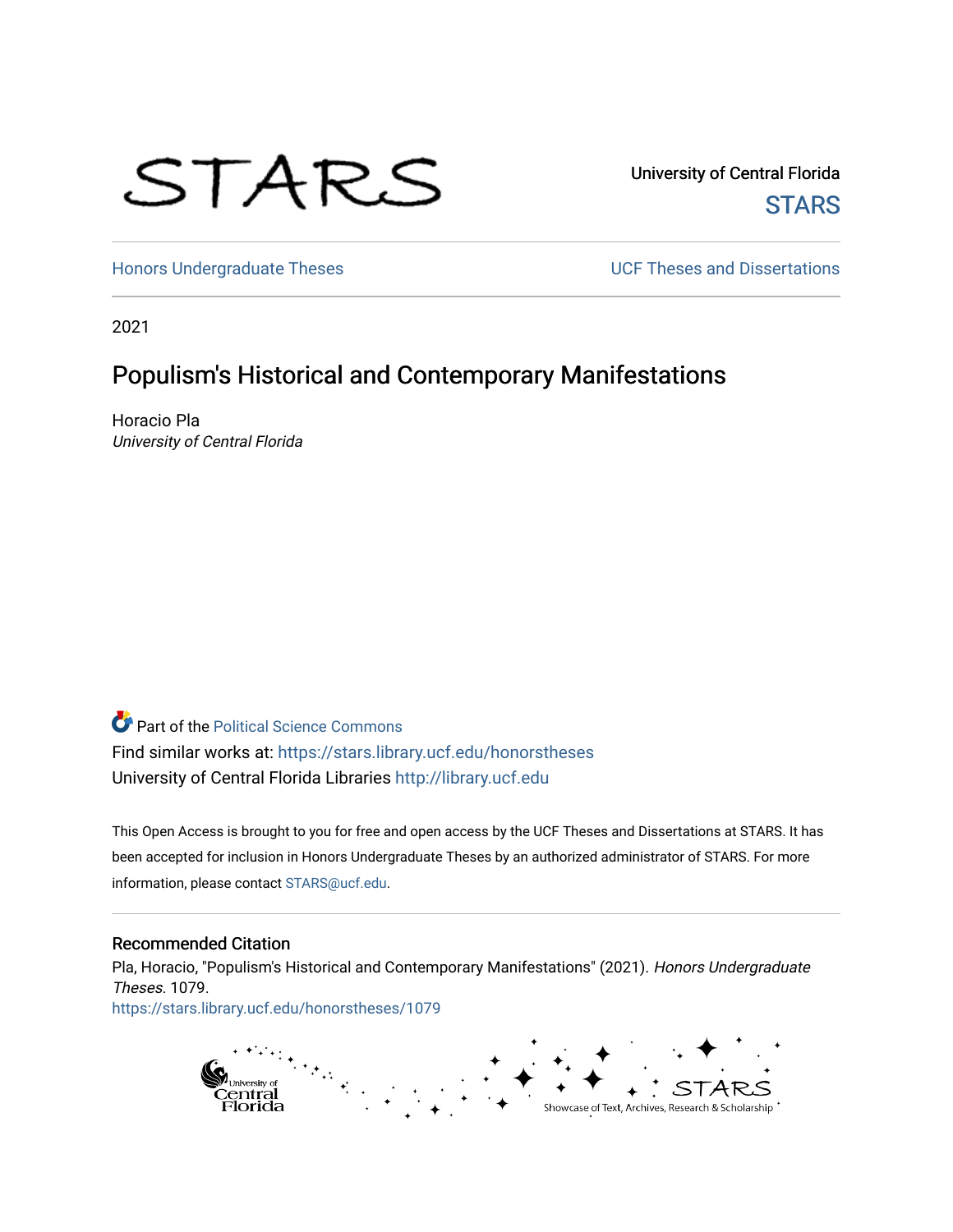## POPULISM'S HISTORICAL AND CONTEMPORARY MANIFESTATIONS IN AMERICAN **POLITICS**

by

## HORACIO PLA A.S. Florida Southwestern State College, 2019

A thesis submitted in partial fulfillment of the requirements for the degree of Bachelor of Political Science in the Department of Political Science in the College of Sciences at the University of Central Florida Orlando, Florida

Fall Term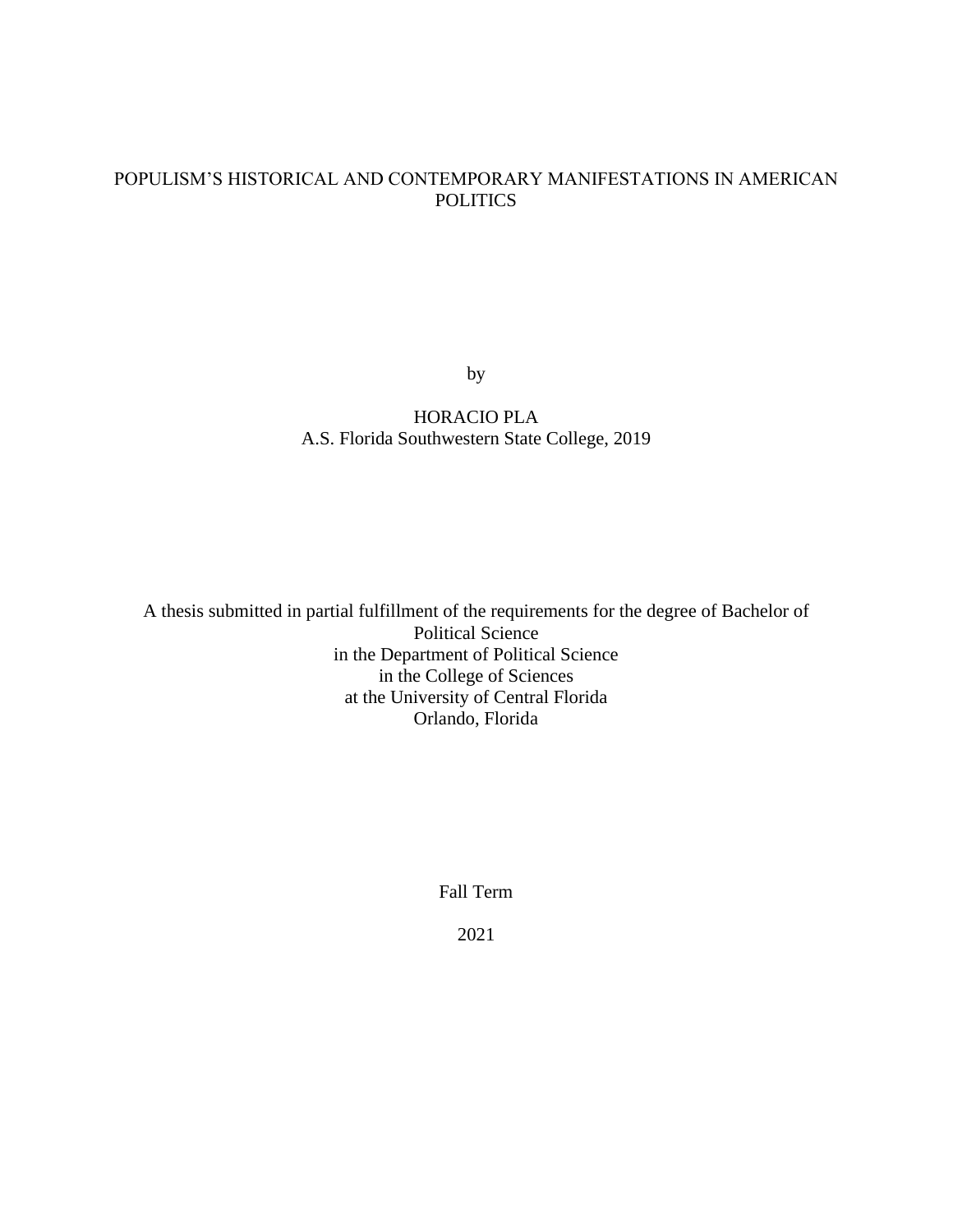## ABSTRACT

In the following thesis, American populism's many manifestations throughout American history as well as its current forms in contemporary politics will be analyzed mainly through the lens of Donald Trump and Bernie Sanders, who are two prominent political figures that have managed to amass a considerable degree of support. In Trump's case, his populist rhetoric and authoritarian slant has allowed him to garner enough support to ascend to the position of President of the United States of America, arguably one of the most powerful political positions on planet Earth. Current trends such as dissatisfaction amongst the voting constituencies of Democrats and Republicans, rises in authoritarian attitudes amongst voters, neoliberalism, and free trade's implications on the American worker, and more will be analyzed in order to understand the popularity of these two political figures and the populist language they employ in their policies and rhetoric.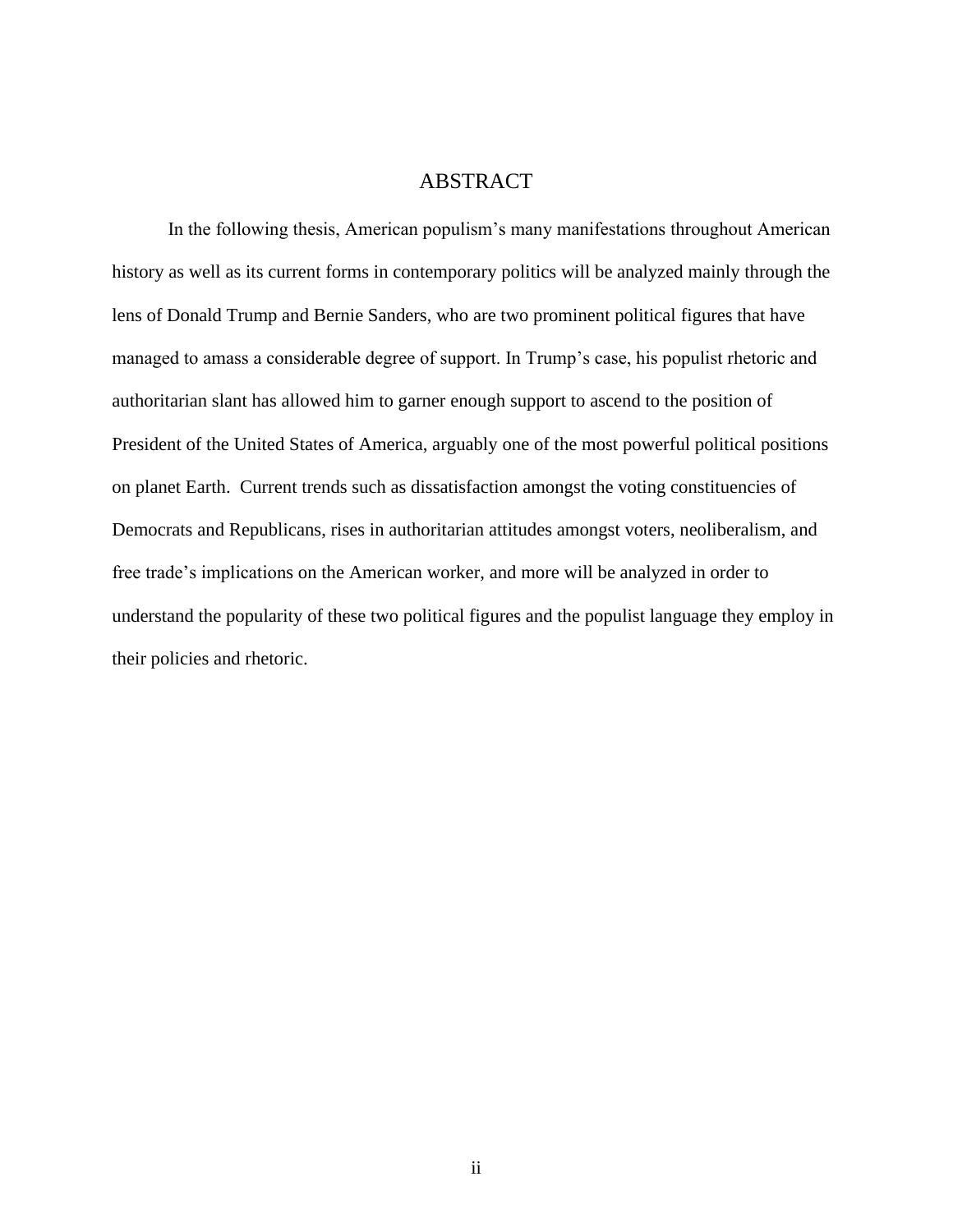## ACKNOWLEDGEMENTS

I'd like to thank Professor Knuckey and Professor Marien for challenging me constantly, having engaging and fascinating conversations with me, broadening my perspective on a range of issues, helping me think critically in nuanced ways about my preconceived notions, and helping to improve my skills as a student and a learner.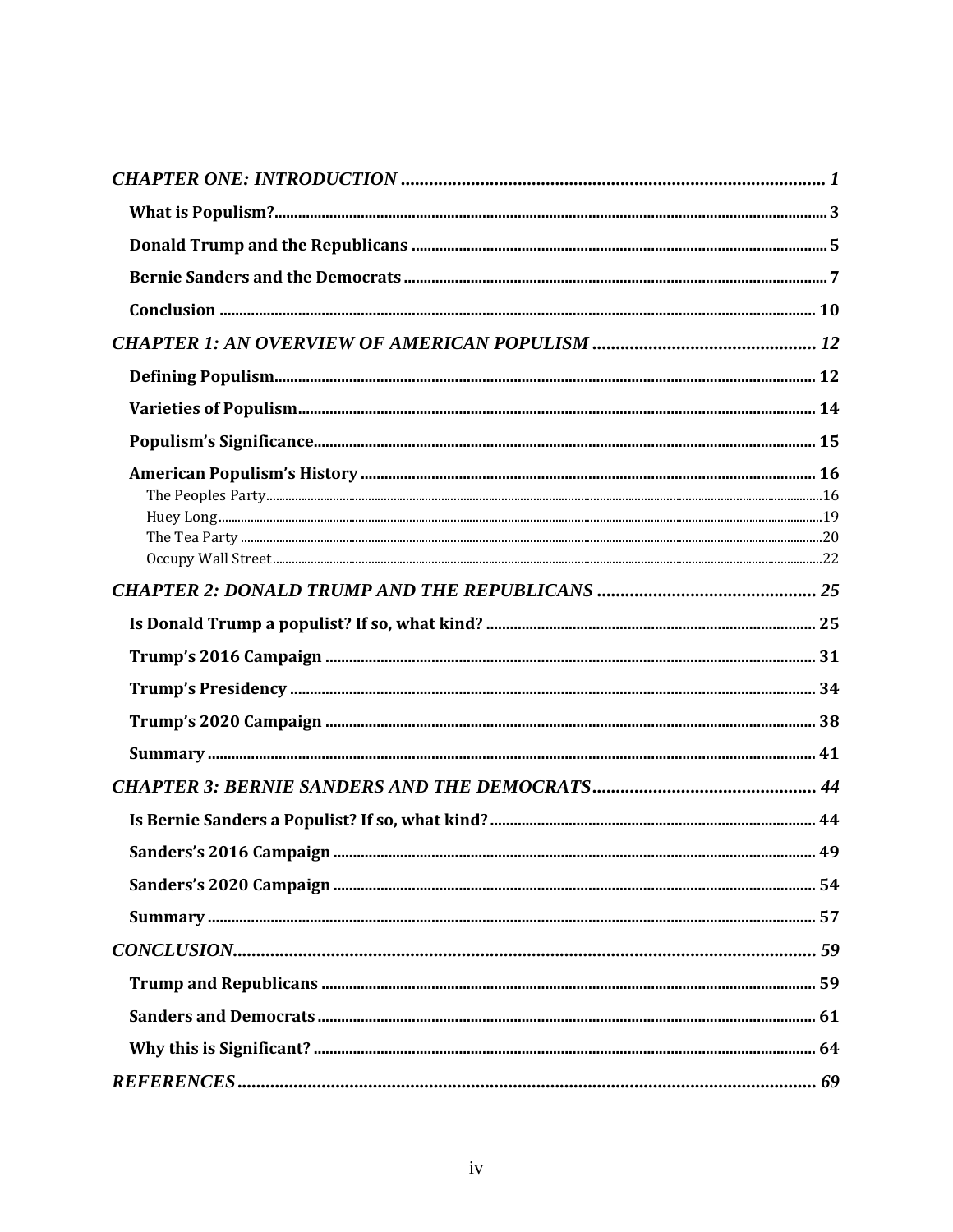## <span id="page-5-0"></span>CHAPTER ONE: INTRODUCTION

In 2016, Donald Trump was elected as the 45th president of the United States of America without support from the Republican establishment, which up until that point, was an almost unheard-of phenomenon in American politics. In the 2020 Democratic Primary, Bernie Sanders, a self-proclaimed Socialist, performed exceptionally well while also campaigning without support from the Democratic Establishment, which saw him as too radical to win a presidential election. Outside of policy differences, the major difference between both candidates' campaigns was that the Republican establishment was unable to stop Donald Trump's ascension to the office of President while the Democrats were able to basically handicap Sanders' campaign after Super Tuesday, and the subsequent endorsements for Joe Biden that it led to. Although there are many similarities between the two political parties, this stark disparity in the success of two popular outsiders highlights the differences between the two parties that could lead to these differing outcomes. This could possibly be attributed to a variety of factors, such as differing voting constituencies, party mechanisms, distances between outsider policy platforms and the policy platforms of the established political parties, corporatist interests, donors, differences in primary election mechanisms, etc. Why was the Republican Party so susceptible to a hostile takeover led by a populist political outsider? Is the Democratic establishment a more powerful and institutionalized faction than the Republican establishment? Is Trump's brand of authoritarian populism more appealing to a plurality of voters all over the country than Sanders's brand of populism? Is there a rise in public support for authoritarian populism that has allowed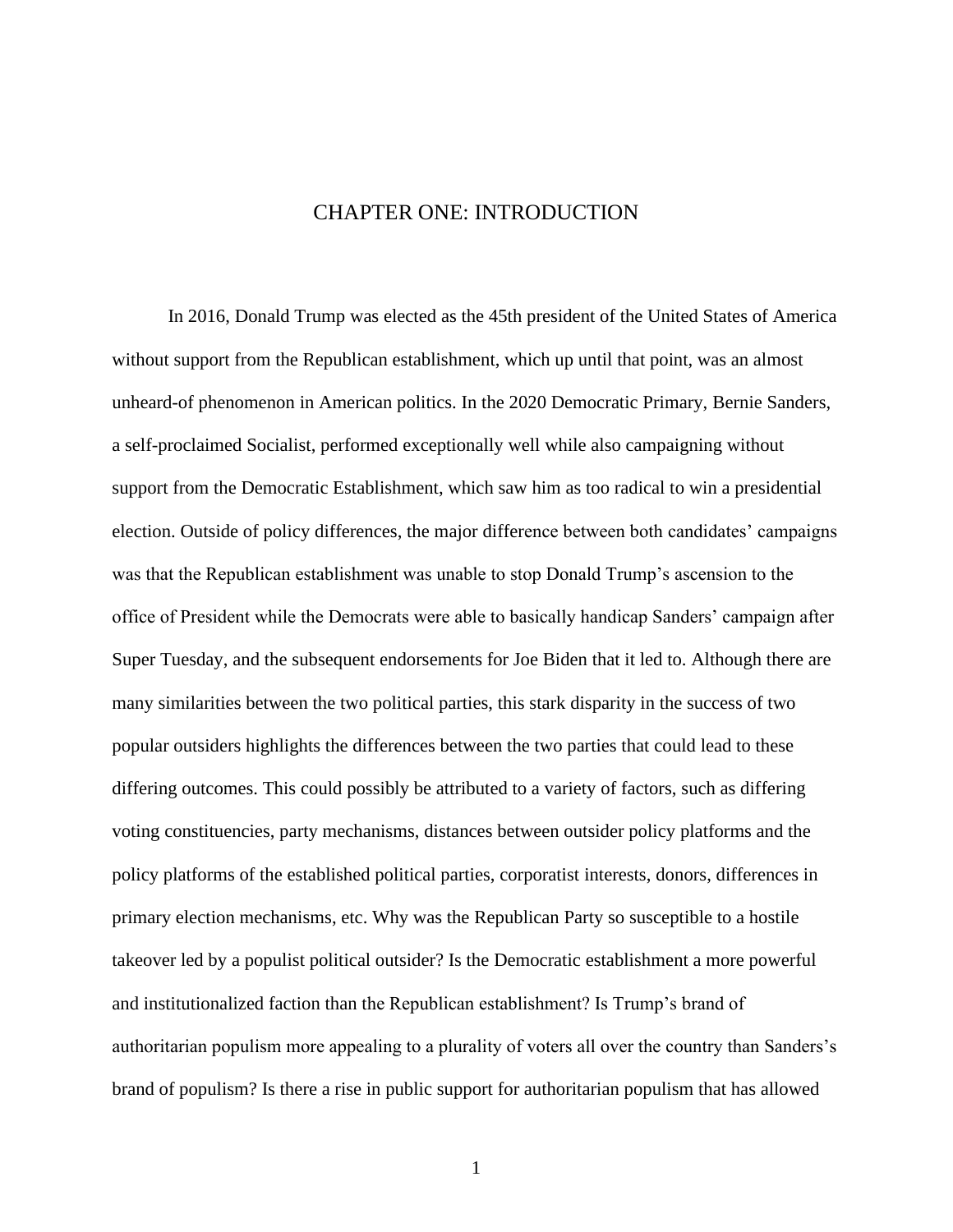candidates such as Trump to acquire widespread, unprecedented support? Needless to say, the parties are very different, and the successes and failures of Trump and Sanders offer an interesting insight into the fundamental differences between the Republican Party and the Democratic Party.

Many people who aren't particularly knowledgeable about or interested in contemporary American politics would struggle to find any commonalities between the two candidates. On the surface, they seem to be two polar opposites existing on the conventional left-right political spectrum. However, a more in-depth and detailed analysis will quickly reveal that both candidates have adopted the rhetoric and messaging of populism, and both candidates share a lot of common ground in their empirical analysis of the institutions and problems plaguing the American political system. Populism is a political logic that exists outside of the conventional left-right political spectrum that many use to analyze American politics (Judis, 2016). Rather than being tethered to one end of the political spectrum, populism has a chameleon-like nature that allows politicians of all political persuasions and ideologies to utilize populist messaging and rhetoric. This unique facet of populism has allowed this political logic to have been adopted by a variety of candidates and movements throughout American history, from The People's Party to Huey Long to the Tea Party, and eventually, to Donald Trump. Throughout American history, however, populist candidates and political movements would rarely garner enough support for them to ever be elected to any influential positions of power and they were regularly seen as protest candidates, but never as serious political contenders. Until recently, that is. Bernie Sanders and Donald Trump both exist and operate outside of their respective party establishments, and both are seen as alternative candidates that offer a different policy platform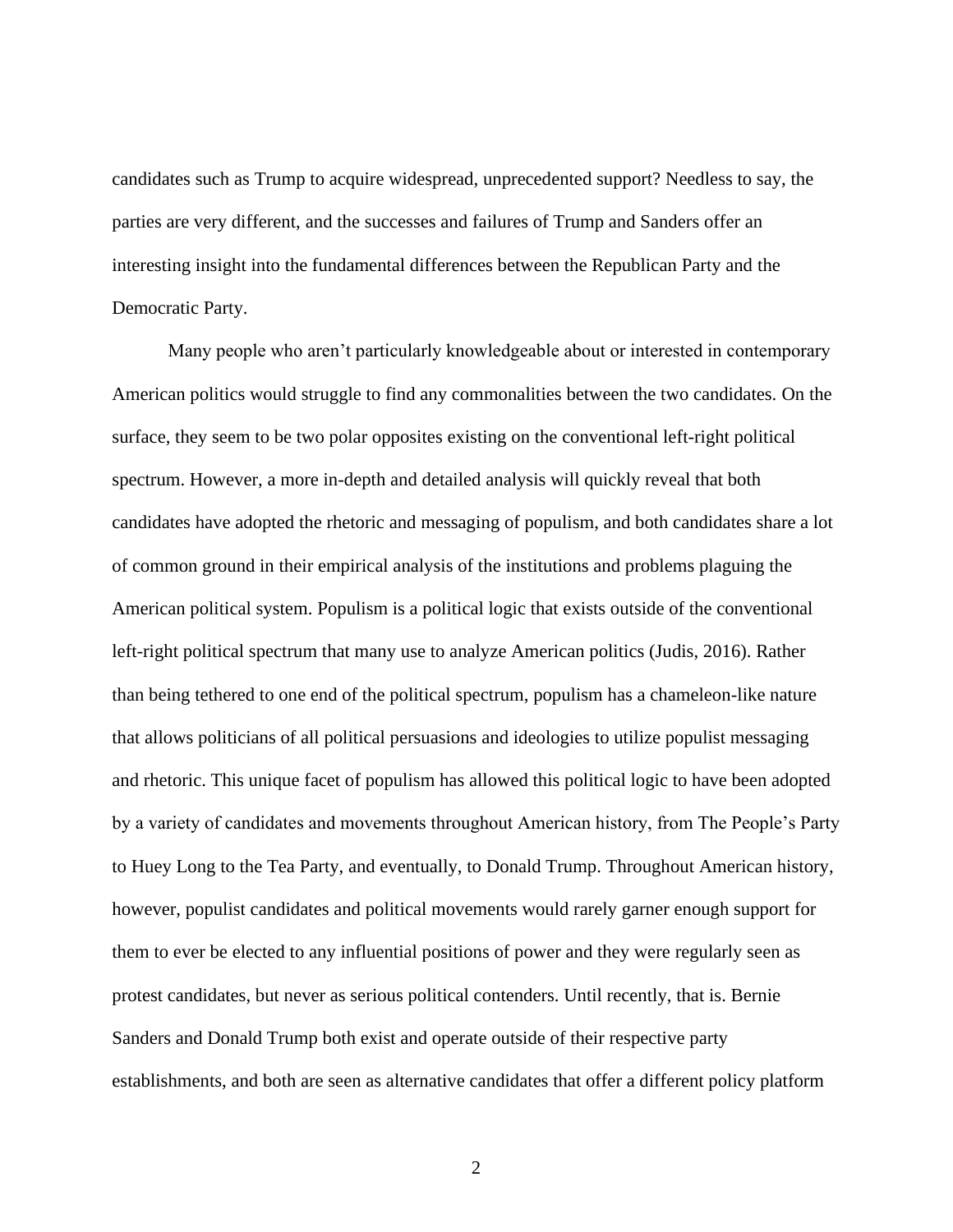and outlook than the conventional candidates that have emerged from the interior of the Democrat and Republican parties. Trump differs from many establishment Republican neocons in his condemnation of the Afghanistan and Iraq wars and his push to bring American troops back home. Sanders differs from many establishment Democrats in his "socialist" policy platform and his condemnation of the late 20th-century liberal consensus and all the problems it brought with it, such as outsourcing, global economic competition, declining wages, etc. Outside of Sanders's endorsement of "democratic socialism", he has shared many positions with Trump, including the examples previously mentioned of non-interventionism (resembling Trump's "America First" messaging) and his condemnation of the neo-liberal consensus and the subsequent decline of American manufacturing that it led to.

#### What is Populism?

<span id="page-7-0"></span>Populism makes two core claims about the manner in which societies should be governed. The first is a heightened skepticism of the legitimate authority of the 'establishment'. It claims that the epicenters of power in any given country are corrupt and operate in selfinterest, commonly attributing blame to a variety of institutions such as the media, politicians, lobbyists, political parties, intellectuals, etc. Legitimacy can best be understood as the capacity for a political system to engender and maintain the belief that existing political institutions are the most appropriate and proper ones for society (Lipset, 1959). Legitimacy is what causes citizens to voluntarily follow the laws of their respective countries rather than doing so simply to avoid punishment. Given this definition, one can infer that a rise in populism indicates a decline of public trust in legitimate sources of political power.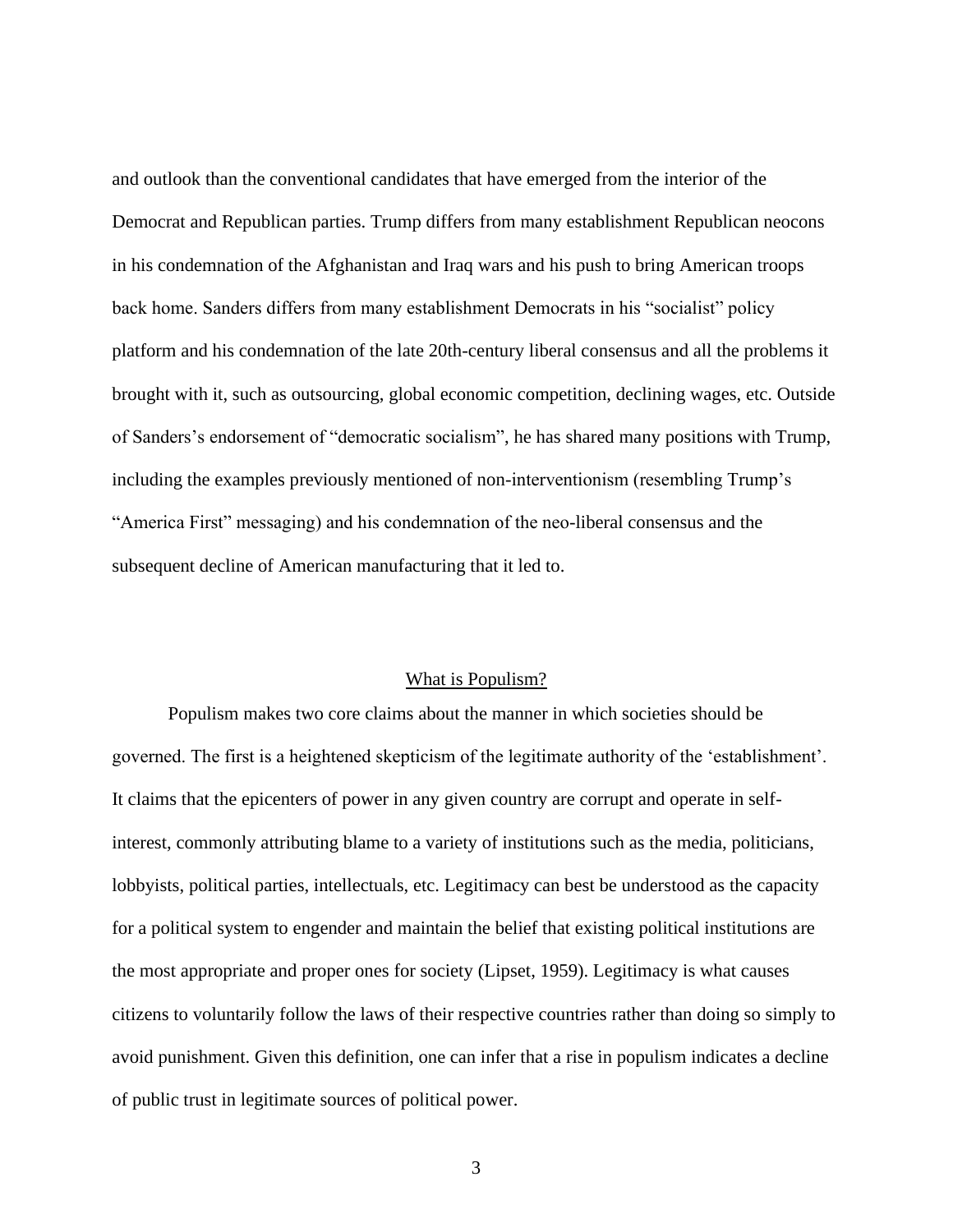The second claim is that the only legitimate source of authority in a functioning democracy flows directly from 'the people' (Norris, Inglehart, 2019). This claim serves almost as a prioritization of the voices of regular citizens over expert judgments, which happen to usually come from established sources of power ('the establishment'). In this sense, populist rhetoric tends to erode trust in the governmental systems and elected representatives of liberal democracies. The decline in trust for the status quo politicians that favor incremental reforms rather than radical changes has led to a rise in popularity for more far-left and far-right alternative candidates such as Sanders and Trump while simultaneously exacerbating political polarization.

The neoliberal consensus between the two political parties has caused cultural issues to be at the forefront of the American political dialogue, and this only causes more divisiveness and political polarization. Economic policy discussions allow for compromise and negotiation, as tax rates, welfare spending, and other adjacent economic policies are issues that can be negotiated incrementally. Cultural issues, however, tend to divide people into 'Us-versus-Them' groups, and any sign of compromise is seen by either side as a moral weakness (Norris, Inglehart, 2019). This political polarization and the cycle of divisiveness has pushed both parties toward their ideological poles, moving Democrats to the left and Republicans to the right, and this, in turn, leads to even less compromise and results in political gridlock whenever either party tries to pass legislation. Thus, both party's inefficiencies in passing meaningful and impactful legislation have allowed party outsiders to garner an incredible amount of support in recent years, leading to a Trump presidency.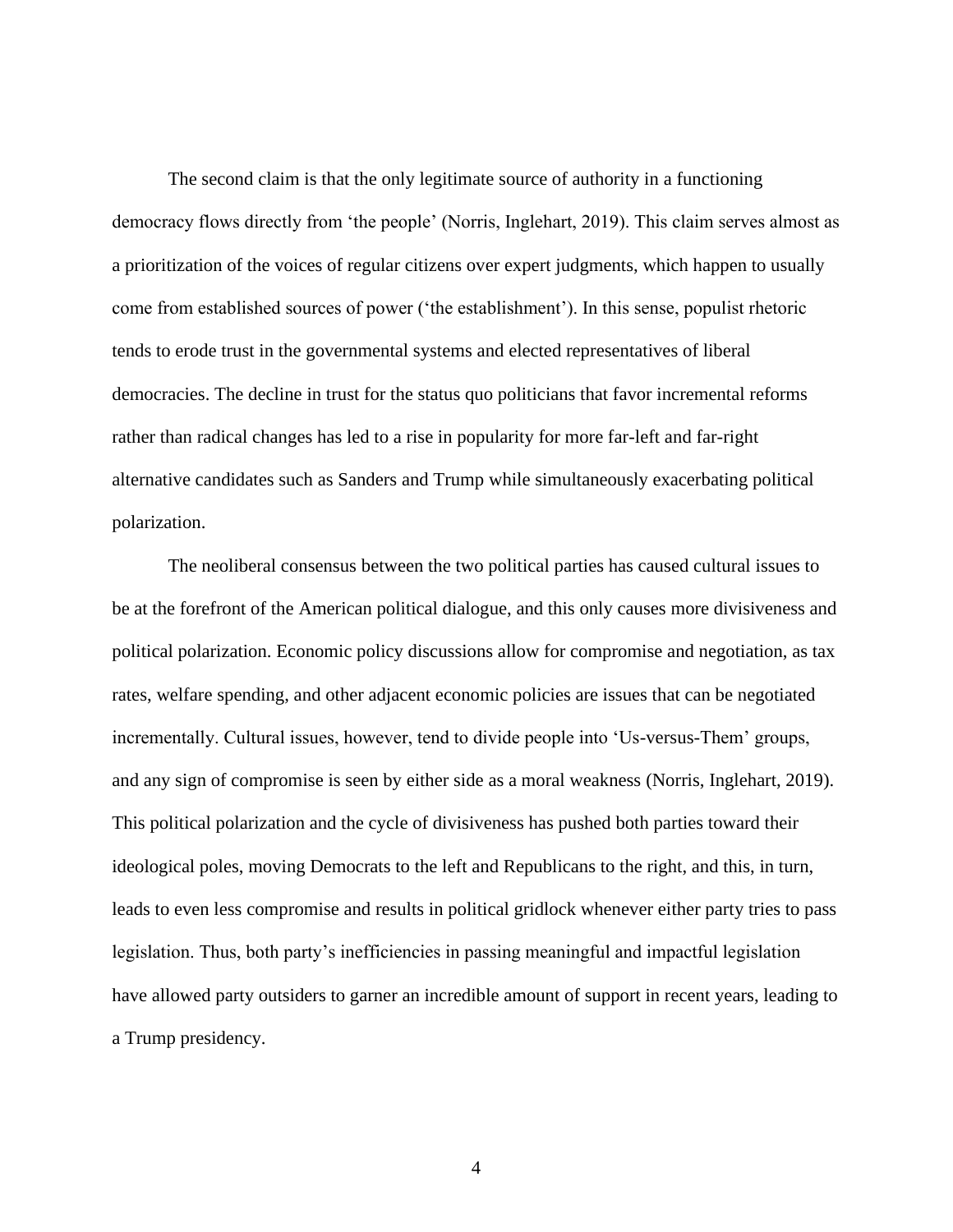Although populism's rhetoric can be adopted by a plethora of different candidates and movements with differing ideologies and political persuasions, there are two major forms of populism. The first is authoritarian populism. This kind of populism merges populist rhetoric with authoritarian values, which prioritize three main components. The first component of authoritarian values is the importance of security against instability or disorder. The second component is the value of group conformity to preserve the established traditions and ways of life of a culture. This component serves as an elevation of the group over the individual, sacrificing higher levels of individualism and creativity for tradition and group conformity. The third component is the need for loyal obedience toward strong leaders who protect the group and its way of life (Norris, Inglehart, 2019). The second and less common major form of populism is libertarian populism. It is similar to authoritarian populism in the sense that it also attacks epicenters of power and targets corruption, conventional political parties, and international corporations, but it deviates from its authoritarian counterpart in its acceptance of socially liberal values and progressive social policies (Norris, Inglehart, 2019). This form of populism prioritizes individualism as opposed to group conformity, and it is less focused on tradition and more focused on social innovation and progress.

#### Donald Trump and the Republicans

<span id="page-9-0"></span>Chapter two will focus on Donald Trump's ascension to office in 2016, the inner workings of the contemporary Republican Party, the recent failings of the Republican Party, his brand of populism, and Trump's failed 2020 campaign in which he lost to Joe Biden. Although many might consider his ascension to the office of president in 2016 an unprecedented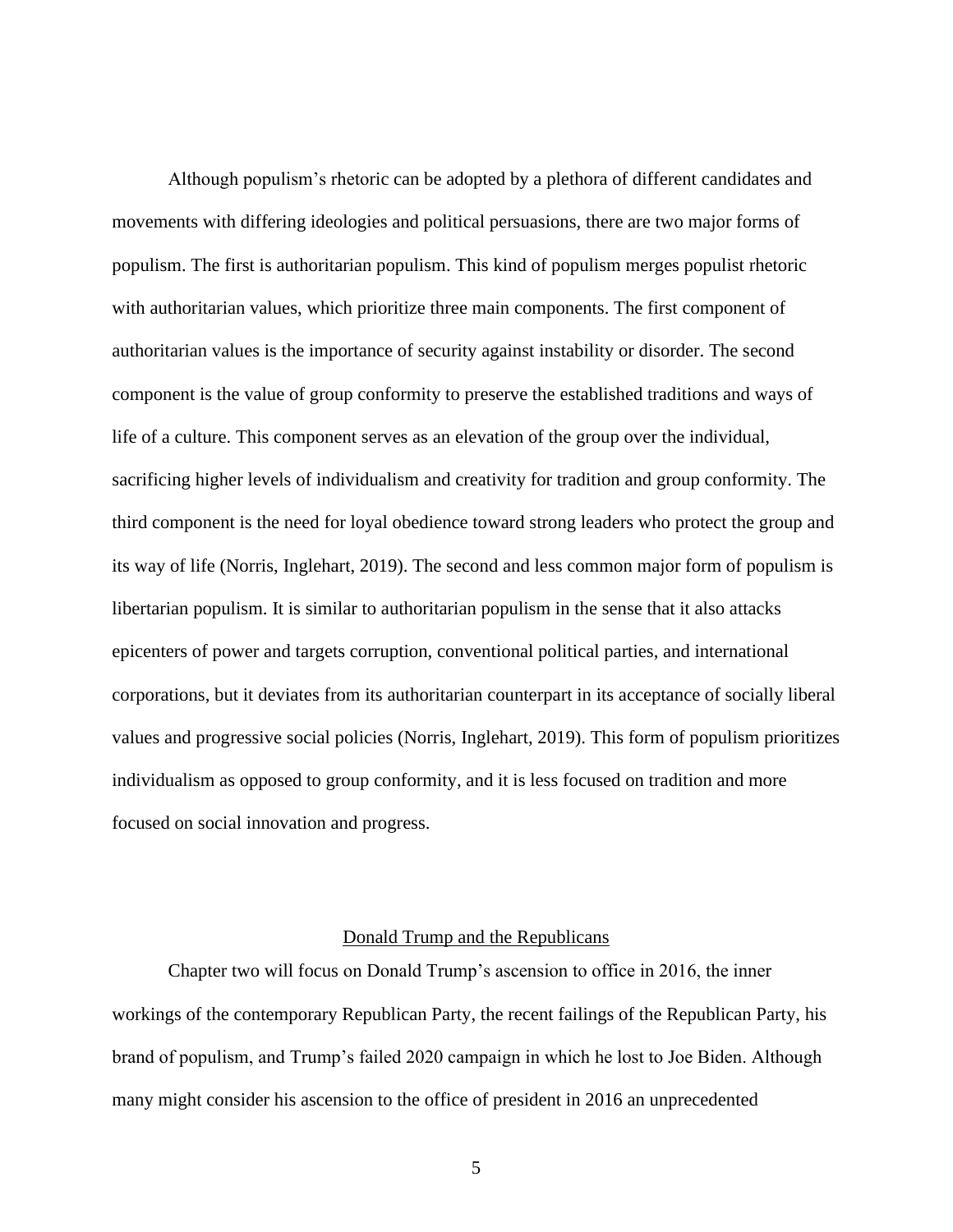phenomenon that seemed the least likely of all possible scenarios in 2016, it is important to note that the Republican Party's behavior and policies in recent decades played an impactful role in creating a situation where an outsider like Trump could effectively take control of the party without any help from the inner establishment of the party.

Both the Reagan and Bush administrations didn't heed warnings calling for protectionist industrial policies that would help protect American workers and expand American manufacturing in an increasingly competitive global market. Instead, they embraced a neoliberal economic plan that fully embraced globalization and ultimately led to the decline of American manufacturing, subsequently replacing it with a more service-based economy more reliant on financial services (Judis, 2016). This series of economic policies have led to a precipitous decline in employment within the industry, and this, alongside several trade agreements that proved to be less than favorable for middle-class Americans, has led the standard of living for many Americans to decline as a direct result of globalization (Houseman, 2018). The GOP establishment's support of increased American involvement in Iraq, Afghanistan, and other conflicts abroad also proved to be unpopular amongst many voters, who rallied behind Trump and his calls to "bring the troops back home." The conglomeration of these policies alongside others has pushed voters away from the usual options that operate within the established Republican Party, and toward an alternative option in the form of Donald Trump.

Although Trump's policies were obviously appealing to voters and allowed for his success, the failures of the Republican party also greatly contributed to this phenomenon. The high number of Republican candidates who were seeking the nomination in 2016 made it so that Trump could win several primaries in important states with only 30% of the vote, which suggests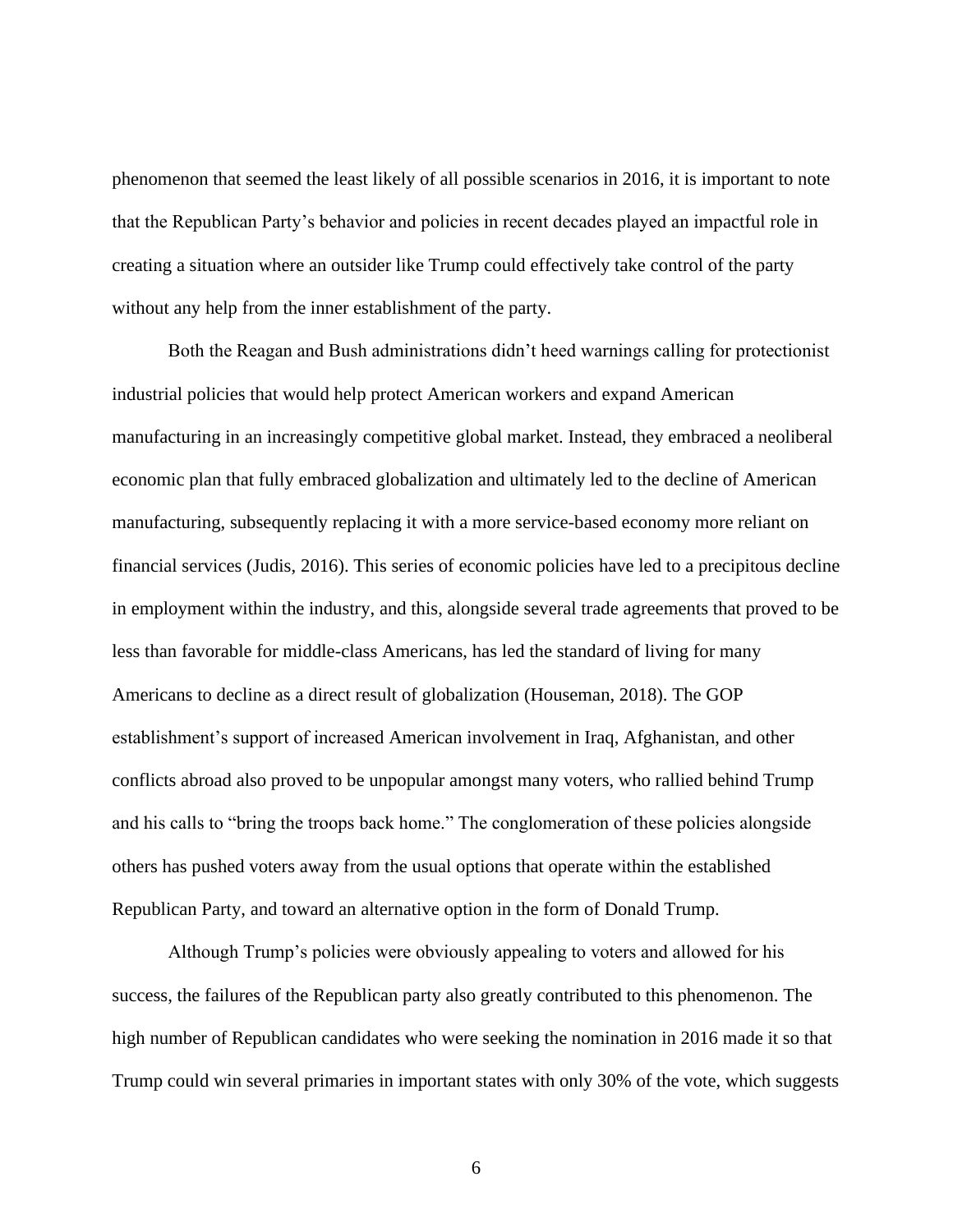that institutional and structural factors have an important impact on how and who gets elected in the Republican primary. Regardless of the GOP establishment's opposition to Trump, the large number of candidates combined with the infighting amongst the Republicans in 2016 made it so that the Republicans never ended up rallying behind one opposing candidate to combat Trump, which subsequently led to his nomination and eventual ascension to office. Chapter two will delve into greater detail regarding the Republican Party, its failings in recent years, and its complicated relationship with Donald Trump and his policy platform.

#### Bernie Sanders and the Democrats

<span id="page-11-0"></span>Chapter 3 provides information on Bernie Sanders's campaign, his policy platform, his brand of populism, and the Democrat Party's relationship with this establishment outsider.

Although the Republican Party has demonstrated a considerable degree of infighting and fragmentation in recent years, the Democratic Party, notwithstanding the fact that there isn't full consensus within the party, seems to be more unified, which has been exemplified in their successful efforts to push away candidates such as Bernie Sanders from presidential elections. Historically, the inverse seemed to be true. Republicans were seen as ideological purists that would quickly disqualify any potential candidates if they didn't check all of the necessary boxes, and Democrats were more of a coalition group made up of several different factions with different objectives, which led to infighting and disagreement within the party (Grossman, Hopkins, 2015). This historical precedent must now undergo a reevaluation, as Democrat coalitions have united effectively in recent years to pass large legislative packages, including impactful policies such as the Affordable Care Act in 2009-2010 (Grossman, Hopkins, 2015).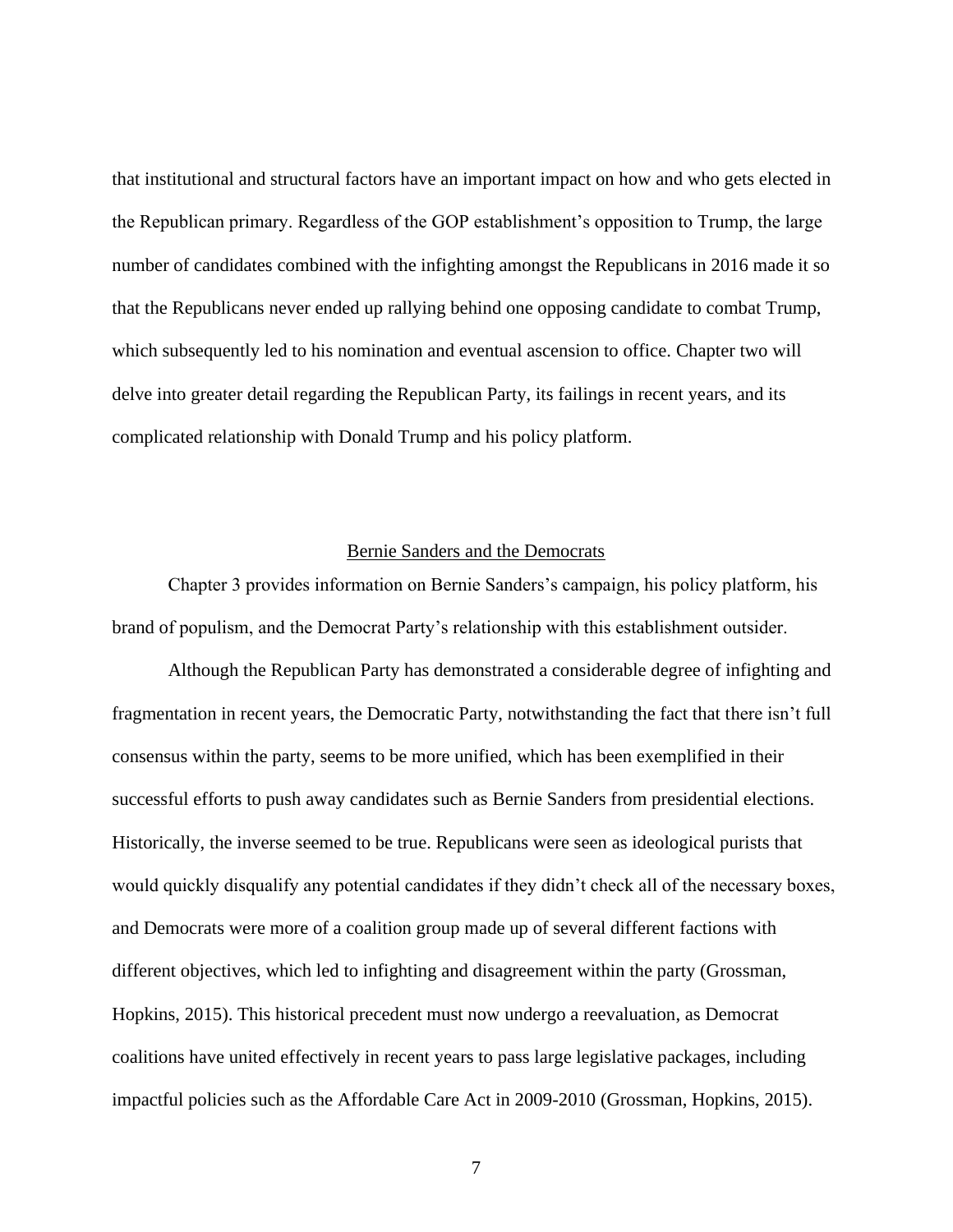This reunification of the Democratic Party in recent years (not to say that there isn't any conflict within the party) after a historical precedent of infighting and ideological conflict has allowed for the Democrats to do what the Republican Party failed at; to quickly halt the ascension of an establishment outsider to the office of the presidency. Bernie Sanders campaigned unapologetically as an outright, self-proclaimed socialist, which severely damaged his electability in any general election in the eyes of the established Democrat Party. The rationale behind this was that the voting constituency involved in the Democratic Primary was much more liberal and left-leaning than the general population of American voters, meaning that Sanders doing well in the primary was in no way an indication that he would do well in a general election, especially considering the fact that the majority of Americans have a negative impression of socialism (Pew Research). In this sense, Sanders's language and rhetoric played an integral role in the failure of his campaigns in 2016 in 2020. Sanders, like Trump, also had a policy platform that operated outside of the interests of many of the powers that be in the established faction of both parties. For example, Sanders strongly supported a troop withdrawal out of the Middle East, which agitated people operating within the American military machine, and thus ensured that powerful actors within that faction would not support him and instead would actively attempt to handicap his campaign. Sanders was also very critical of PNTR with China, globalization's effects on the American middle class, the decline of American manufacturing, and several other facets of the status quo consensus that has been arrived at by both Democrats and Republicans. Sanders also supported increased taxes for wealthy Americans and big corporations as well as campaign finance reform, which damaged the interests of many established politicians who rely on the generous donations frequently given to them by large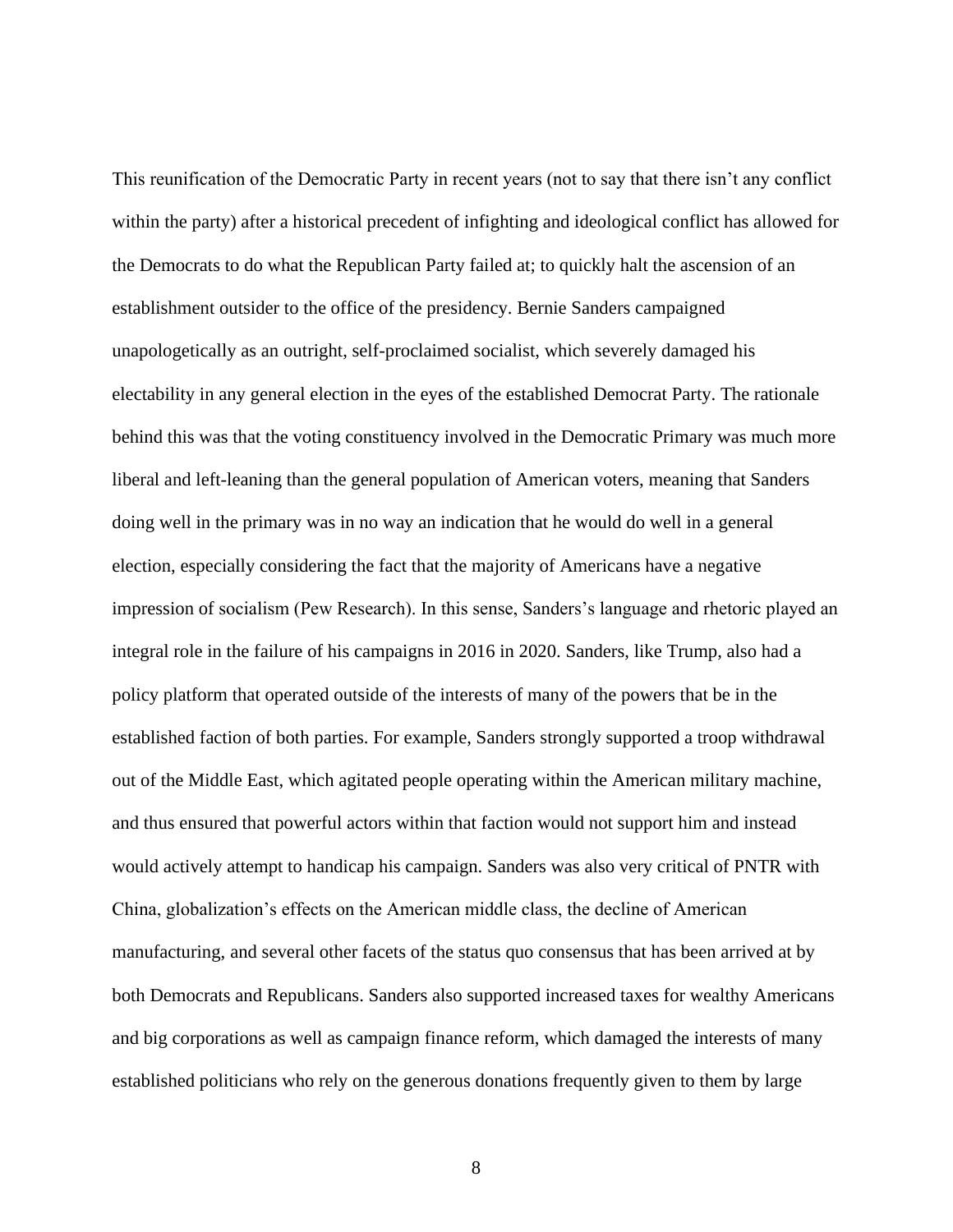corporations. These policy proposals caused many people operating within the established Democrat Party to paint a target on the back of Sanders, in order to preserve their interests and uphold the status quo that is working very effectively for them, but not for millions of Americans.

The institutional framework of the Democrat primary also played an integral role in Sanders's failures in both 2016 and 2020. The role that delegates and super-delegates play in the primary is incredibly impactful on the outcome of the primary election, and Sanders knew this.

Although Sanders performed better than many of his counterparts in both primary elections, his failure to capture certain voting constituencies crippled his campaigns in 2016 and 2020. In the 2016 primary election, Sanders performed exceptionally well amongst rural and working-class whites, and his plan was to uphold this trend in 2020 while also capturing more votes from non-white working-class people. However, establishment democrat Joe Biden's important win by an immense margin of about 29 percent of the vote exemplified one of Sanders's biggest problems; his failure to attract the black vote (Beauchamp,2020). Black political identity in the United States is strongly tied to the Democratic Party institution, which may have repelled them away from Bernie considering his position within the party as an "outsider" and the large number of established democrats that disavowed his campaign and labeled him a radical candidate (White, Laird, 2020). Chapter 3 will delve deeper into the nuances of Sanders's campaigns in 2016 and 2020, as well as his relationship with the Democratic Party, the institutional mechanics of the Democrat primary, and the reasons why they were able to stop "outsider" populist.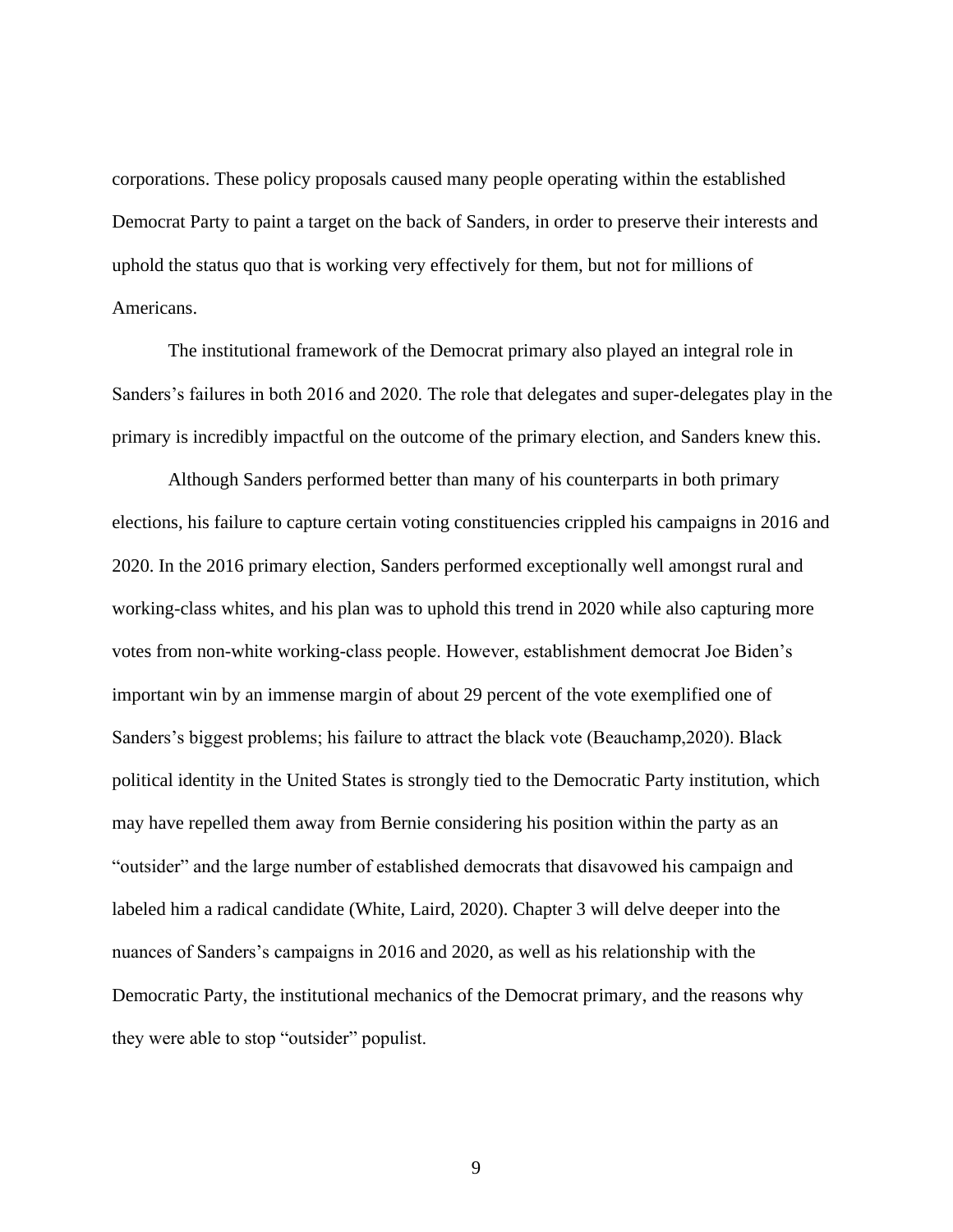#### Conclusion

<span id="page-14-0"></span>The recent ascension of populist candidates to mainstream popularity in American politics is an impactful phenomenon that has vast implications for the future of the American political system. For decades, entrenched political party establishments have run the country with little to no challenges from outside the status quo orthodoxy that has been deeply institutionalized into the political system. Donald Trump and Bernie Sanders are both populist outsiders that challenge the standard factions that have assumed an almost monopolistic grip on the governmental system. They offer many policy proposals and that run counter to the goals of their respective political party establishments, and this is what has allowed both candidates to garner an unprecedented amount of support. Their successes and failures have exemplified the similarities and differences between the Republican and Democratic parties, and they have shown that the messaging of populism is now able to capture a significant portion of American voters. Populism's recent ascension strikes at the root of American political institutions and their legitimacy. As previously stated, populism makes two core claims. The first is that the epicenters of power in any given country are operating outside of the public interest and that they are corrupt and self-serving institutions that are upheld by the powerful. The second is that the only legitimate source of power in any functioning democracy must come directly from the people. Populism's rise indicates a decline of public trust in the conventional political institutions that run the country (including the established Democratic and Republican Parties), and this has grave implications for the future. The subsequent study will analyze this resurgence of populism in recent years, the ways populism manifests itself into different movements and candidates (particularly in Trump and Sanders), the relationship between populist outsiders and established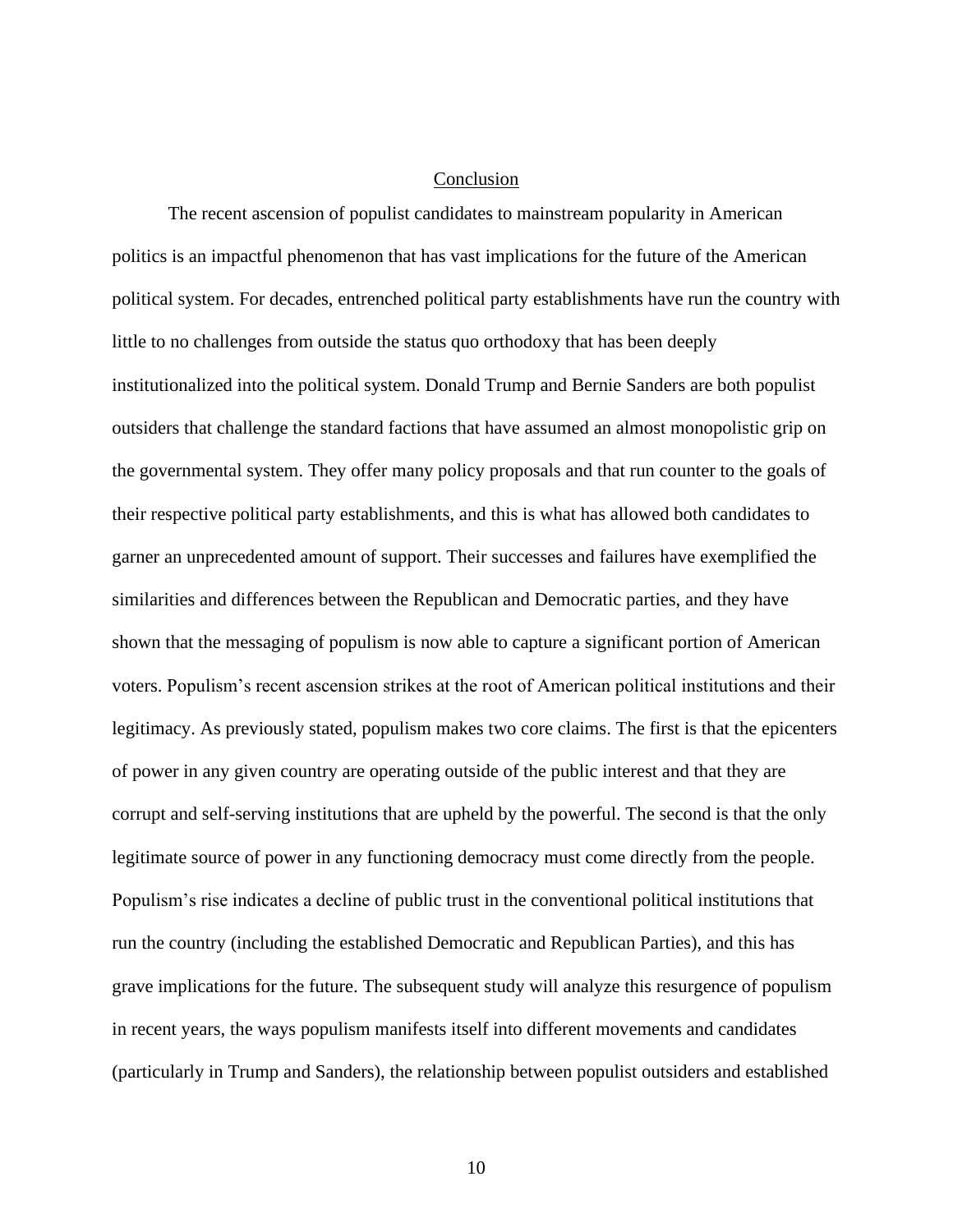party orthodoxies, and the impactful consequences that these phenomena have on the political institutions and systems of the United States of America.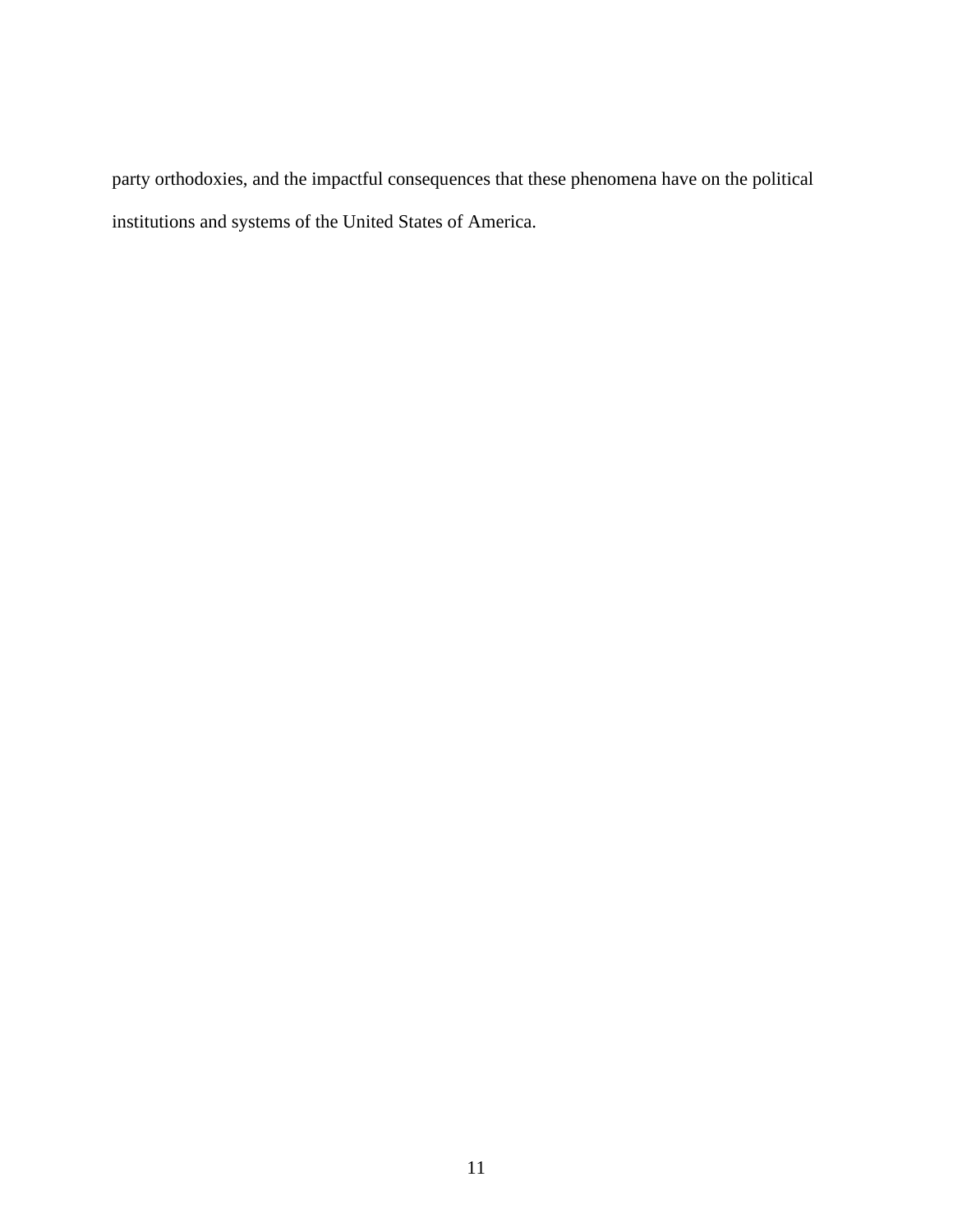## <span id="page-16-0"></span>CHAPTER 1: AN OVERVIEW OF AMERICAN POPULISM

#### Defining Populism

<span id="page-16-1"></span>There are three major defining characteristics of a populist movement, candidate, party, etc. The first two characteristics are the two core claims that populists make about the manner in which societies should be governed. The first claim is that the established epicenters of power in any given country are subject to corruption and can oftentimes operate in self-interest. Populists commonly attribute blame to a variety of institutions such as the media, politicians, lobbyists, political parties, intellectuals, etc. They commonly refer to these established epicenters of power as 'the establishment'. These are typically institutions that are grounded in traditional legitimacy and that have withstood the test of time but have ultimately been co-opted by malicious actors that seek to further their own personal agendas at the expense of the rest of society, commonly referred to as 'the people'. Donald Trump, for example, one institution that he relentlessly attacks is the mainstream media, commonly levying accusations that the media is biased, political, and unfair in their reporting of him and other Republicans. Bernie Sanders attacks corporate lobbyists and the billionaire class. This claim being made by populists basically serves as an outright attack on the legitimacy of these established institutions. Legitimacy can best be understood as the capacity for a political system to engender and maintain the belief that existing political institutions are the most appropriate and proper ones for society (Lipset, 1959). Legitimacy is what leads citizens to voluntarily follow the laws of their respective countries rather than being coerced to do so under the fear of retribution or punishment. Given this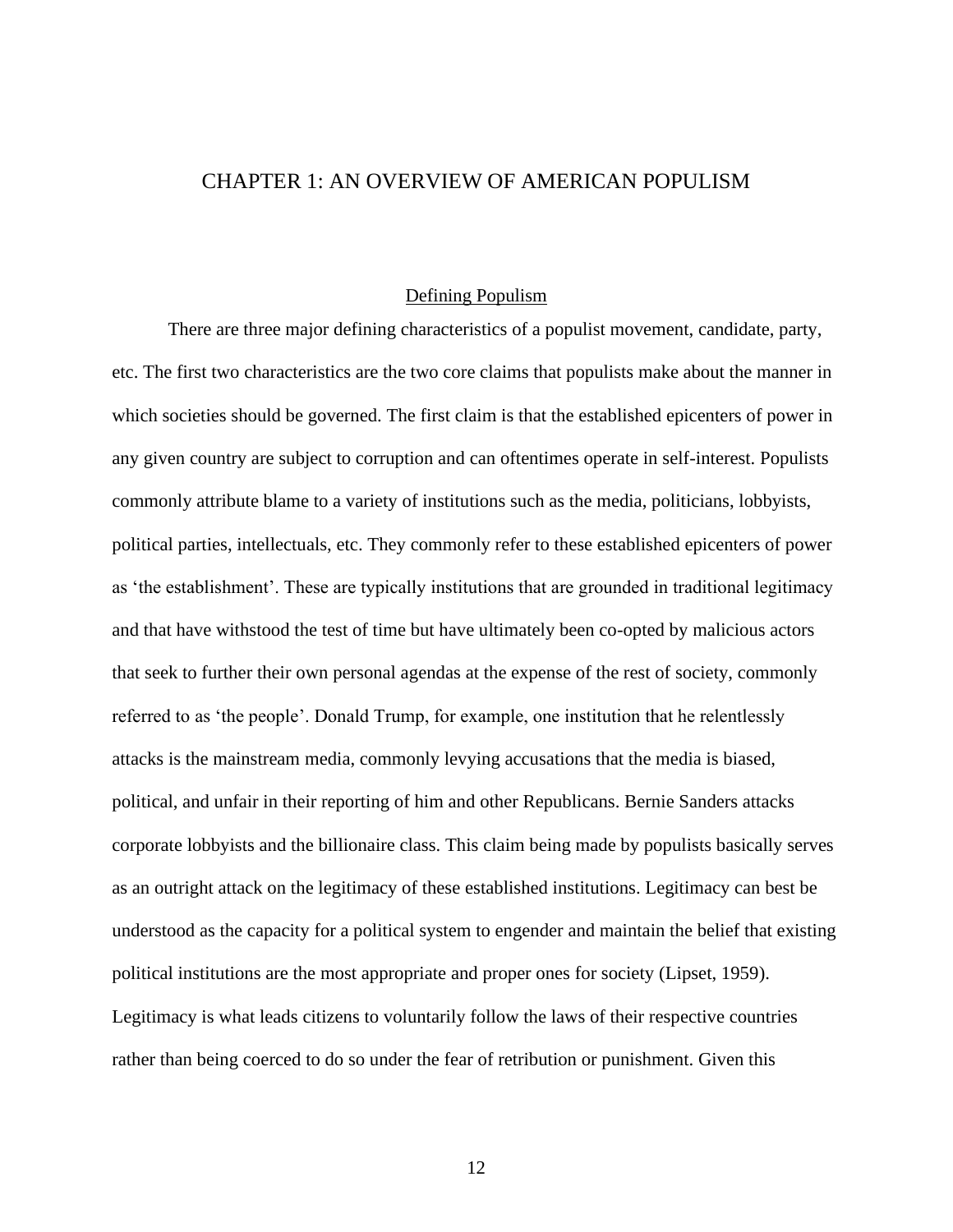definition, one can infer that a rise in populism can oftentimes correlate with a decline of public trust in legitimate sources of political power.

The second claim is that the only legitimate source of authority in any functioning democracy flows directly from 'the people' (Norris, Inglehart, 2019). This claim serves almost as a prioritization of the voices of regular citizens over expert judgments, which happen to usually come from established sources of power ('the establishment'). This claim has manifested in many populist movements, such as the rise of Trumpism, with anti-intellectualism. In this sense, populist rhetoric tends to erode trust in the governmental systems and elected representatives of liberal democracies, but it can also oftentimes dissuade people from trusting public intellectuals and academia. This has been exemplified in Trump's base and their distrust of public health officials in the handling of the COVID-19 pandemic as well as Sanders's base and their distrust of economists that disavow socialism.

The third and final main characteristic of populism is that it has no allegiance to any particularly political ideology, and it instead is a political logic, or a way of thinking about politics (Judis, 2016). This chameleon-like nature allows the messaging and central ideas of populism to be adopted by a variety of different political movements from all ends of the political spectrum, which has culminated in populist parties on the rightwing, leftwing, and center. A functional definition of populism was eloquently purveyed in the book *The Populist Persuasion*, where Michael Kazin defines populism as "a language whose speakers conceive of ordinary people as a noble assemblage not bounded narrowly by class; view their elite opponents as self-serving and undemocratic; and seek to mobilize the former against the latter" (Kazin, 2017).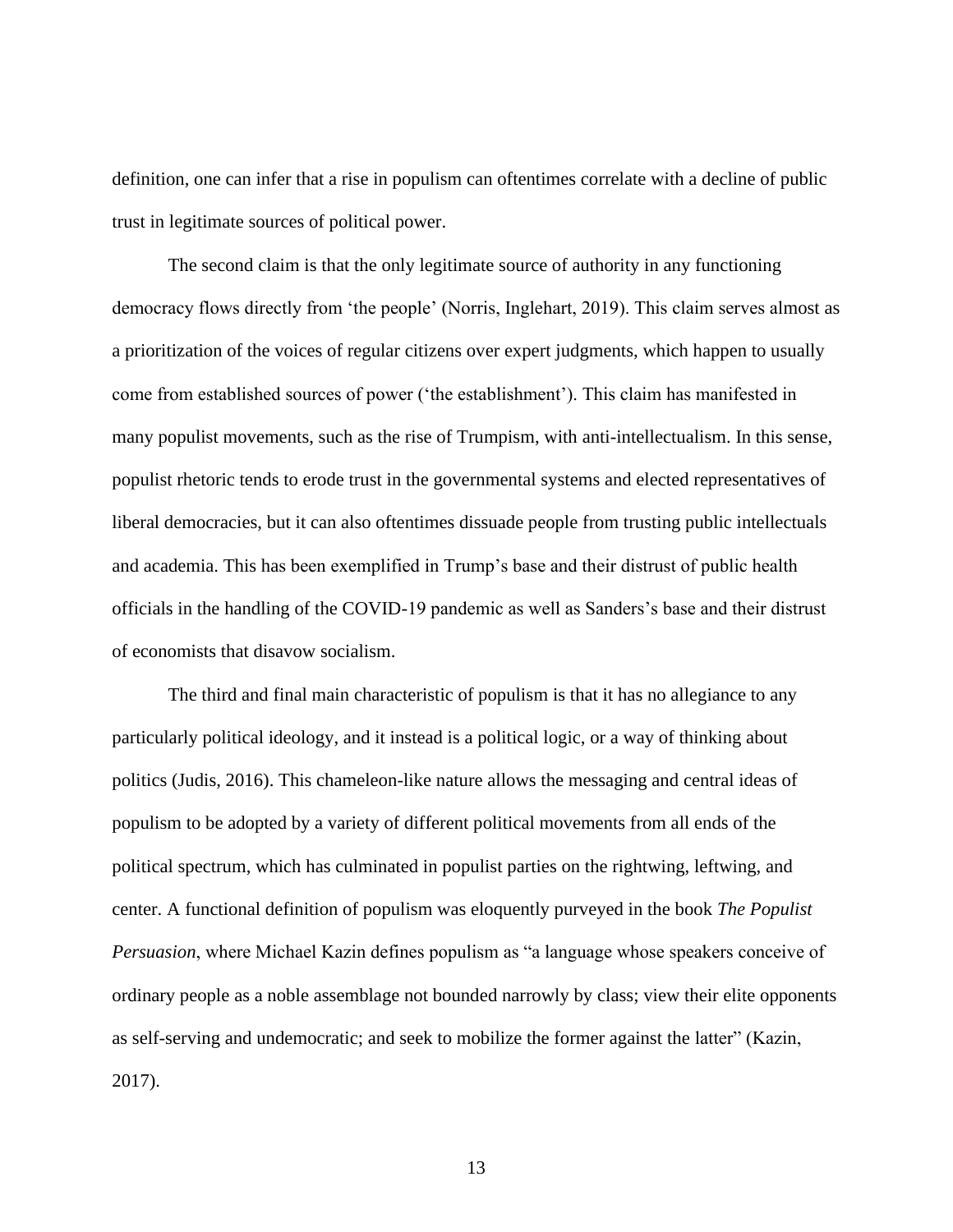#### Varieties of Populism

<span id="page-18-0"></span>Although populism's rhetoric can be adopted by a range of varied candidates and movements with vastly differing ideologies and political persuasions, there are a few major forms of populism that differ from one another. The first is authoritarian populism. This kind of populism merges populist rhetoric with authoritarian values, which can be organized into three main components. The first component of authoritarian values is the importance of security against instability or disorder. This can often culminate in a hostility to different cultures, traditions, and peoples, which authoritarians tend to conflate with instability and disorder. The second component is the value of group conformity to preserve the established traditions and ways of life of a culture. This component serves as an elevation of the group over the individual, sacrificing higher levels of individualism and creativity for tradition and group conformity. The third component is the need for loyal obedience toward strong leaders who protect the group and its way of life (Norris, Inglehart, 2019). This persuasion is what often leads people to support candidates and politicians that erode their liberties while replacing them with promises of security and safety.

Rightwing populists, who are similar to authoritarian populists but not synonymous, tend to champion 'the people' against the epicenters of power commonly labeled 'the elite', but they are different than leftwing populists in the sense that they often levy accusations that 'the elite' is coddling a third group, known as an out group. Out groups tend to be immigrants, Islamists, or any other faction that makes for a convenient scapegoat for many of society's problems. This is what makes rightwing populism triadic as opposed to leftwing populism, which is dyadic (Judis,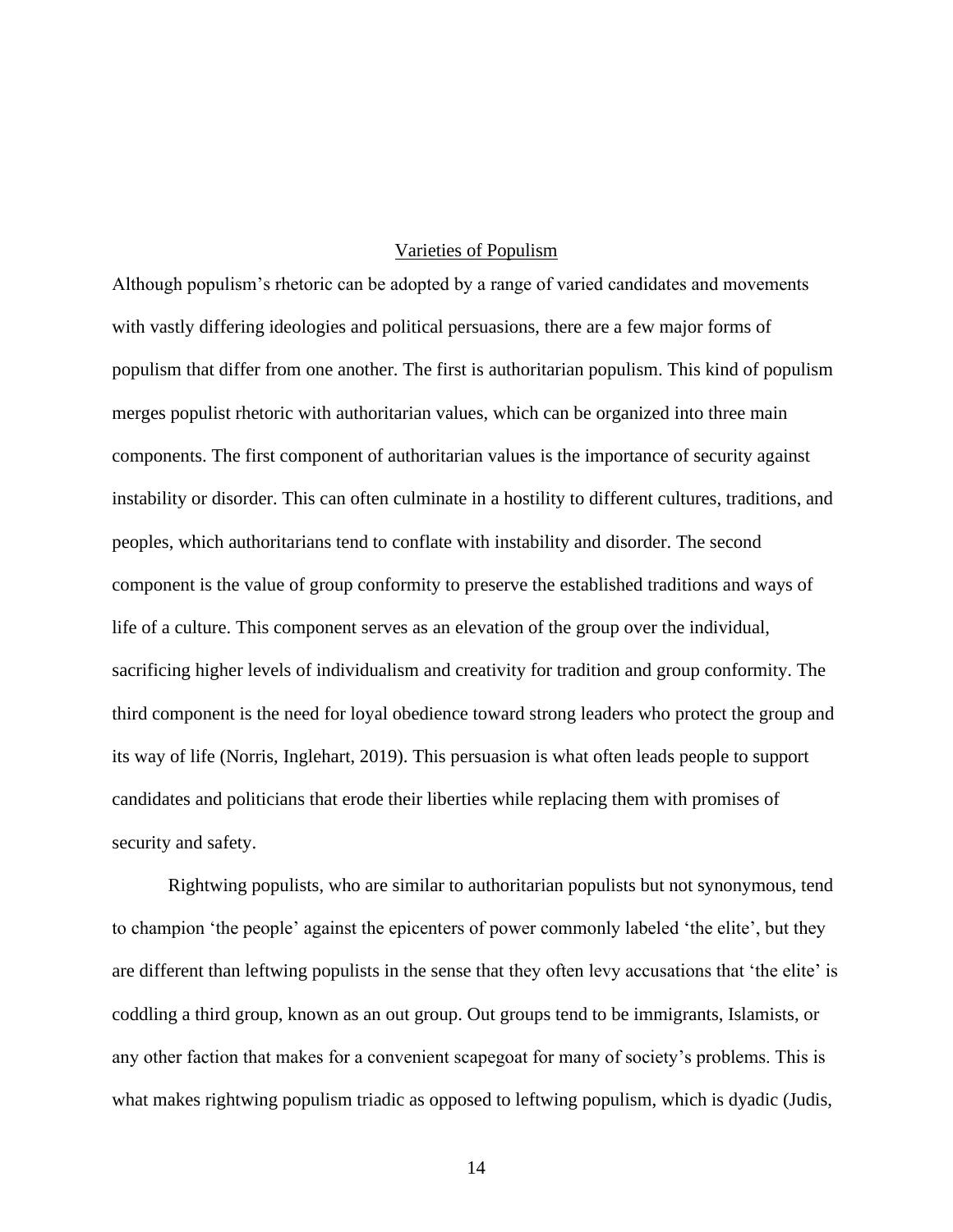2017). This is exemplified by Sanders's pointed criticism of the billionaire class and Trump's criticism of the 'swamp' and their coddling of illegal immigrants. Trump, however, doesn't limit his 'out' group in an exclusionary way, and therefore he tends to set his sights on different groups such as Islamic migrants whenever this might prove advantageous to him.

Another less common form of populism is libertarian populism. It is similar to authoritarian populism in the sense that it also attacks epicenters of power and targets corruption, conventional political parties, and international corporations. It also aims to elevates the voice and power of ordinary people. However, it deviates from its authoritarian counterpart in its acceptance of socially liberal values and progressive social policies (Norris, Inglehart, 2019). This form of populism prioritizes individualism as opposed to group conformity, and it is less focused on tradition and more focused on social innovation, the protection of individual rights such as freedom of speech, and progress.

#### Populism's Significance

<span id="page-19-0"></span>More than anything, populism's emergence represents a departure in satisfaction with the status quo politics of the Republican and Democrat establishments. The recent successes of Trump's candidacy and Sanders's impressive (albeit unsuccessful) performance in the Democratic Primaries signal that the prevailing political ideology is flawed and doesn't work, therefore it needs correction (Judis, 2016). It's important to note that although Donald Trump is a rightwing figure in many ways, even his brand of populism represents a rebuke to the neoliberal consensus and a departure from the traditional idea of free trade. This exemplifies just one example of populism rebuking the standard way of doing things. Both Trump and Sanders have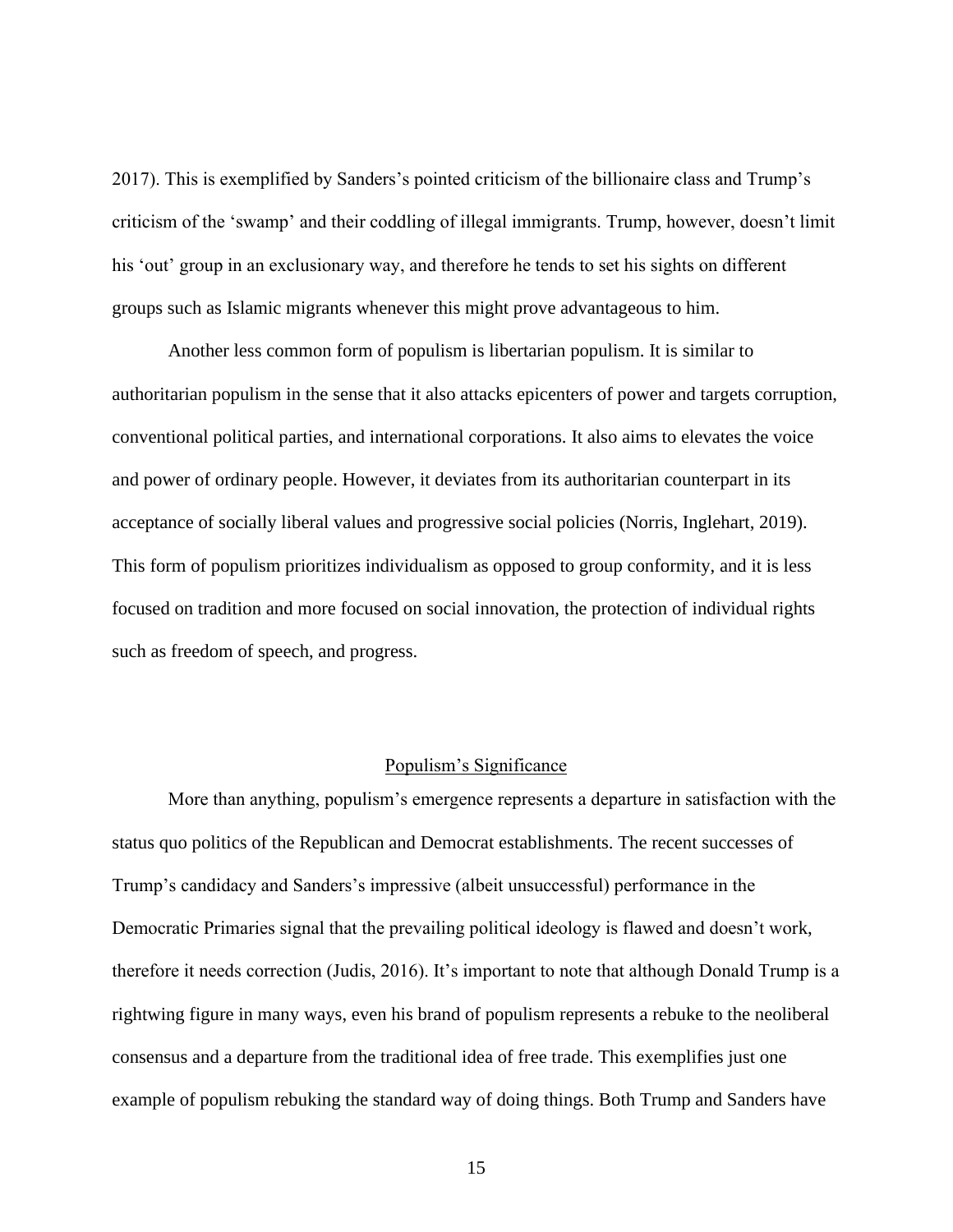embraced the idea of protectionism and they both regularly cite the decline of American manufacturing to justify their positions on protectionist trade policies such as tariffs. This phenomenon is particularly salient because in the past, free trade was generally agreed upon by the established political factions in America, although support of free trade was unsymmetrical and skepticism most often came from the prominent democrats. Free trade had more support from traditional power wielders within both parties of legislators, (although many democratic legislators were vocal in their skepticism of neoliberalism) so this departure within large factions in both political parties from free trade and towards protectionism represents a more general departure from prevailing political norms that have been proposed, implemented, preserved, and guarded by the elite leaders of society (Judis, 2016). This supposed distancing from elite interests has been exemplified by both politicians on several fronts aside from their positions on free trade such as their similar noninterventionist positions on America's involvements in Iraq and Afghanistan. In the past, there were plenty of populists that attempted to provide alternative options to the policy platforms of the established and entrenched parties, but never has the messaging of populism allowed candidates to receive the extent of attention and support of people like Donald Trump and Bernie Sanders.

#### American Populism's History

#### *The Peoples Party*

<span id="page-20-1"></span><span id="page-20-0"></span>Populism's inception within American politics came from an alliance between the Kansas Farmers Alliance and the Knights of Labor in 1892. There were several impactful phenomena that culminated in this alliance. At the time, a self-regulating market and laissez-faire economics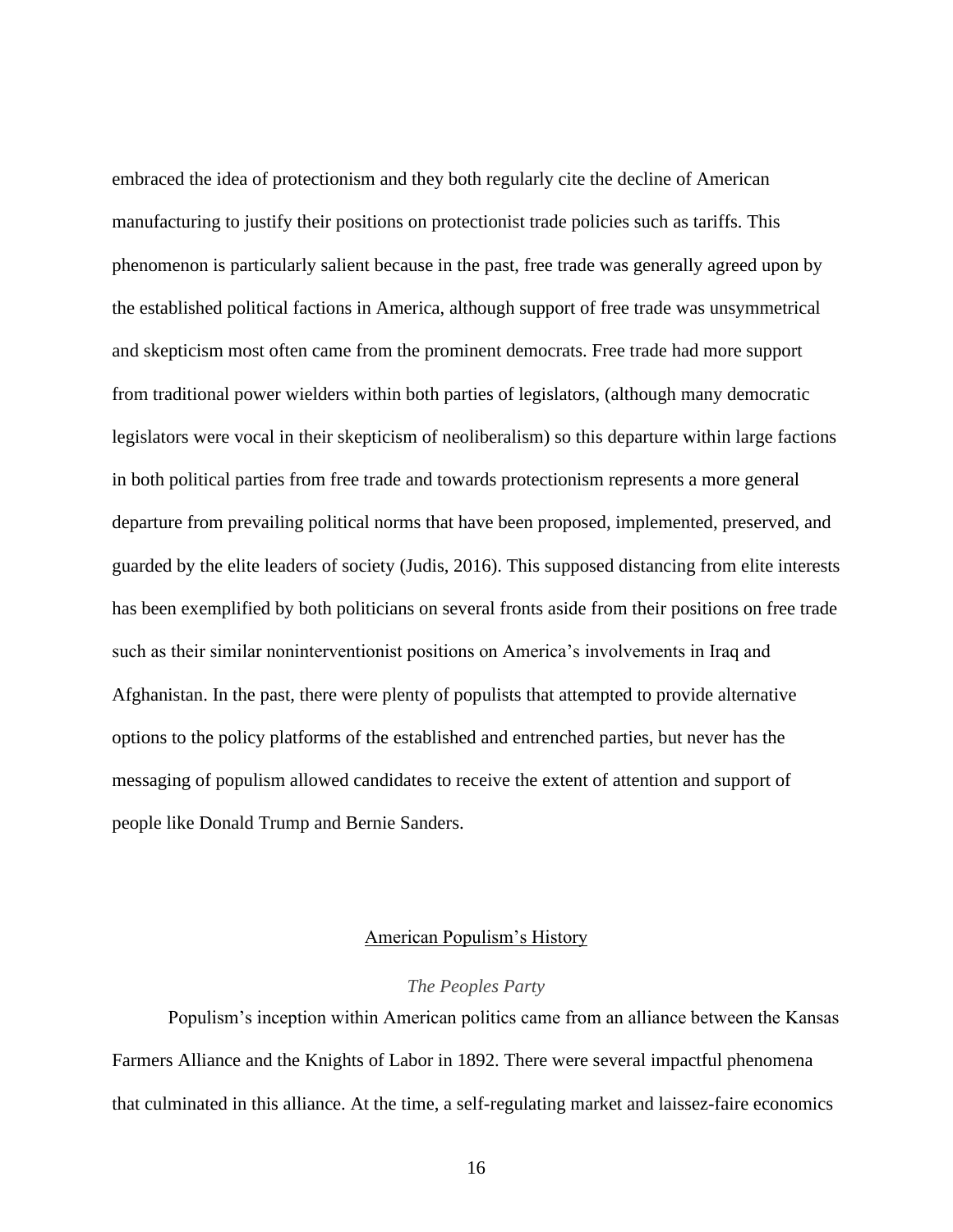was commonplace in America, and there was a broad consensus amongst both parties that government's role in regulating and guiding the economy should be minimized to the furthest extent possible (Judis, 2016). In the same time span, however, farmers were struggling due to large decreases in agricultural prices and predatory railroad companies (which acted as monopolies) that increased the transportation costs of produce (McCarty, 2003). Data from the U.S. Department of Agriculture shows that within just about three decades from 1870 to 1897, wheat prices fell from \$1.06 a bushel to  $63¢$  a bushel, corn from  $43¢$  to  $30¢$  a bushel, and cotton from  $15¢$  a pound to 6¢ a pound. The following excerpt from a magazine titled The Progressive Farmer from April 28<sup>th</sup>, 1887, accurately captures the attitudes of many agrarian communities in this time.

"There is something radically wrong in our industrial system. There is a screw loose. The wheels have dropped out of balance. The railroads have never been so prosperous, and yet agriculture languishes. The banks have never done a better or more profitable business, and yet agriculture languishes. Manufacturing enterprises never made more money or were in a more flourishing condition, and yet agriculture languishes. Towns and cities flourish and 'boom' and grow and 'boom,' and yet agriculture languishes. Salaries and fees were never so temptingly high and desirable, and yet agriculture languishes."

The People's Party represented a large coalition of farmers and blue-collar workers from around the country that were increasingly dissatisfied with the systems in which they operated, claiming that the government was controlled by the wealthy elites and that it was indeed a "plutocracy". In The People's Party's early days before their formal formation, the alliances that would eventually become TPP advocated for mild reforms such as railroad regulation and demands for recognition of labor unions, but there was never consensus amongst them that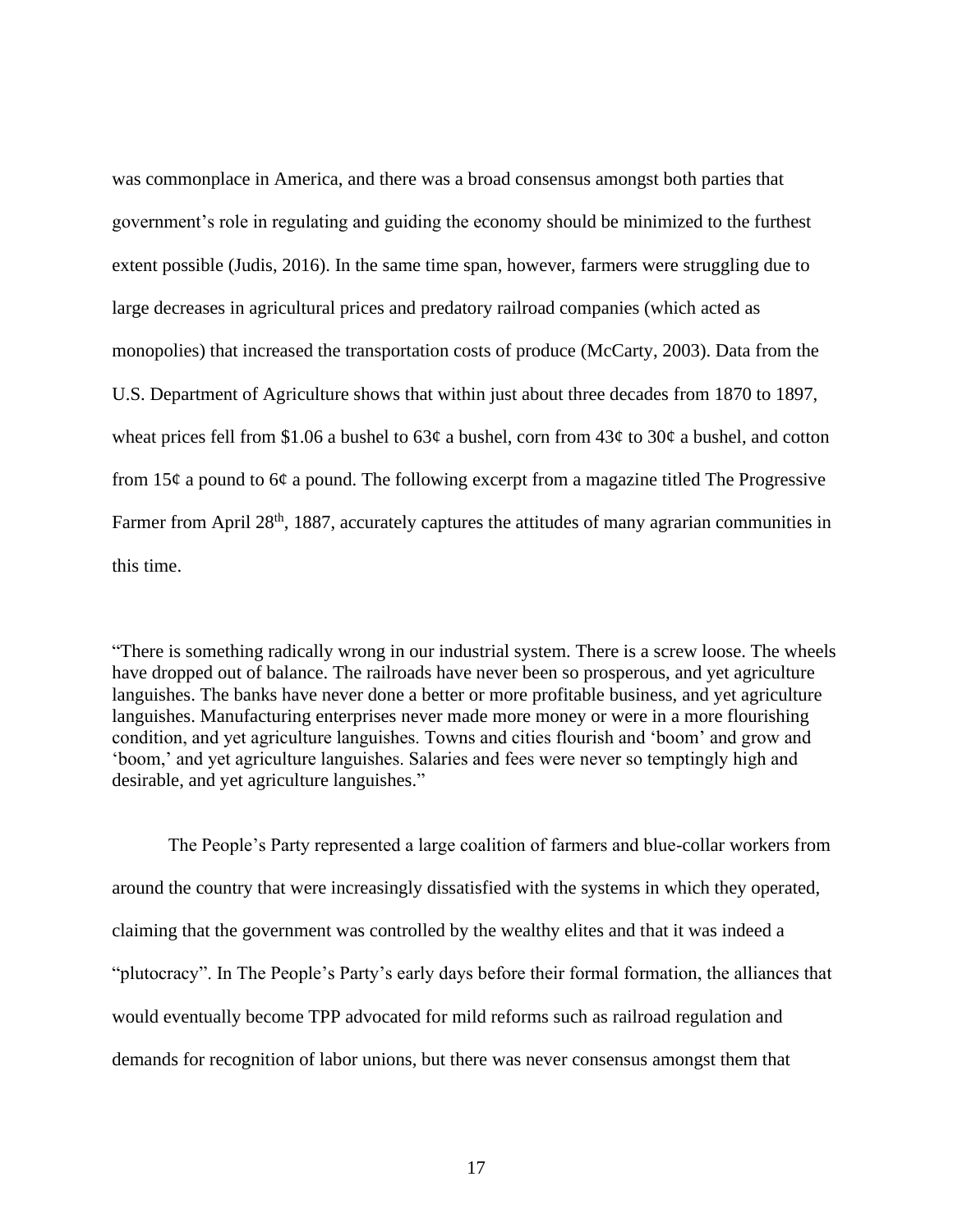capitalism had to be abolished, only that some reforms were necessary (Johnson and Porter, 1977).

These alliances eventually called for more fringe and unpopular policy proposals such as the nationalization of railroads and a graduated income tax, which caused the major political parties to reject their populist demands (Johnson and Porter, 1977). This predictably led to accusations being thrust from populists toward Democrats and Republicans that they were corrupt actors controlled by the plutocracy and it created more distance between populists and the mainstream political factions that ruled the country.

In 1892, the populists decided to run their own candidate, James K. Weaver, to run for president. At a party convention within this timeframe, Ignatius Donnely created a preamble to their populist platform with themes that would be replicated for decades to come in many other populist movements. One quote from this preamble said, "We seek to restore the government of the Republic to the hands of the 'plain people,' with whose class it originated." The themes Donnely purveyed in this statement weren't uncommon but was uncommon was that he (alongside the other populists) believed that to restore the government's power into the hands of the people, their needed to be more government intervention within the economy (Judis, 2016). This rebuttal to the laissez-faire economic worldview that was so common at this point in American history would provide the groundwork for populist movements for decades to come, and it can be seen in contemporary candidate such as Sander's disdain for capitalism or Trump's support of protectionism over the free-trade principles that typically dominate American politics.

The populists performed fairly well in the 1892 presidential election, with their candidate earning about eight percent of the vote. The 1894 elections spelled the end for The People's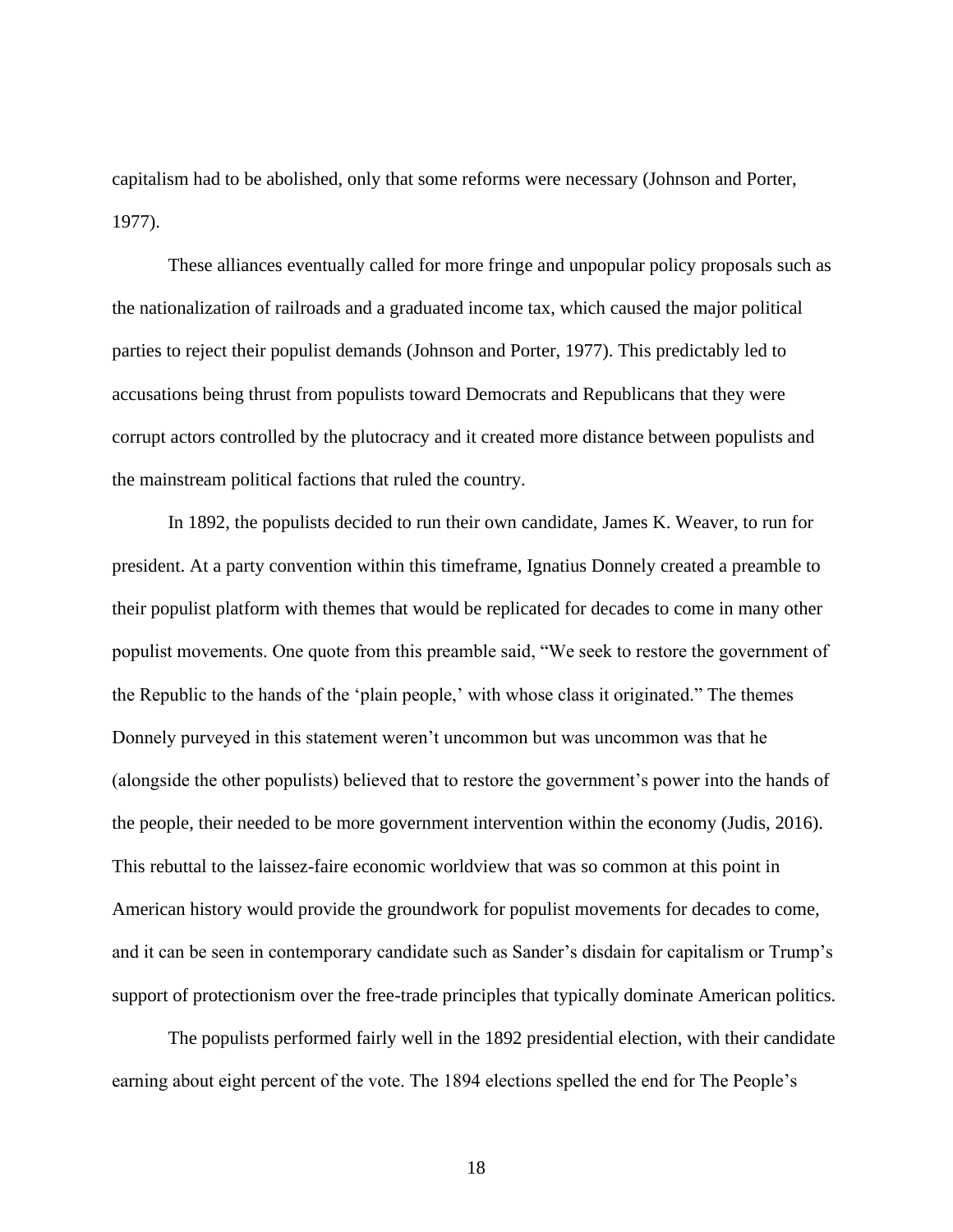Party, however, as the major parties tactfully neutralized their populist opponents. Several prominent Democrats and Republicans adopted populist platforms. The most notable was the Democratic nominee, William Jennings Bryan, who coopted the populists by endorsing railroad regulation and restrictions on foreign pauper labor. That election, the populists chose to endorse Bryan rather than run their own candidate and this caused the populist vote to migrate toward the major political parties in subsequent elections (Judis, 2016).

### *Huey Long*

<span id="page-23-0"></span>One of the most beloved populist figures amongst the endorsers of populism in all of American politics is Huey Long. He structured himself from the get-go as a champion of the downtrodden and he regularly attacked big business. He was elected governor of Louisiana in 1928 where he worked tirelessly for the poor populace by funding infrastructure (specifically the roads), funding the schools and healthcare, and even exempting Louisiana's poor from having to pay taxes. Long even managed to enact an extraction tax on oil companies, which he had a particularly contentious relationship with (Judis, 2016). This policy among others exemplified Long's adversarial relationship with big business, which is a staple in many populist movements. On one occasion, Long even compared an oil company called Standard Oil Corporation to the Klu Klux Klan (Leavitt, 2014). Rather than pursuing a political ruling class of elites like Trump did with his "drain the swamp" messaging in his 2016 campaign, Long pursued an economic elite in a similar fashion to Bernie Sanders.

Long endorsed many policies such as redistributionism, limits on family wealth, and guaranteed annual income that presented a significant departure from the capitalist laissez-faire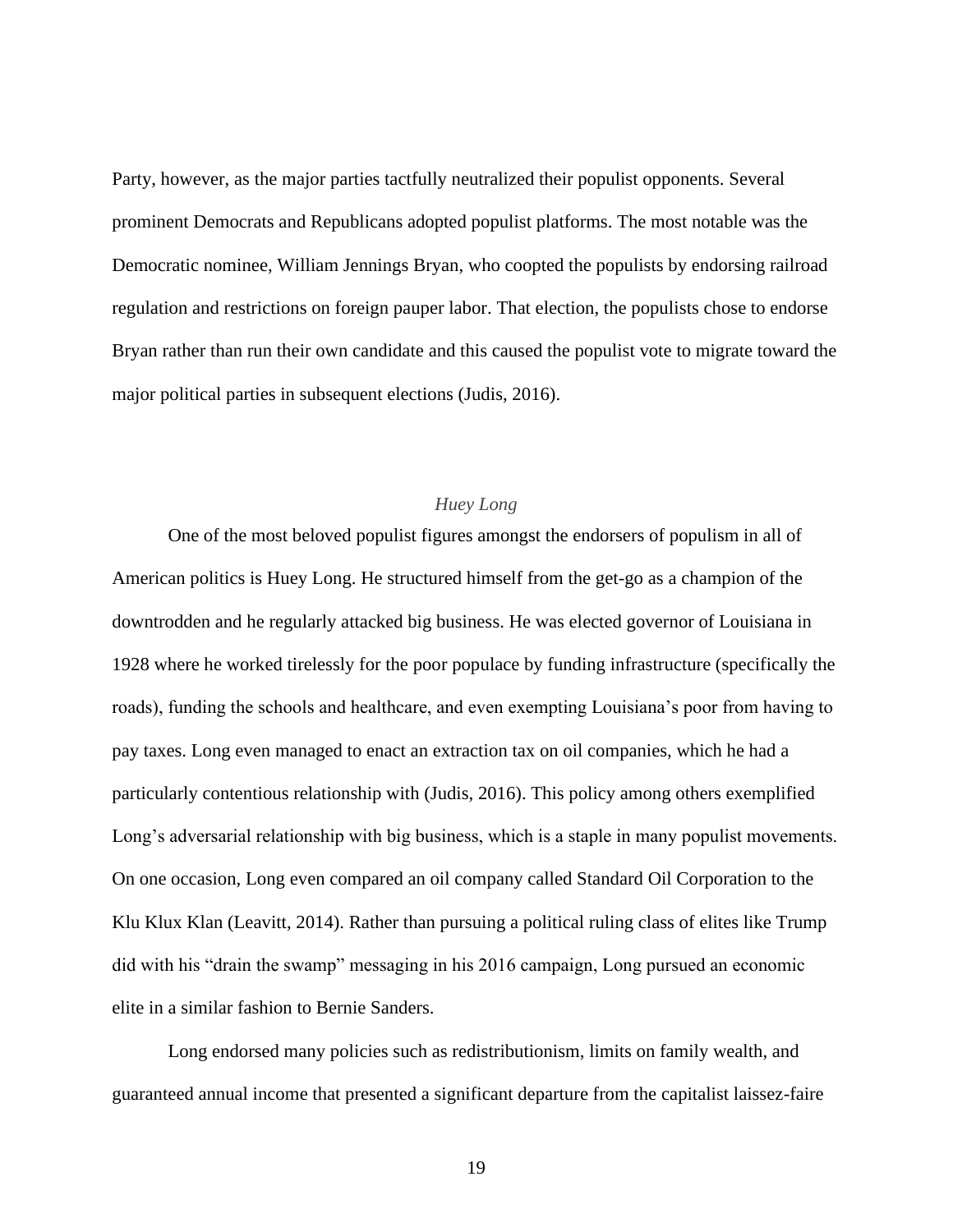principles that dominated American politics in his time. Due to Long's popularity and the attention be brought to economic inequality, Roosevelt joined forces with Democrats and passed the Social Security Act as well as progressive tax reforms that helped to mitigate the rampant inequality mentioned by Long repeatedly. He was one of the first major figures in American politics to begin to speak about economic inequality and the problems that it can create for the country. Many populists ever since then have followed suit, with the most obvious example that comes to mind being Bernie Sanders.

#### *The Tea Party*

<span id="page-24-0"></span>A more recent and salient example of an influential populist movement is The Tea Party, which was formed in response to the 2008 global financial crisis. This crisis didn't happen in a vacuum however, as many deep-rooted systemic problems that were created and upheld through neoliberal policies eventually culminated in the financial crisis. Many Asian countries were sending dollars back to the US that they acquired from trade surpluses. These dollars were then exacerbating consumer debt, which was primarily being used for housing due to the housing boom. The artificial demand in this housing boom was being sustained in an economy that might have slowed otherwise. Eventually this led to the 2007 burst of the housing bubble, and this culminated in millions of Americans losing their homes and many financial institutions (particularly banks) being put at risk (Judis, 2016). This, of course, led to a bad recession. It's important to note, however, that what made much of this possible was the neoliberal consensus that took place for decades prior (which included lax regulations, financial deregulation, etc.) as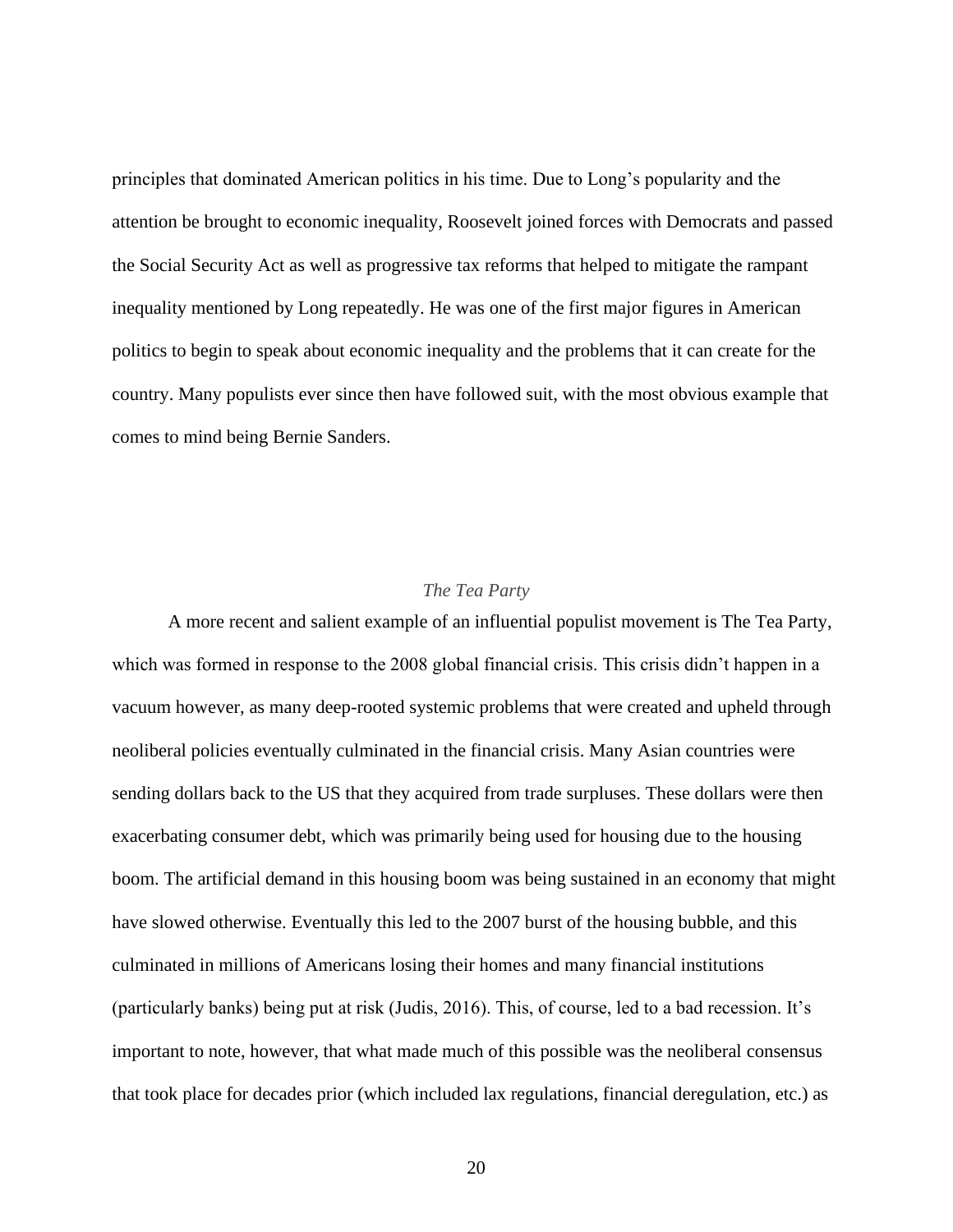well as several trade policies that allowed Asian countries to have these large surpluses in the first place. Crack downs on unionization coincided with these policies and it led many Americans to challenge their preconceived notions about capitalism, regulation, and neoliberal economics.

Although tensions had been rising long before Obama's inauguration, the Obama administration's response to this crisis is what eventually culminated in the inception of the Tea Party. After the crisis unfolded, in his inaugural address Obama attributed blame equally to regular people as well as financial institutions such as Wall Street. Also, Obama's DOJ didn't prosecute even one of the major players in the financial crisis. What seemed to infuriate voters the most was that Obama's administration prioritized bailing out enormous banks over helping regular homeowners that had lost their homes during the burst of the housing market (Judis, 2016).

It seems CNBC commentator Rick Santelli's attacks on Obama's mortgage plan proved to be the final catalyst that created the Tea Party. In response to the financial crisis, the Obama administration quickly began pushing the American Recovery and Reinvestment Act (which costed about \$1 trillion) shortly after his inauguration. Santelli was already frustrated with the Bush administration and its fiscal irresponsibility throughout their multi-billion-dollar bailouts and spending packages, so this new bill being presented by Obama infuriated Santelli (Hawkins, 2019). While at the Chicago Stock Exchange, Santelli stated the following.

"The government is promoting bad behavior... This is America! How many of you people want to pay for your neighbor's mortgage that has an extra bathroom and can't pay their bills? Raise their hand."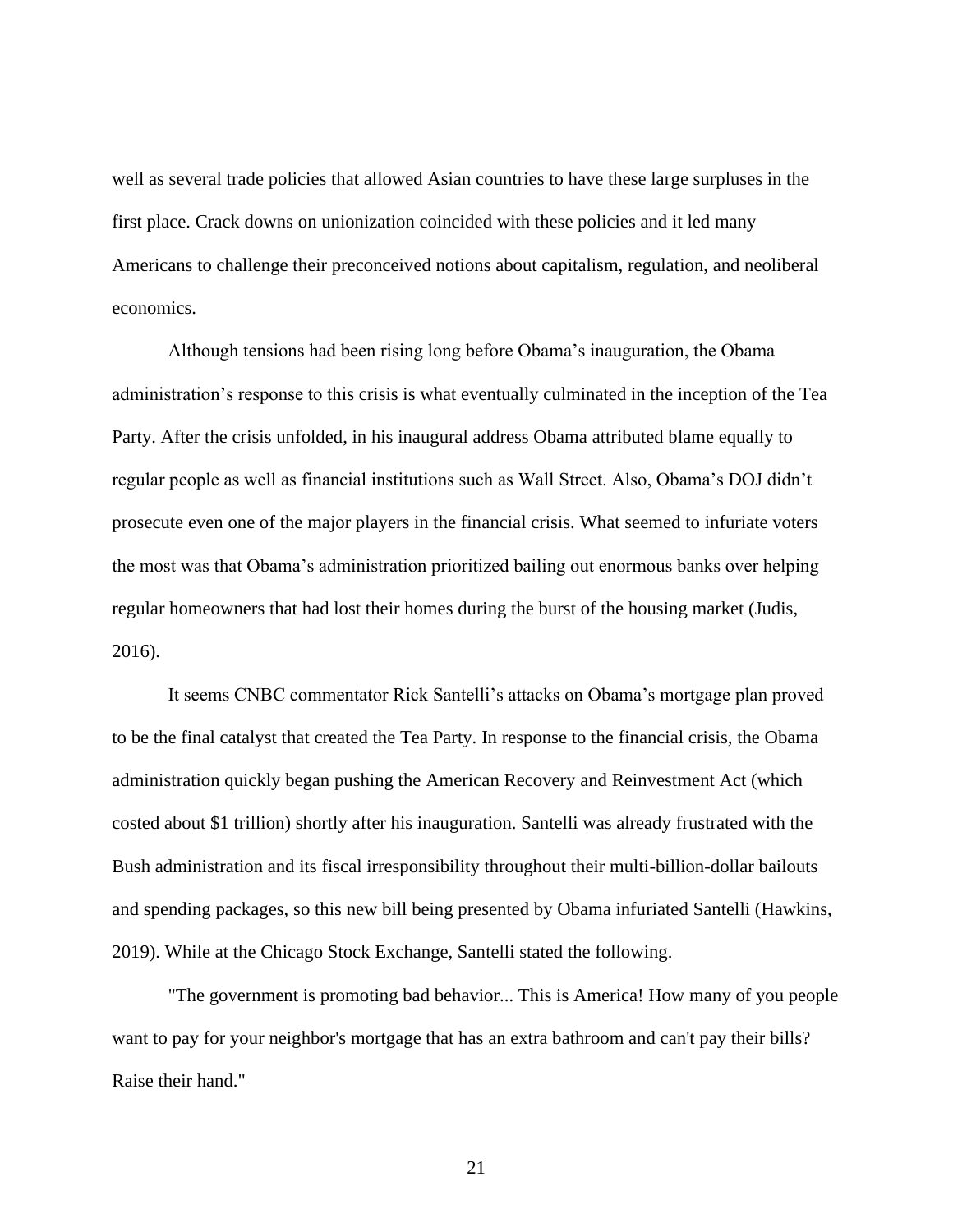He then called for a "Chicago Tea Party" to protest the Obama administration's economic plan. His plea was answered and shortly after this clip began to disseminate throughout the country, the first Tea Party protests took place in February in about 50 American cities, where tens of thousands of protestors showed up to protests not only Obama's policies, but Bush's too. Although the Tea Party wasn't a single organized faction but rather many local groups independent of each other, there were several unifying ideals that established a sense of cohesion amongst the groups. The 'Us versus Them' theme commonly expressed in populist rhetoric was exemplified by the Tea Party's messaging regarding the "makers" and "takers" of America. They loosely define the "makers" as the productive people that work and pay taxes and the "takers" as freeloaders that live off entitlement programs funded by their productive counterparts. They viewed the Affordable Care Act through this prism, as seniors on Medicare who paid the bulk of the insurance would see their benefits decreased to pay for the program (Judis, 2016). All in all, the Tea Party served as a repudiation of the status quo regarding federal budgets, financial institutions, banking, economic inequality, and the fiscal irresponsibility exemplified by the Bush and Obama administrations.

#### *Occupy Wall Street*

<span id="page-26-0"></span>Another populist movement that happened within the same timeframe as the Tea Party was Occupy Wall Street. In February 2011, a website called AmpedStatus.com published a report on the US economy called "The Economic Elite vs. the People of the United States." It's author, David DeGraw claimed in this report that the two major political parties have been corrupted by a well-connected, rich group of elites. After the report was posted to the website,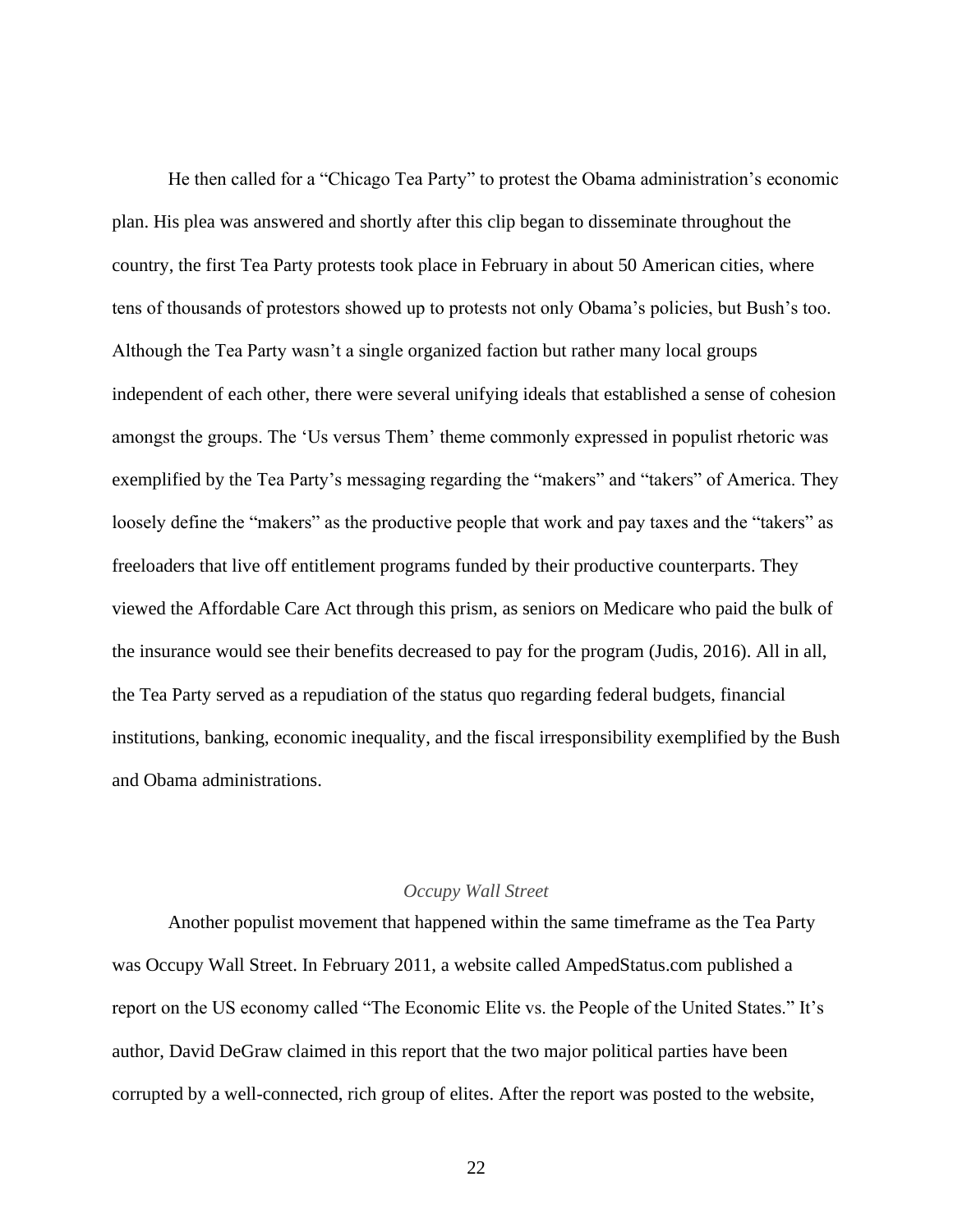the website was inexplicably taken off line until the hacker group called Anonymous created a new website in which they joined with the AmpedStatus organizers to create a new movement entitled A99 (Judis, 2016). This new effort quickly put out a call to action, encouraging demonstrators to occupy a park near Wall Street. The demonstration didn't end up being very large or impactful, so the organizers partnered with a group called New York City General Assembly that had previously been protesting city budgets. Then, an anti-capitalist publication called Adbusters put out a call to action on its website for protestors to demonstrate on September 17<sup>th</sup> at Zuccotti Park near Wall Street. That day, over a thousand protestors showed up and about 300 camped there overnight (Judis, 2016). In the coming days, thousands more came to demonstrate, and the movement diffused into hundreds of demonstrations all over the country.

The main sentiment of the Occupy protestors was that they were dissatisfied and infuriated by the neoliberal policies that enabled the rampant economic inequality that plagued the nation. A slogan for the movement was posted on a new Occupy Wall Street website and it read as follows.

"We are the 99 percent that will no longer tolerate the greed and corruption of the 1 percent."

The movement structured their core sentiments in populist terms by framing the 99 percent at 'the people' and the one percent as the 'economic elite'. This vague expression of discontent with the wealthy elite is what allowed the movement to garner so much expansive support from all around the country, as many Americans were beginning to call attention to economic inequality. This appeal to what can be called 'open-source populism' is not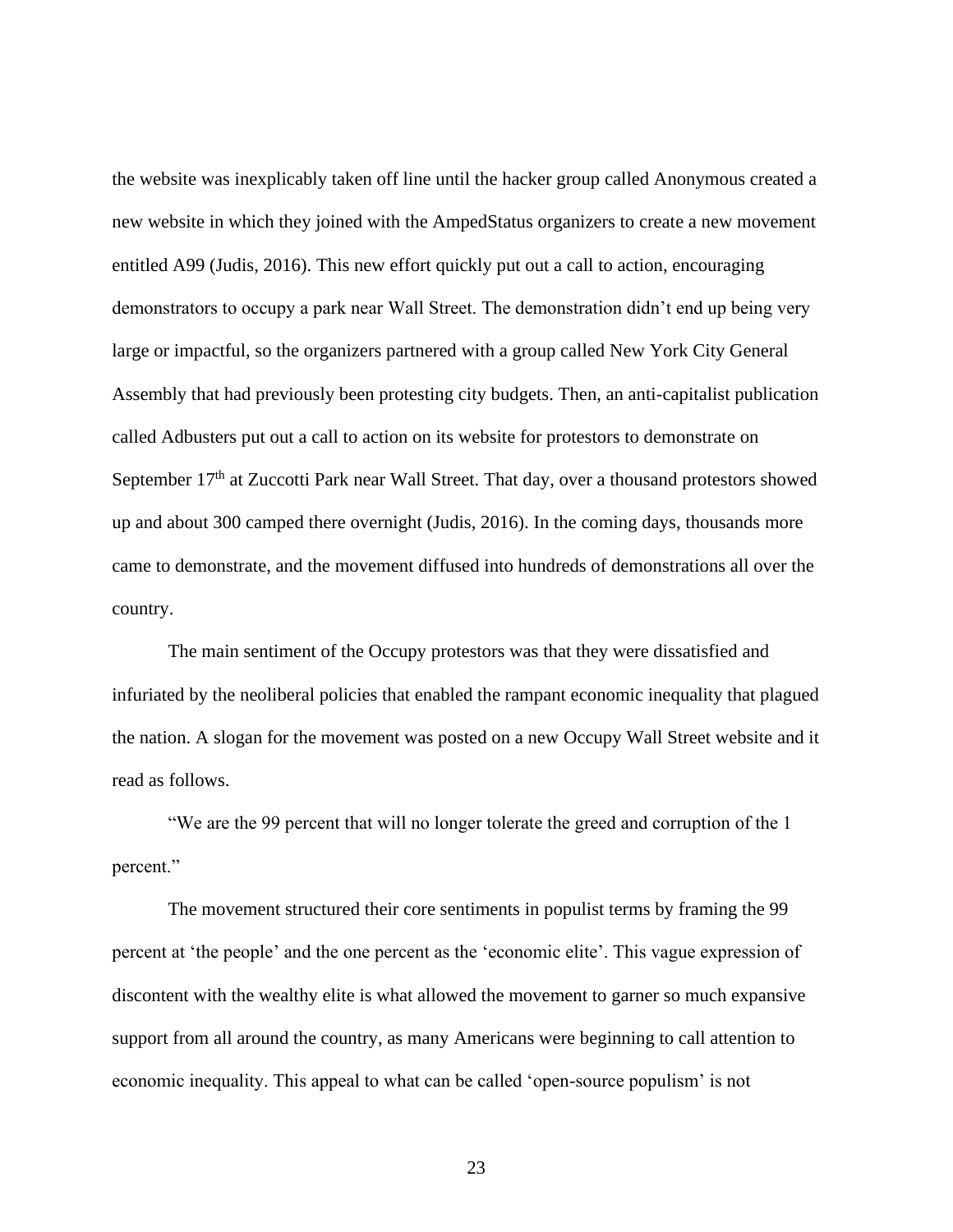uncommon, as many populists movements throughout history have structured their concerns as a struggle between regular people and a small wealthy elite (Lowndes, Warren, 2011). Occupy Wall Street provided substantive proof that many Americans (perhaps a majority) were frustrated and dissatisfied with the system in which they operated, which had been misguided by neoliberalism for decades, and the resulting economic and political inequality.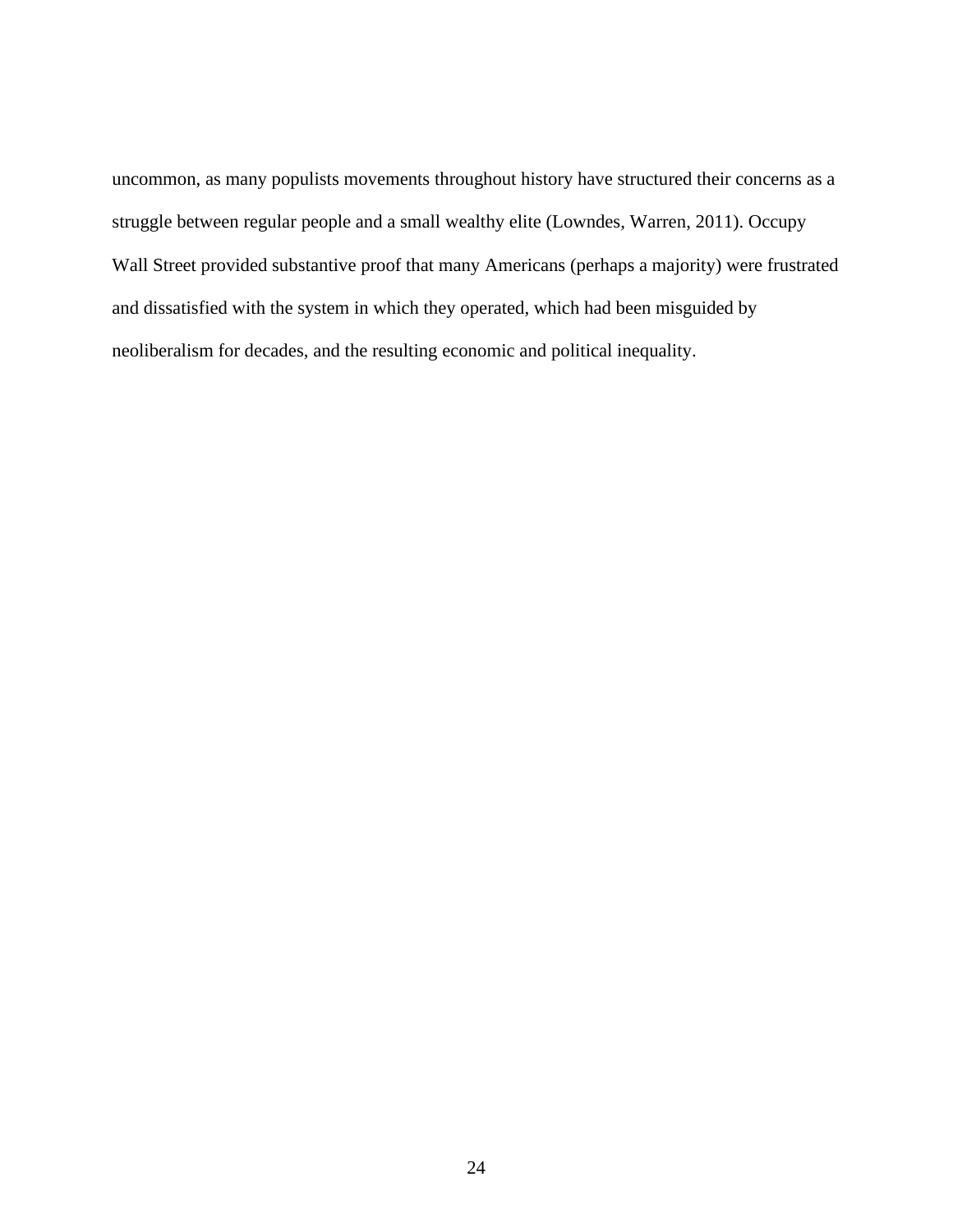## <span id="page-29-0"></span>CHAPTER 2: DONALD TRUMP AND THE REPUBLICANS

#### Is Donald Trump a populist? If so, what kind?

<span id="page-29-1"></span>Although Donald Trump may be categorized by his contemporaries as blatantly rightwing due to his flagrant and constant attacks on left-wing opponents and his identification as a Republican, Trump's policy positions defy neat and convenient categorization. Trump has been in the public sphere for decades, but he only began to dabble in politics in the late 1980s, when he ran a full-page ad in several newspapers including the New York Times regarding American foreign policy decisions (Judis, 2016). In the late 1990s, he actively sought out the Reform Party nomination, which was created by fellow populist, Ross Perot. Although many were interested in a Trump 2000 campaign, he was ultimately unsuccessful and he conceded to his far-right opponent, Pat Buchanan (who was also considered a populist by many), who he accused of being a "Hitler lover" (Helmore, 2017). This offensive and insulting jab at his opponent would prove to be a consistent strategy that Trump would later employ against countless other opponents.

Trump's views throughout these two decades reflect the difficulty in neatly defining him as strictly right-wing or conservative. In 1999, Trump said "I'm very pro-choice." He also wanted to protect Social Security and Medicare from cuts, he backed some form of universal national health insurance, and he also supported infrastructure spending that was opposed by many conservatives and Republicans (Judis, 2016). For his 2016 campaign, he had to change his positions on several issues such as abortion considering the fact that a pro-life stance is necessary to successfully run as a Republican. Trump's malleability regarding several key positions such as abortion illustrate one facet of populism that he accurately reflects, and that is the chameleon-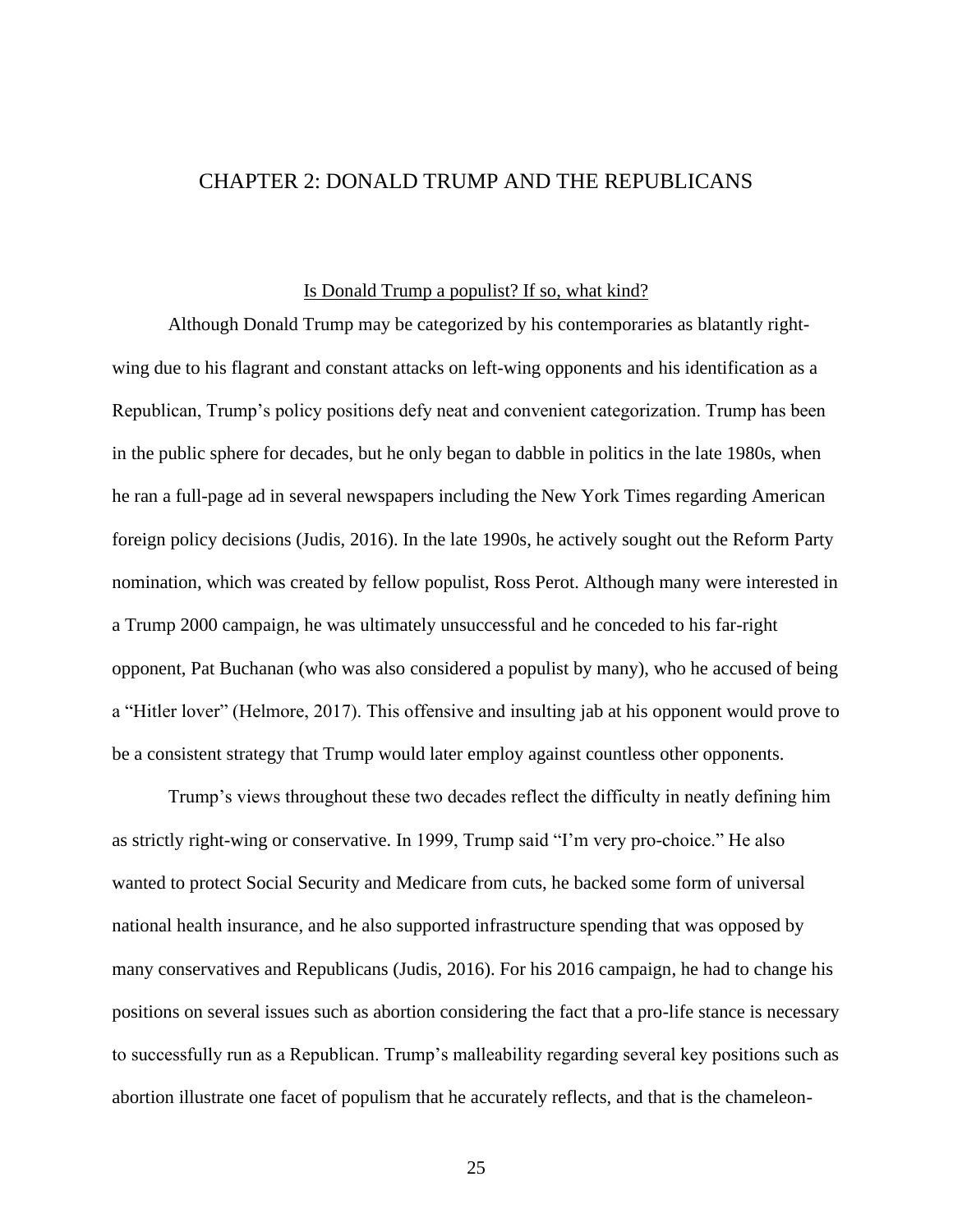like nature of populism that allows a variety of candidates from different political ideologies to adopt its rhetoric and logic. He did, however, stand by his defense of Social Security, Medicare, infrastructure spending, and he even flirted with the idea of replacing the Affordable Care Act with some form of national health insurance. Many of Trump's flagship policies (which are what got him elected) served as a repudiation of neoliberal policies regarding trade deals, investment, immigration, and foreign policy.

Regarding his stance on defense and foreign policy, Trump's "America First" agenda reflects the populist notion that elites acting in self-interest (often referred to as beneficiaries of the military industrial complex) are the ones that want endless wars and overseas conflicts and that the US should instead focus on the myriad of domestic problems that remain unaddressed which reflect the wants and needs of 'the people'. Trump has regularly argued that the United States pays far more than it should on defense for foreign nations that are wealthy enough to defend themselves (Judis, 2016). Trump is essentially a non-interventionalist, and his stance has remained relatively untouched for decades. The following quote from a CNN townhall encapsulates his overall position effectively.

"We're paying too much! You have countries in NATO, I think it's 28 countries – you have countries in NATO that are getting a free ride and it's unfair, it's very unfair. The United States cannot afford to be the policemen of the world anymore, folks. We have to rebuild our own country. We have to stop with this stuff."

Trump was very critical of Bush's invasion of Iraq, and he continues to proclaim that the United States regularly overextends itself abroad in a myriad of ways. All in all, Trump deviates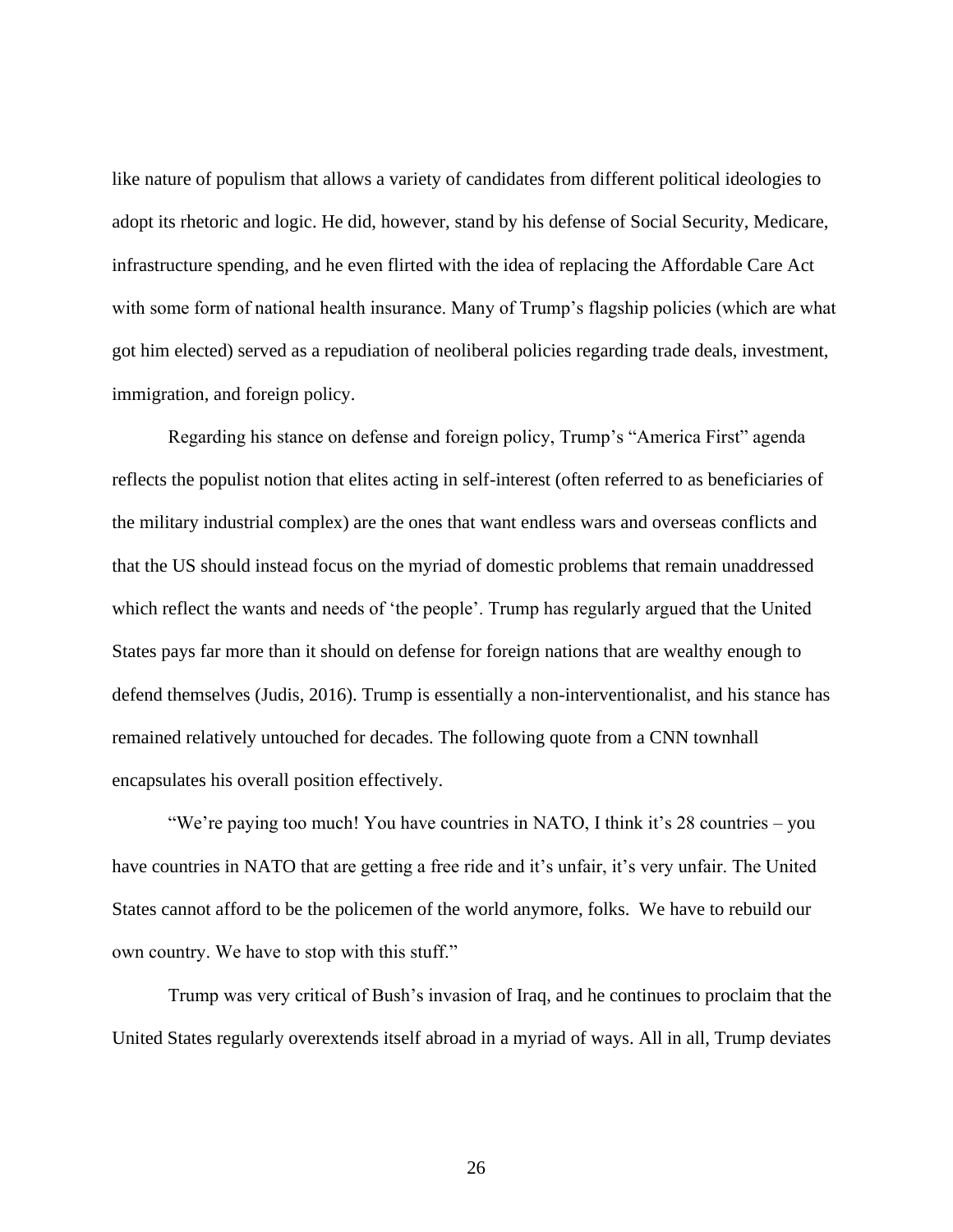from many mainstream Republicans in his opposition to various military involvements overseas that he sees as unnecessary and costly.

Donald Trump's positions on free trade also deviate from many of his conservative, Republican colleagues. He has been very outspoken in his opposition to NAFTA and the previous most-favored-nation trading status that was previously awarded to China before the establishment of the World Trade Organization, claiming these deals had cost American jobs (Judis, 2016). Trump was also highly critical of the Trans-Pacific Partnership (TPP), as he claimed it would accelerate the decline of manufacturing employment in the US, decrease worker wages, and increase the trade deficit. Because of this, Trump withdrew from the deal in his first day in office (McBride, Chatzky, Siripurapu, 2021). Trump's major focus regarding trade has been not only to reevaluate America's former trade deals and their impacts on American workers, but also to change the economic relationship between America and China, which he sees as inherently exploitative due to differences in labor laws and variety of other factors that allow China to mass-produce goods at a much cheaper rate. In fact, he has even proposed several hefty tariffs on Chinese exports. In 2011, Trump told the Wall Street Journal that a 25% tariff on Chinese goods would be necessary because they unfair trade advantages. More recently in 2016, Trump flirted with the idea of a 45% tariff on Chinese goods (Fleury, 2016).

Donald Trump's embrace of protectionist trade policies as opposed to the free-market, neoliberal policies that were employed by his predecessors seems to reflect the populist notion that 'the people' aren't having their interests served by legislators, and that instead, a wealthy political establishment is choosing to pass legislation that enriches themselves and their donors.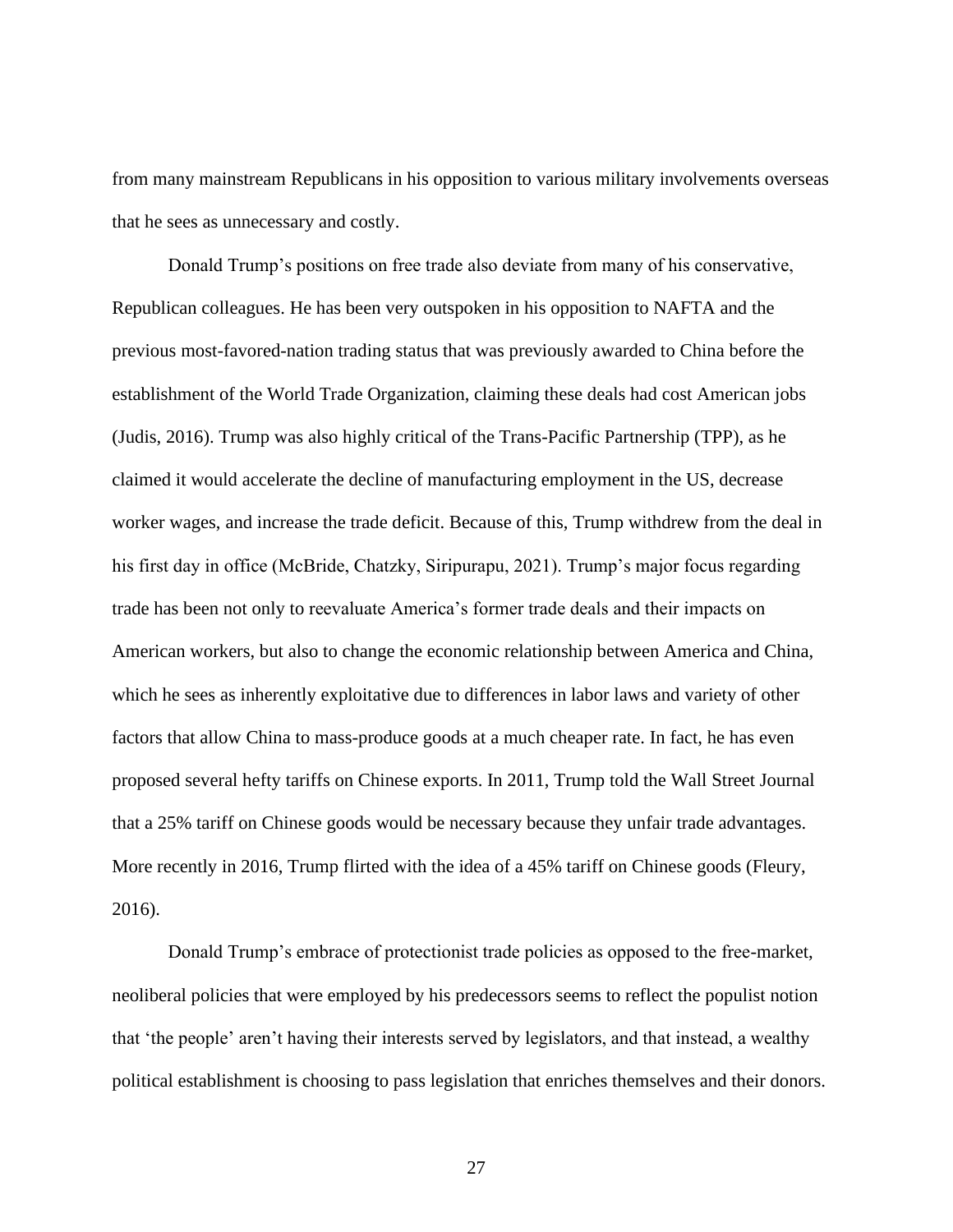In this sense, Trump frames his policies through a populist framework that is apparently catered to regular American workers, or as he would describe them, "the people."

Immigration is perhaps that most salient example of Trump's right-wing, triadic populism. Left-wing populism is instead dyadic, meaning it frames politics issues within a vertical framework in which the middle and bottom of society ought to be arrayed against the top, which they see as inherently exploitative to their less affluent contemporaries. Right-wing is triadic, meaning this form of populism champions the people against an established elite, which they accuse of coddling a third group, which in Trump's case tends to be Mexican migrants most often (Judis, 2017). He makes the claim that many other right-wing populists have made, which is that a well-connected group of elites (oftentimes legislators) is coddling illegal immigrants in order to serve their own self-interests at the cost of the American citizen and the American worker. The following quote from his 2011 book effectively conveys his overall position on illegal immigration.

"Illegal immigration is a wrecking ball aimed at U.S. taxpayers. Washington needs to get tough and fight for 'We the People,' not for the special interests who want cheap labor and a minority voting bloc."

Trump's framing of the illegal immigration issues is typical of a right-wing populist, as he clearly established an 'in-group' (American citizens) and an 'out-group' (illegal migrants, typically Mexican Americans). This 'Us-versus-Them' mentality is typical of authoritarian populists, as it utilizes dormant feelings of xenophobia and racism to direct ire towards outgroups. In Trump's case, the out-groups tend to be Muslim Americans and Mexican Americans. Trump's rhetoric regarding Mexican Americans has been referred by many as overtly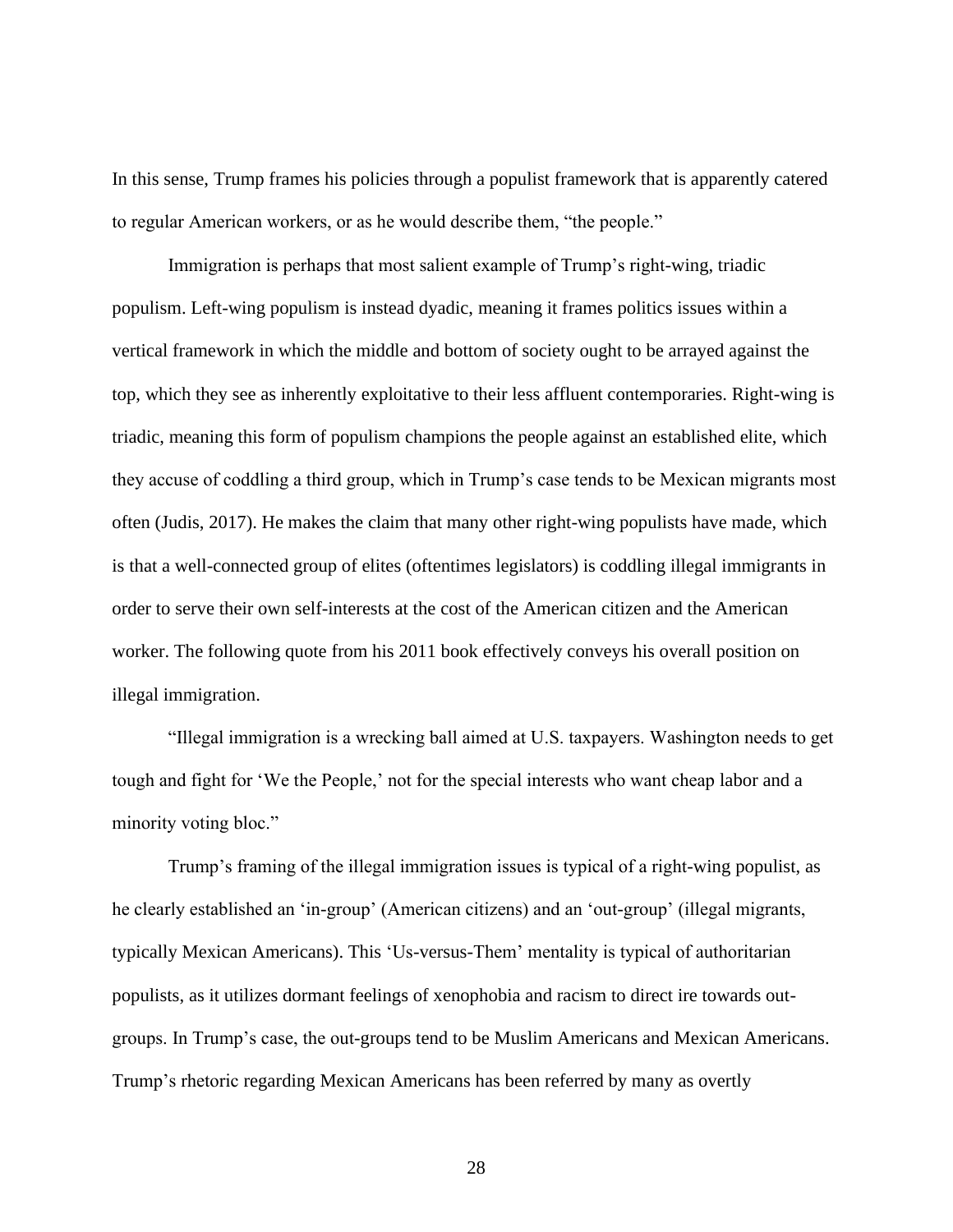xenophobic and bigoted, as he regularly capitalizes on nativist sentiments within the population to garner support. This was exemplified during one of Trump's speeches in Harrisburg, Pennsylvania when Trump recited a poem called 'The Snake' to draw parallels between the deceptive snake of the poem and illegal migrants and their behavior (CBS News, 2017). Trump's staunch opposition to illegal immigration was in part economic, as he frequently claims that it depresses wages and increases competition among low-skill American workers, but it is also cultural, as he also regularly makes the claim that illegal migrants increase crime and damage the safety of American cities (Judis, 2017).

Regardless of a preponderance of research that shows that illegal immigrants have lower crime rates than legal migrants and native citizens, Trump repeatedly makes this claim (Light, He, Robey, 2020). This illustrates a broader distrust that many populists tend to have of expertise in general. It also demonstrates Trump's ability to construct a false reality or an alternate dimension in which illegal migrants are stealing thousands of jobs from Americans and committing crime at higher rates. He also said that his inaugural address had the highest attendance in history, which is demonstrably false. This may seem like a harmless, boastful lie, but it is part and parcel of a broader tendency that Trump has to bend the truth in order to serve his ends. Using the false narratives that he spreads like wildfire through social media, Trump effectively creates a different dimension for his voters where the only reasonable solution to the problems he mentions (many of them disingenuous or misrepresented) are his policies. This has contributed to an epistemological crisis in America where tens of millions of Americans can't tell what is and isn't true, as misinformation continues to be peddled by politicians, social media, news networks, and the president. The populist tendency to doubt expertise is nothing new, as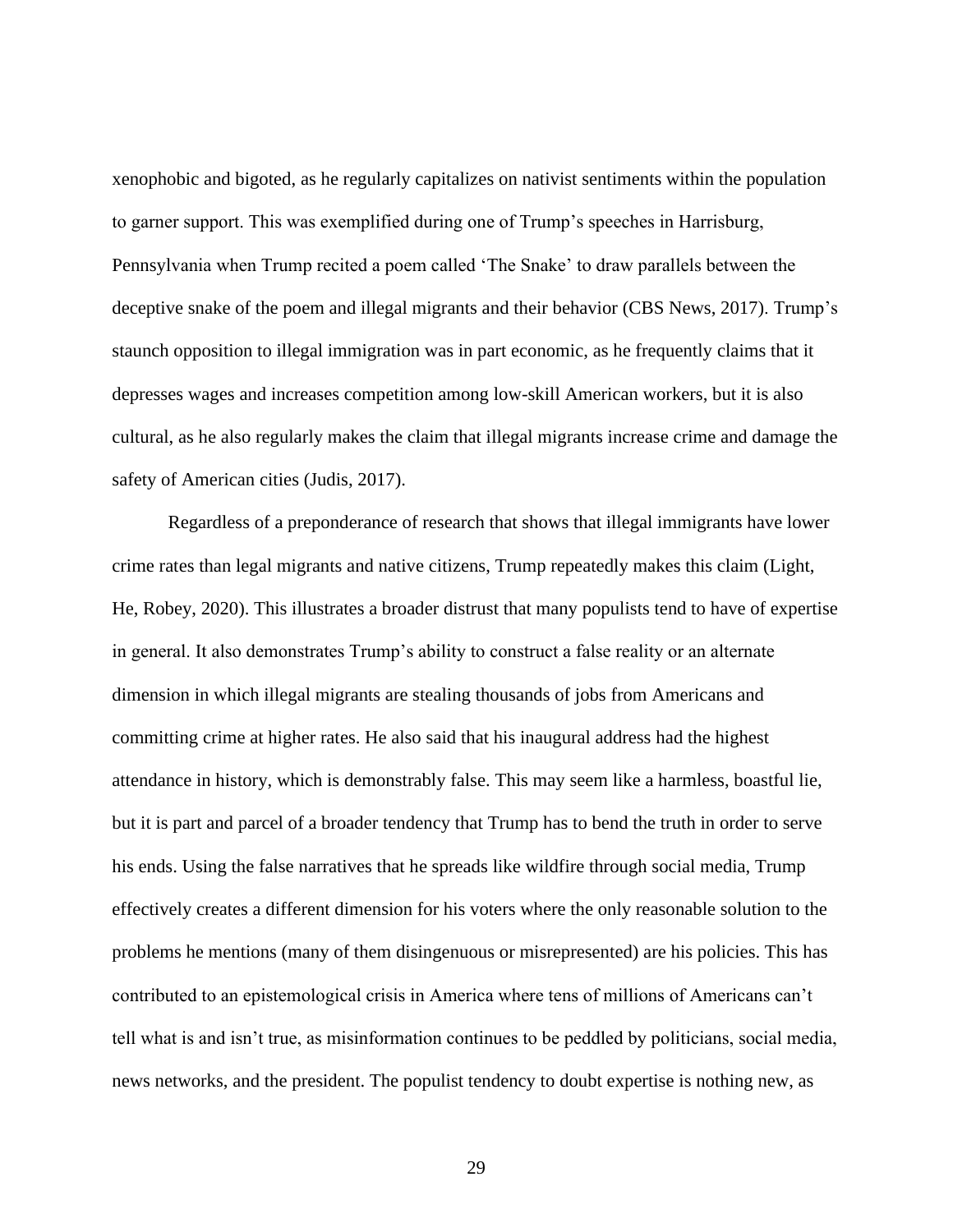many populists throughout American history have employed this strategy. What is new however, is social media and its ability to amplify a message to the tune of hundreds of millions. Trump has used this tool to bypass the conventional method past candidates and presidents used to communicate with the American people; journalists and news networks. He regularly refers to the American mainstream media as "the fake news media" and because of his perception of American journalists as unfair ideologues that hate him, Trump has chosen to speak directly to the American people through mediums such as Twitter, which allow him a considerable degree of freedom (up until recently, that is). In the following quote, Trump illustrates social media's importance in his ascension to office, highlighting Twitter in particular (Barber, Sevastopulo, Tett, 2017).

"Without the tweets, I wouldn't be here . . . I have over 100m followers between Facebook, Twitter [and] Instagram. Over 100m. I don't have to go to the fake media."

Donald Trump's brand of populism can be accurately described as both right-wing and authoritarian. In similar fashion to his populist predecessors in the People's Party and their xenophobic views of Chinese laborers, Trump's triadic populism capitalizes on latent feelings of xenophobia and nativism in order to categorize different demographics into 'in-groups' and 'outgroups' and to then galvanize an 'us-versus-them' narrative in which Americans are under constant attack from Mexican migrants, Muslim migrants, globalist trade deals, global competition, a corrupt ruling class, etc. He, like many other populists that came before him, is an expert at utilizing the politics of fear to appeal to a strong voting bloc of reactionary conservatives within the United States.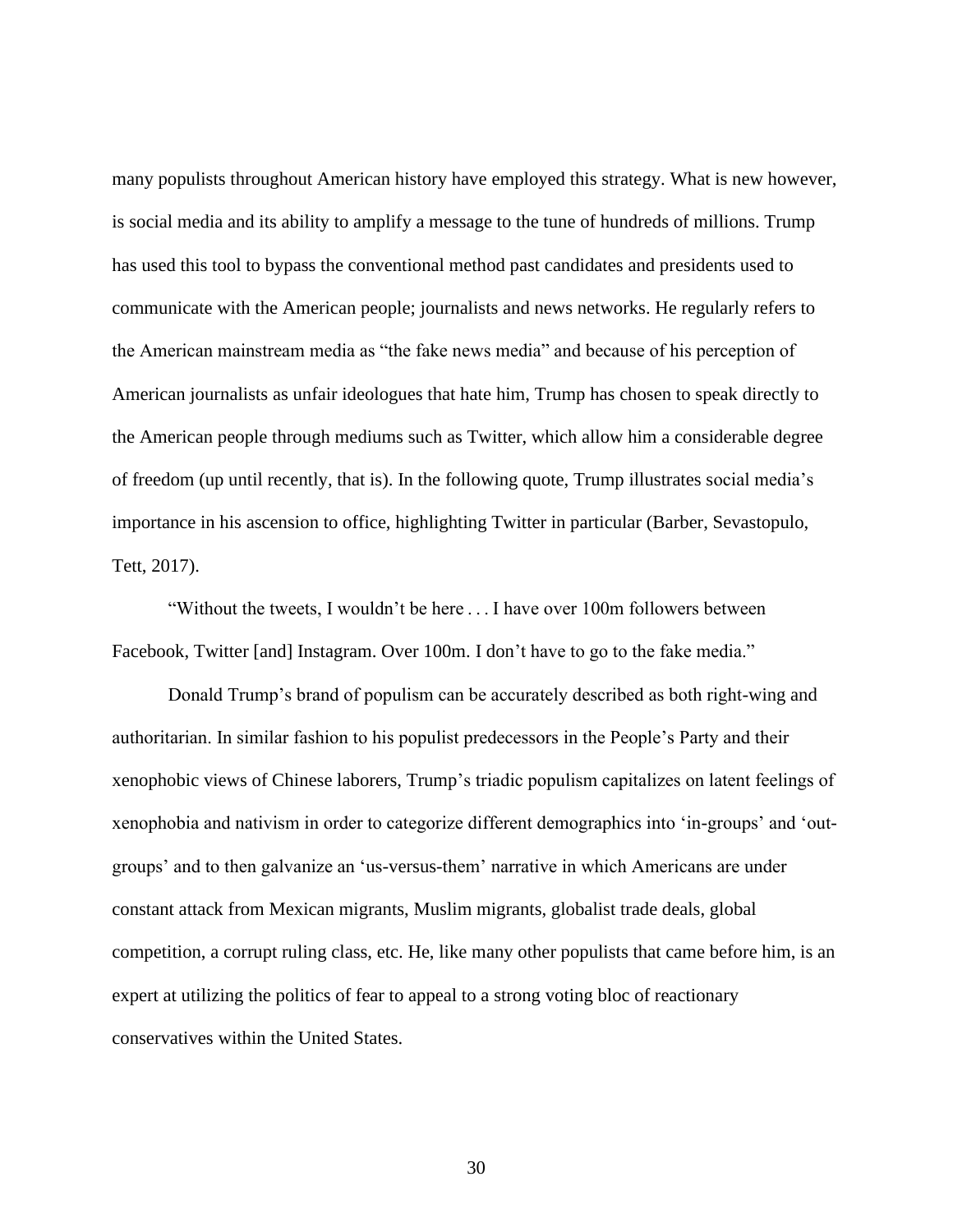#### Trump's 2016 Campaign

<span id="page-35-0"></span>In the leadup to the 2016 election, Donald Trump made many vague promises to voters regarding a variety of different issues such as trade, immigration, national security, etc. Many forces have allowed for his ascension to office in 2016, such as the institution of the electoral college, the general disdain voters felt for both candidates in 2016, the Republicans' failures in their primary, and Trump's many unattainable promises that appealed to a strong voting bloc of reactionary conservatives.

Regarding his policy platform, Trump campaigned as a strong, right-wing figure who aimed to restore America's dignity on the global stage through a variety of different policies, many of which were unattainable or at least unlikely to be fulfilled.

In typical right-wing, triadic populist fashion, Trump promised to crack down on illegal immigration by building a large wall on the southern border and making Mexico pay for it. He also promised to enact a ban on Muslim immigrants entering the country after a horrific shooting in San Bernardino, California (Qiu, 2016). Both positions were in line with his brand of rightwing populism, as these two positions clearly categorized the 'in group' as American citizens and the 'out-group' as Mexican and Muslim immigrants.

Trump did however, distance himself from many of his Republican colleagues in his positions on free trade. He promised to bring back millions of manufacturing jobs by withdrawing from the Trans-Pacific Partnership and by re-negotiating NAFTA. He also proclaimed that he would put hefty tariffs on goods from Mexico and China (Qiu, 2016). These policies were aimed at insulating many industries within America from global competition, which represents a departure from the neoliberal policies of the past few decades. The distance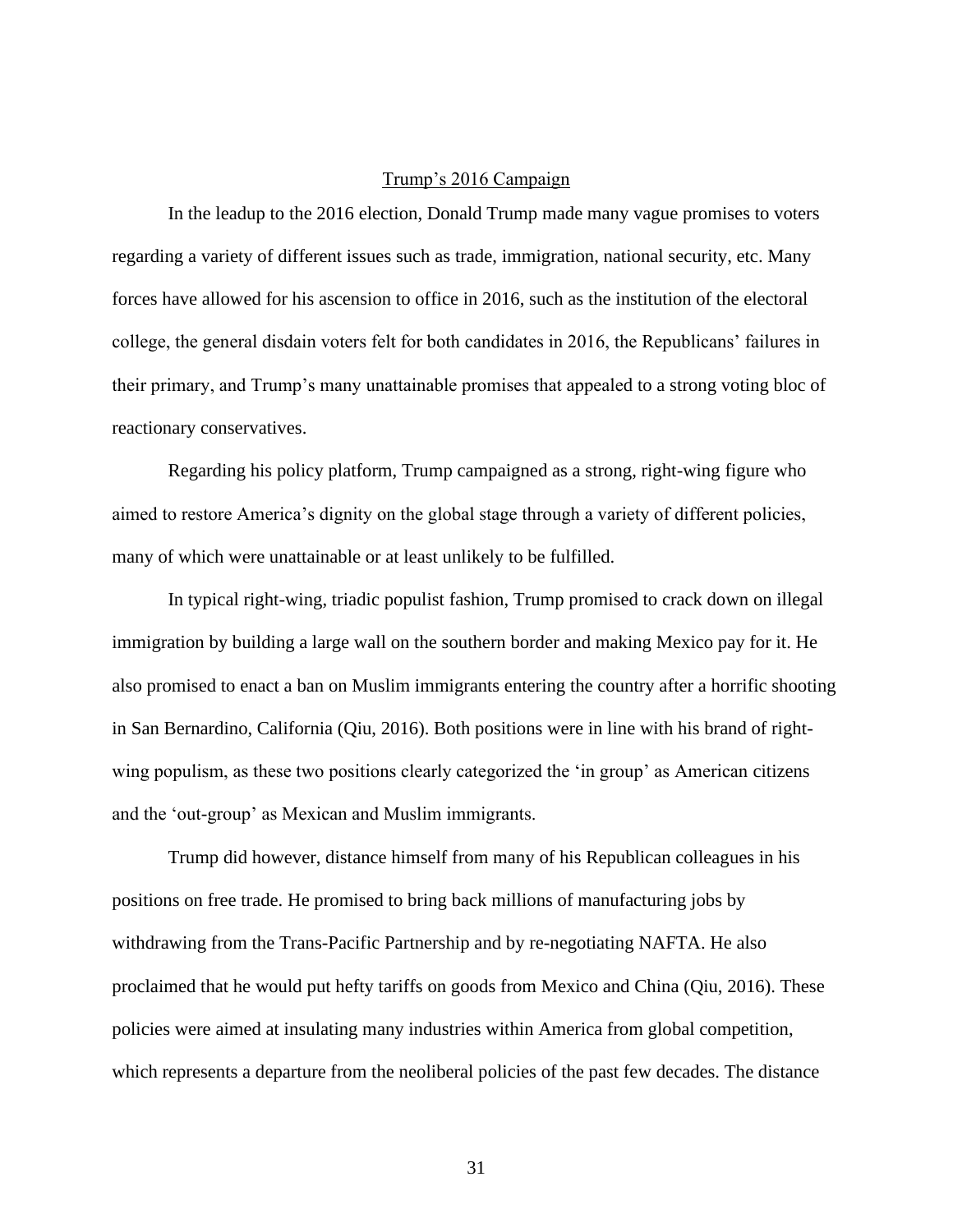that he created between himself and much of the traditional Republican leadership culminated in a conservative 'Never Trump' movement to be formed, but the dissatisfaction that Republican voters felt toward the GOP leadership in recent years caused the movement to fizzle out and become obscured by the overwhelming support Trump got.

Trump's ambiguity and lack of precision in his policy platform may seem like a hinderance or setback in some ways, but it can actually be quite the advantage. As mentioned previously, Trump has demonstrated a considerable degree of malleability and imprecision in his positions on some key topics, with abortion being the main issue he has completely changed his position on to maximize his electability. This chameleon-like nature is common amongst populist figures, as populism is a political logic that can be utilized in a right-wing, left-wing, or centrist policy platform or worldview rather than a political ideology tethered to a particular end of the political spectrum (Judis, 2017). A 2009 paper from political scientists at UC Berkley found that voters tend to prefer ambiguity over precision in partisan elections, the reason being because this allows voters to see what they want, in a way shielding themselves from the uncomfortable complexity of nuanced issues (Tomz, Houweling, 2009). This ambiguity and the preferences of voters for this lack of precision in policy positions is exactly what allows Trump and his voters to weave together narratives out of whole cloth. This is, of course, not unique to Trump as many politicians tend to manipulate the truth in order to frame themselves as the only viable solution to the problems they mention that may or may not exist, but Trump's usage of this 'alternate reality' tactic is particularly potent considering the enthusiasm and loyalty of his base and his ability to spread his rhetoric in a fast and incredibly expansive manner using social media.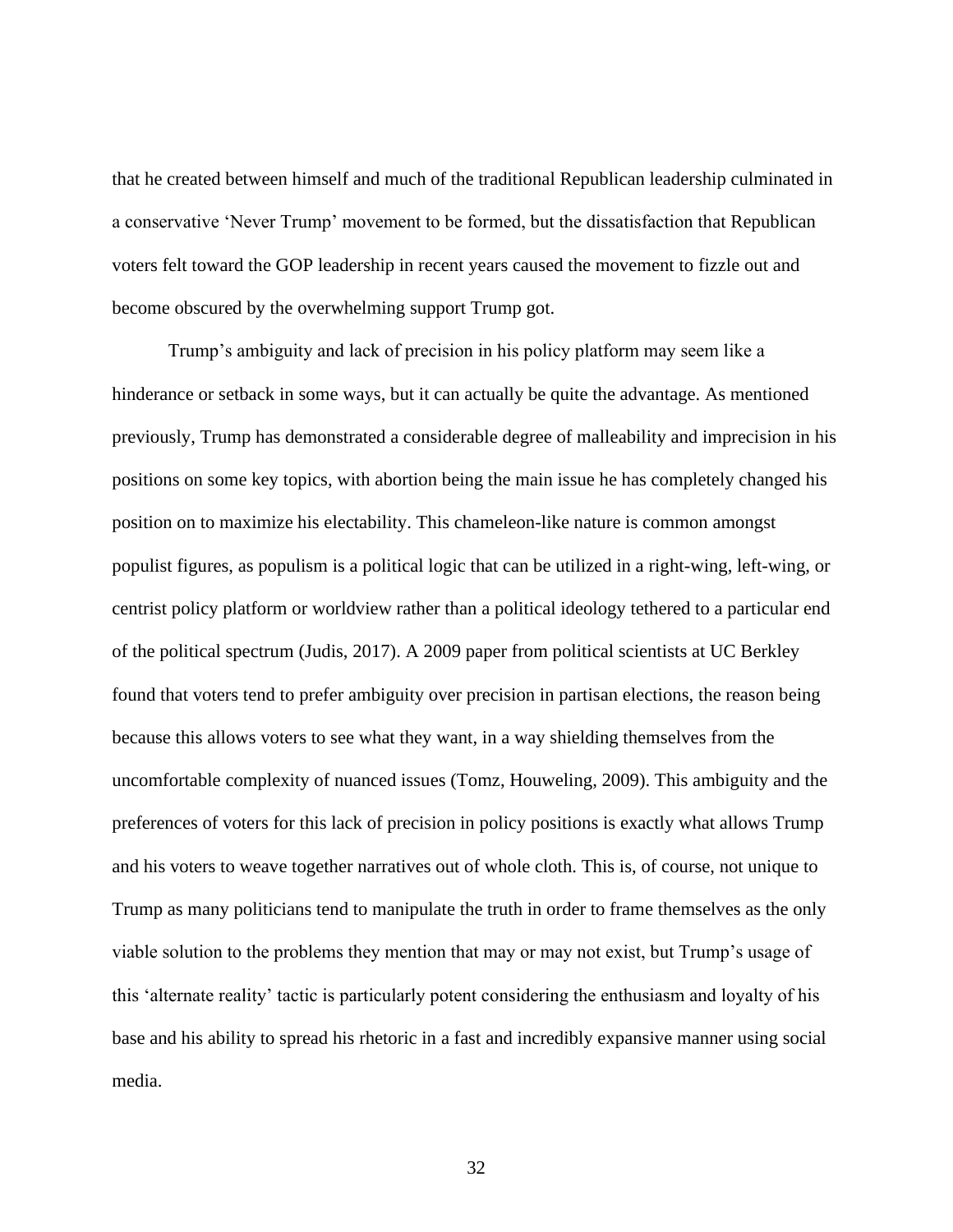One of the major factors that allowed for Trump's eventual ascension to his presidency was the complete and utter failure of the Republican party to settle the infighting and fragmentation that plagued the 2016 Republican primary. Because of the incompetency of the Republican party in 2016, there were an unusually large number of candidates competing for the nomination, allowing Trump to win several states with only 30% of the vote or less. Once the less popular candidates began to drop from the race, the Republican party couldn't agree on one candidate to consolidate their efforts behind due to purity tests and infighting about which candidate would be suitable for the monumental task of beating Donald Trump, who was quickly gaining traction amongst Republican voters. Basically, no one was suitable enough for the GOP leadership to agree on, and because of this indecisiveness, Trump rose in popularity and eventually won the nomination, effectively capitalizing on the impotence of the GOP and the dissatisfaction Republican voters had with their party in recent years due to a myriad of factors such as the decline in manufacturing employment, neoliberal trade policies that they believed were harmful to American workers, overly lenient immigration policies, and other issues that Trump claimed he could resolve.

Using the help of platforms like Twitter and support from prominent conservatives such as Ann Coulter, Rush Limbaugh, and Sean Hannity, Donald Trump won the Republican nomination by capitalizing on growing feelings of disillusionment with the way the country had been run in recent decades (Cassidy, 2016). Using the dissatisfaction voters felt toward the traditional leadership of the GOP and the help of these conservative pundits, Trump framed himself as a right-wing populist cut from the same cloth as the Tea Party movement, which effectively appealed to Republican voters and allowed for him to garner more support than any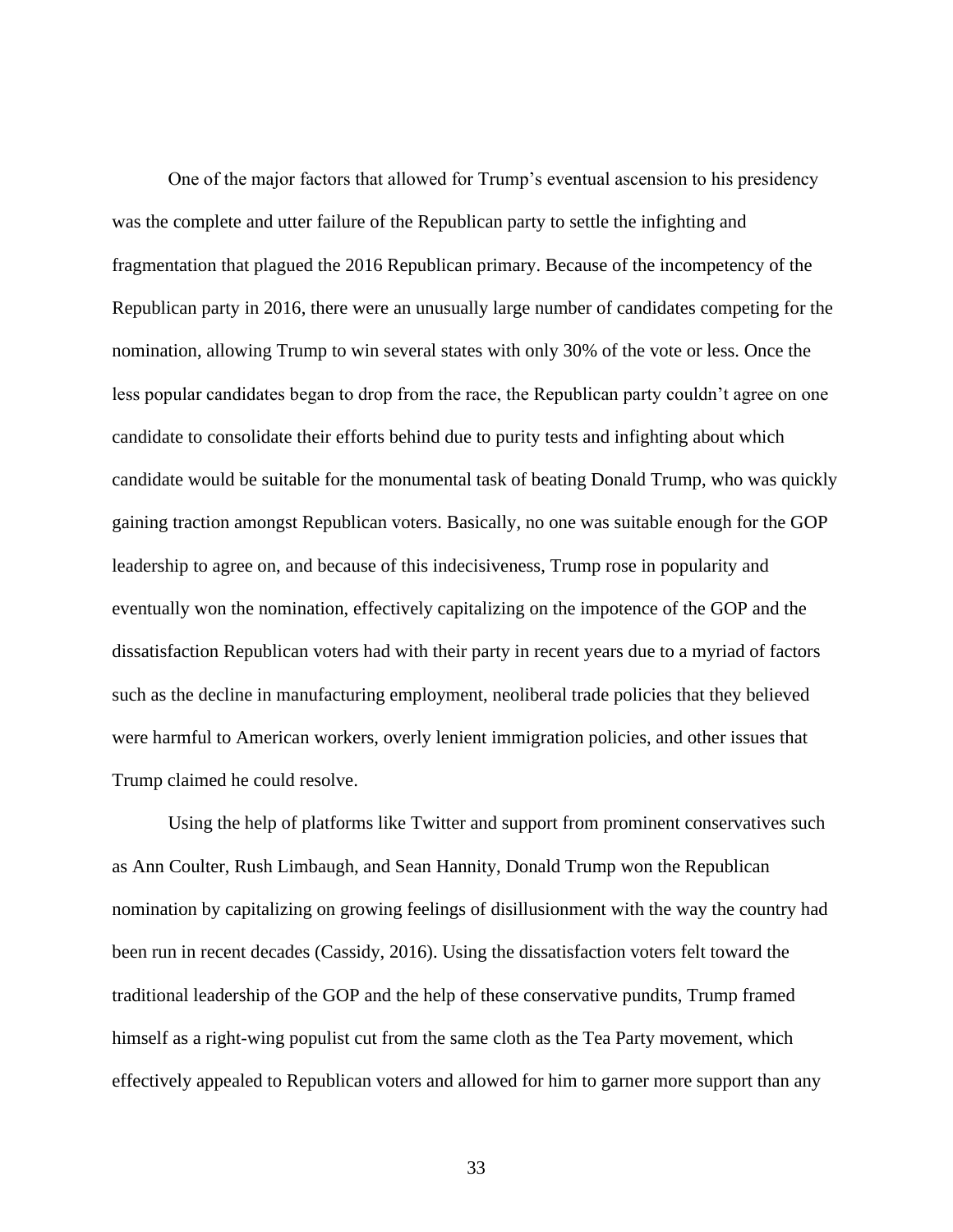other Republican in 2016. Trump won the primary and eventually the presidency not by running as a status quo Republican, but by distancing himself from the traditional GOP positions on several important positions and by framing his message within the prism of populism, which proved to be an incredibly popular and successful strategy.

# Trump's Presidency

When it comes to Trump's campaign promises and his fulfillment of them, like all presidents, he did some of the things he promised he would do such as banning travel from several Muslim-majority countries where terroristic activity is prevalent and he failed to accomplish some of his other promises, such as building a large wall on the southern border and somehow making Mexico pay for it. In reality, the Trump administration oversaw about 452 miles of new border wall construction, however the vast majority of this replaced already existing structures and Mexico did not, in fact, pay for the wall. Only about 80 miles of new wall were built where there were no structures before (Giles, 2020).

The failure to complete all campaign promises is typical of any presidency, as political gridlock is a constant obstacle for presidents in their pursuit of their policy agendas. One thing that is particularly interesting, however, regarding Trump's presidency is the fact that loyalty to Trump amongst Republicans remained relatively consistent throughout his entire presidency, including both impeachment trials and even after the capitol riot on January  $6<sup>th</sup>$ , 2021.

A recent NBC News poll found that about 87% of Republicans approve of Trump's presidency, only about two percentage points lower than those who said the same before the 2020 election. Amongst Republicans who consider themselves more loyal to him than to the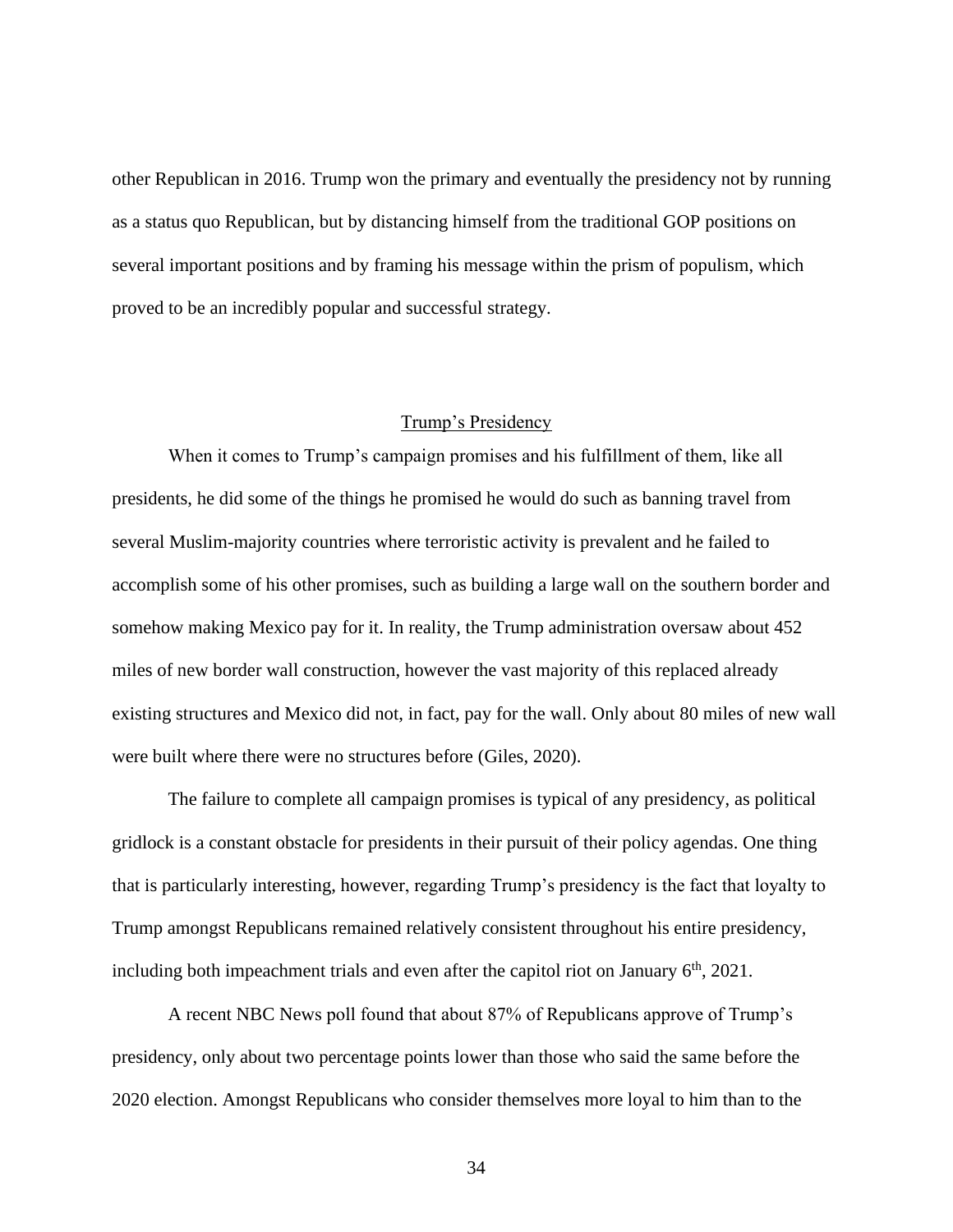GOP, he touts a 98% approval rating, basically unmoved by his actions regarding the capitol riot. For those who prioritize the GOP over Trump himself, his approval rating was still relatively high at about 81% (Dann, 2021).

This high level of loyalty remained constant irrespective of Trump's failures to deliver on several campaign promises, his personal attacks on rivalrous politicians, or his rhetorical contributions to the capitol riot, and it illustrates the incredible amount of enthusiasm and loyalty amongst his political base. It seems that many Trump voters are willing to support their candidate regardless of how many people he relentlessly insults, how many campaign promises he breaks, or how damaging his rhetoric becomes to national discourse. This is indicative of a broader trend in American politics, and that is a recent resurgence in authoritarian attitudes, thus culminating in a strong preference among millions of voters for 'strong leaders' who are willing to sidestep democratic norms in order to achieve policy goals. Recent national polling data from the University of Massachusetts Amherst suggests that authoritarian values and fear of terrorism can predict with statistical significance whether someone will support Trump (MacWilliams, 2016). It seems that authoritarian attitudes amongst voters are what hold the key to Trump's success and are what allow him to retain broad support amongst his base regardless of his actions. Many Republicans have claimed that the loyalty that voters show Trump is not in spite of the distance between him and status quo Republicans, but because of it. Some argue that his messaging is more in line with the average, working class Republicans (which are more plentiful) rather than the more affluent Republicans that are more likely to support free trade as opposed to protectionism, are more open to immigration, and still support many of the trade agreements that Trump relentlessly criticizes. The following quote from Republican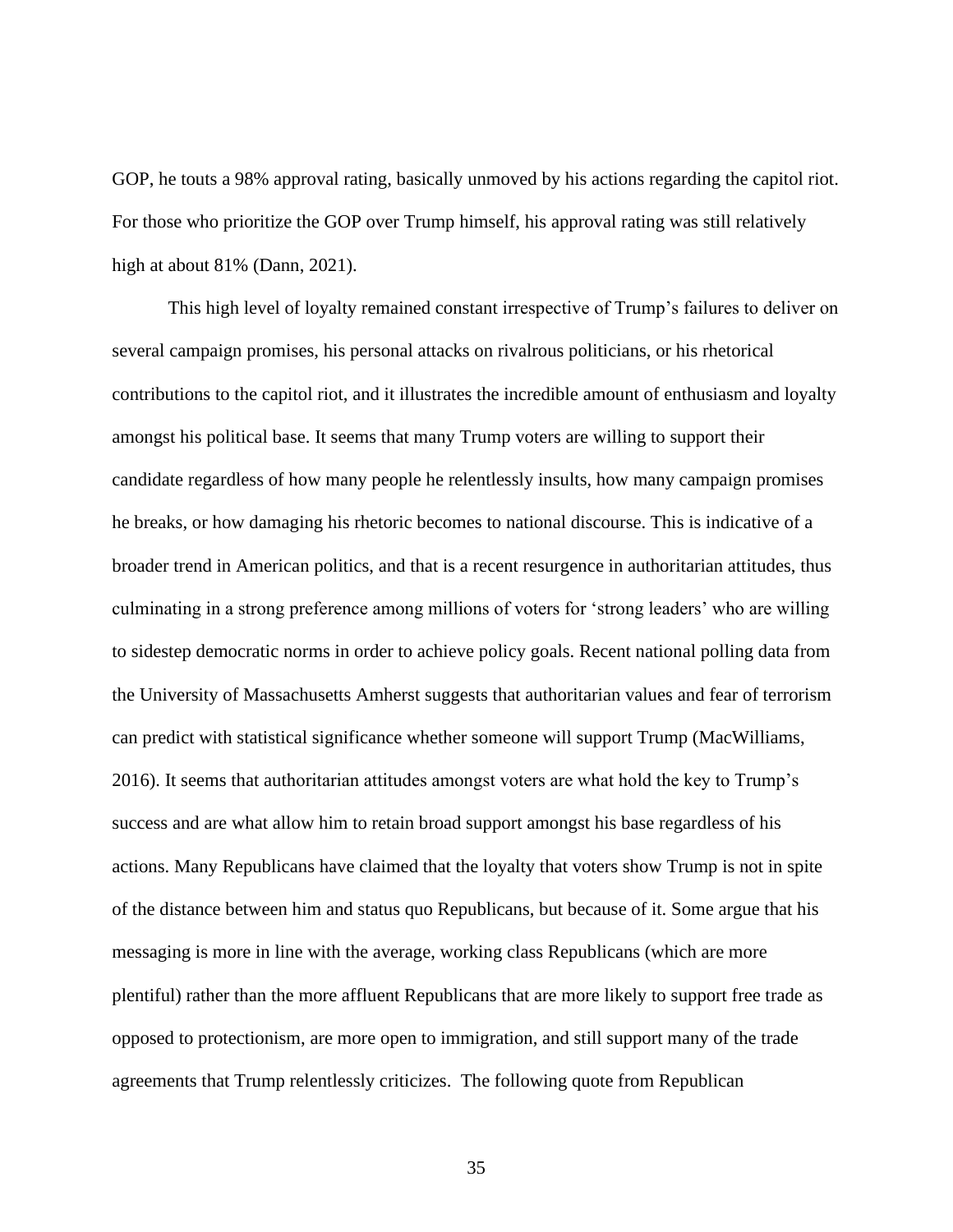Representative Patrick McHenry of North Carolina illustrates this point effectively (Martin, Haberman, 2021).

"He has a complete connection with the average Republican voter and that's given him political power here. Trump has touched the nerve of my conservative base like no person in my lifetime."

Another notable hallmark of Trump's presidency are the massive implications he has had on the Republican party. Many political scientists have said that Trump's impact on the Republican party is akin to a hostile takeover, as he has successfully circumnavigated the 'Never Trump' conservative movement and much of the Republican establishment to rise to power at the behest of his voters against the status quo, neocon Republicans. Republicans now fear defying Trump publicly, as this can quickly end whatever aspirations they may have for any sort of future in Republican politics.

For example, Dave Trott, a two-term Republican congressman from Detroit criticized Trump's public behavior and his attempts to repeal the Affordable Care Act in a closed-door GOP meeting. He was quickly warned by colleagues that he should avoid doing so, as this is akin to political suicide in the modern-day Republican Party. Ultimately, this culminated in Trott deciding not to run for re-election (Martin, Haberman, 2021).

Another indicator of Trump's tight grip on the Republican party was the House Inquiry on Trump's impeachment, which was built upon charges of abuse of power and obstruction of justice regarding a phone call Trump had with the president of Ukraine. Not a single Republican supported either article of impeachment, and in all of the trials regarding his dealings with Ukraine, House Republicans defended him fervently while claiming that the entire impeachment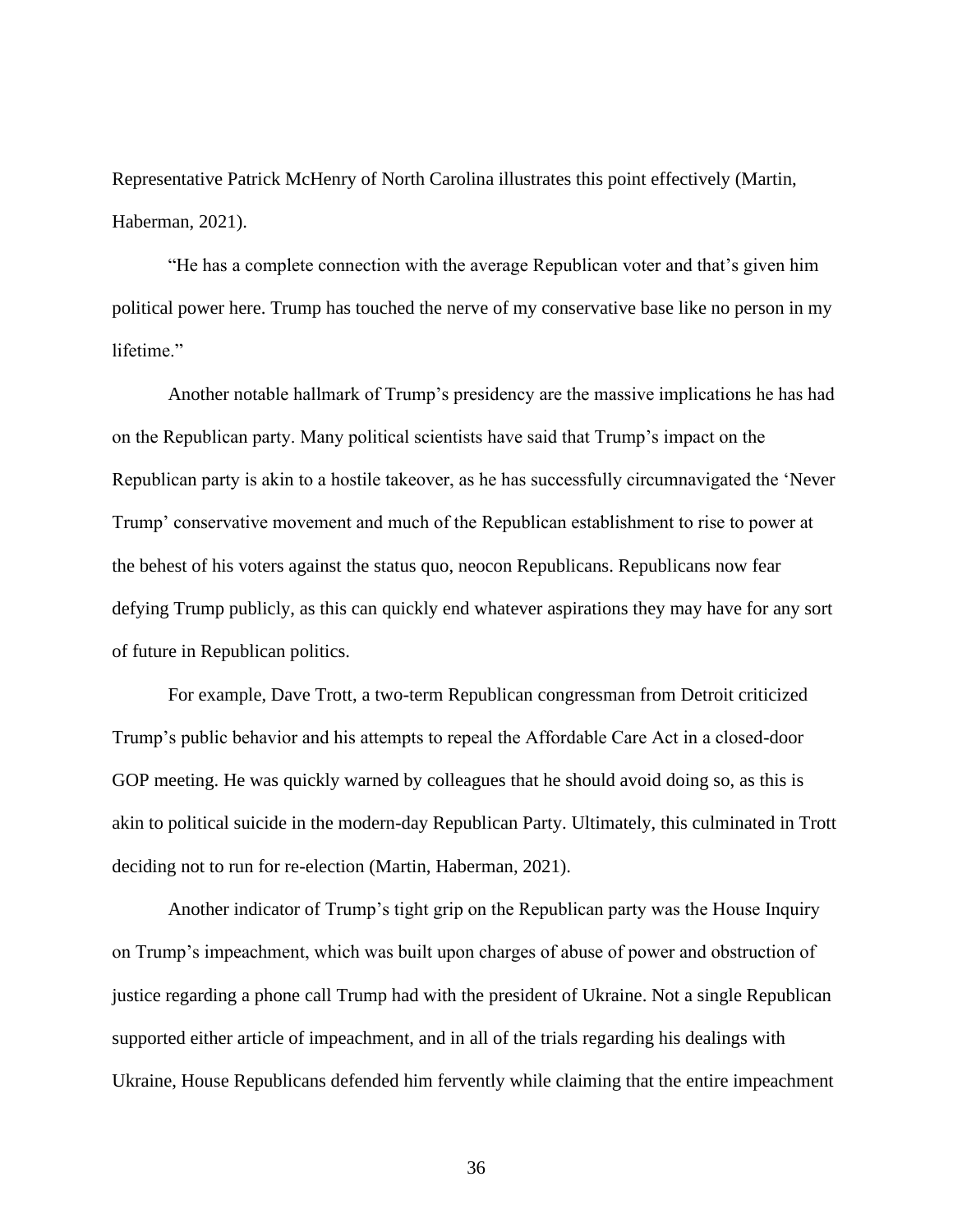was nothing but partisan theatre orchestrated by Democrats to attack Trump (Martin, Haberman, 2021). Even though some Republicans initially criticized Trump's language in the infamous phone call, they quickly walked back their comments after Trump began to defend himself publicly.

Loyalty to Trump is incentivized not only through punishment, but also through very advantageous rewards. Trump's endorsements have boosted support for a myriad of candidates and have helped elect many Republicans in districts all over the country. For example, Ron DeSantis made many appearances praising Donald Trump on Fox News while he was campaigning against Andrew Gillum for the 2018 Florida gubernatorial election. This caught the eye of President Trump and ultimately culminated in an endorsement from Trump, which led to DeSantis winning the election and assuming the office of Governor of Florida (Martin, Haberman, 2021). In many ways, DeSantis echoes much of Trump's populist rhetoric and his ascension to the office of Governor illustrates the fact that populism is a winning strategy not only on the national scale, but also in local elections all over the country.

All in all, Trump has effectively taken over the Republican party by connecting with Republican voters in a way that the GOP leadership has failed to do in decades. He has distanced himself from 'establishment' Republicans on many issues, and this has helped him captivate voters in a unique way that few could have predicted. His hostile takeover of the Republican Party has caused many up-and-coming Republicans to bow to him, as not doing so has become political suicide, and doing so has proven to be lucrative and effective not just for Ron DeSantis, but for many Republicans all over the country.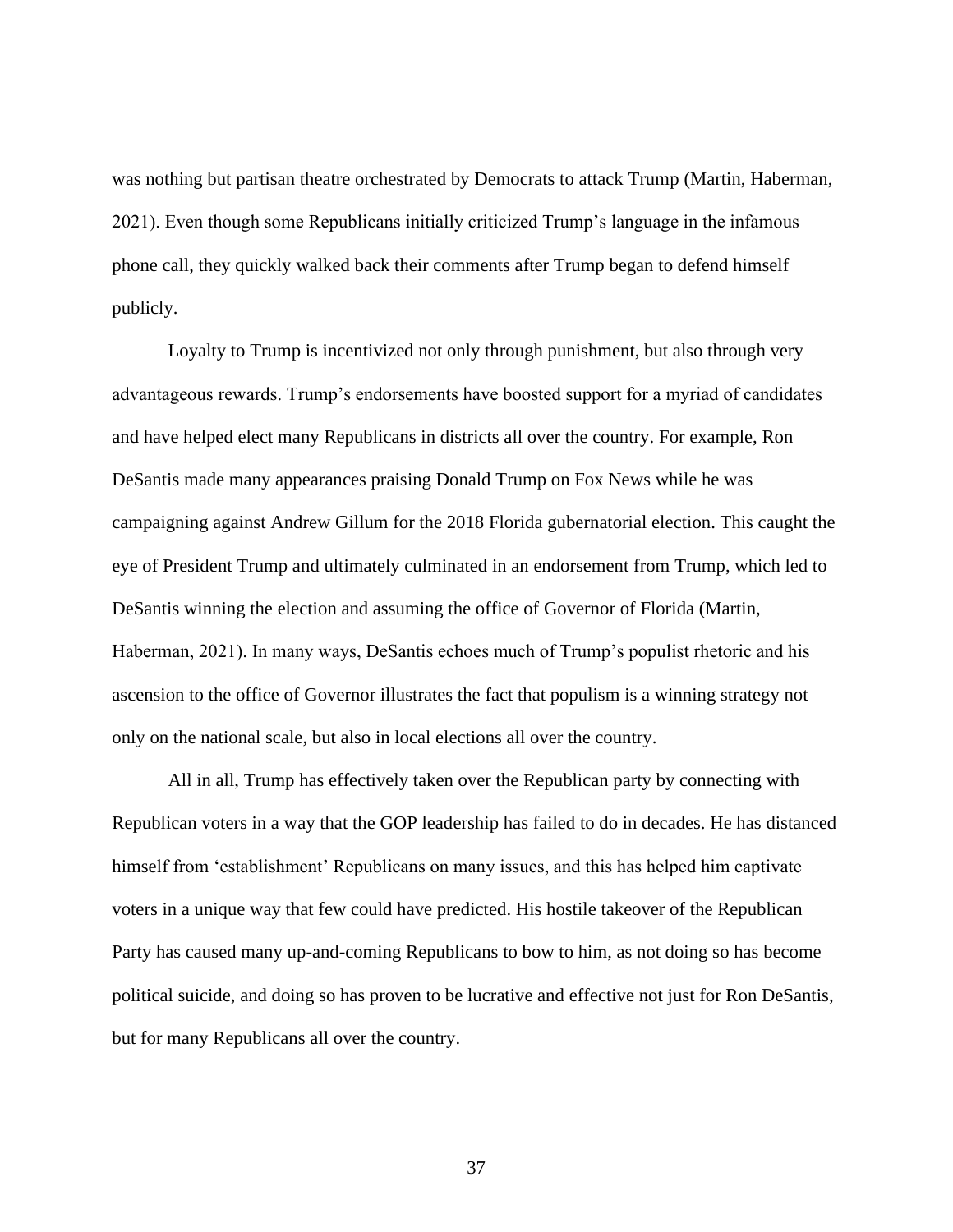#### Trump's 2020 Campaign

It is no surprise that Trump's presidency is seen by most Republicans as wildly successful and by Democrats as a disaster that has damaged American credibility internationally, as is exemplified by his approval ratings within the respective parties. Regardless of the general public's opinion of him, Trump unsurprisingly decided to run for re-election in 2020, which was very much expected considering the high approval rating he boasted within the Republican party and the unprecedented amount of loyalty Republicans have shown him throughout his presidency.

Regarding Donald Trump's policies that he ran on in the 2020 election, many of them were relatively unchanged from his 2016 platform. Thus, his new slogan for his 2020 campaign was 'Keep America Great', implying his presidency achieved his reactionary goal of bringing America back to its vague former glory he has alluded to time and time again. His stances on immigration that he ran on echoed many of the same sentiments as in 2016. Trump's platform included the goals of reducing illegal immigration, reforming the immigration system, and continuing construction on the wall while once again using the right-wing populist language of 'us-versus-them' by claiming that illegal migrants drain social services, take jobs away from Americans (the 'us'), and bring crime with them into America (Bush, 2020). When it came economic policies, Trump's stance on the economy throughout his 2020 campaign was that the country needs to return to its former economic glory before the disaster that was COVID-19, as the pandemic crippled the economy. The route necessary to do so in his eyes was through tax cuts and through ending trade deficits, which he saw is inherently harmful to the U.S. economy, which is very much in line with his protectionist stances (Bush, 2020). Trump's 2020 stances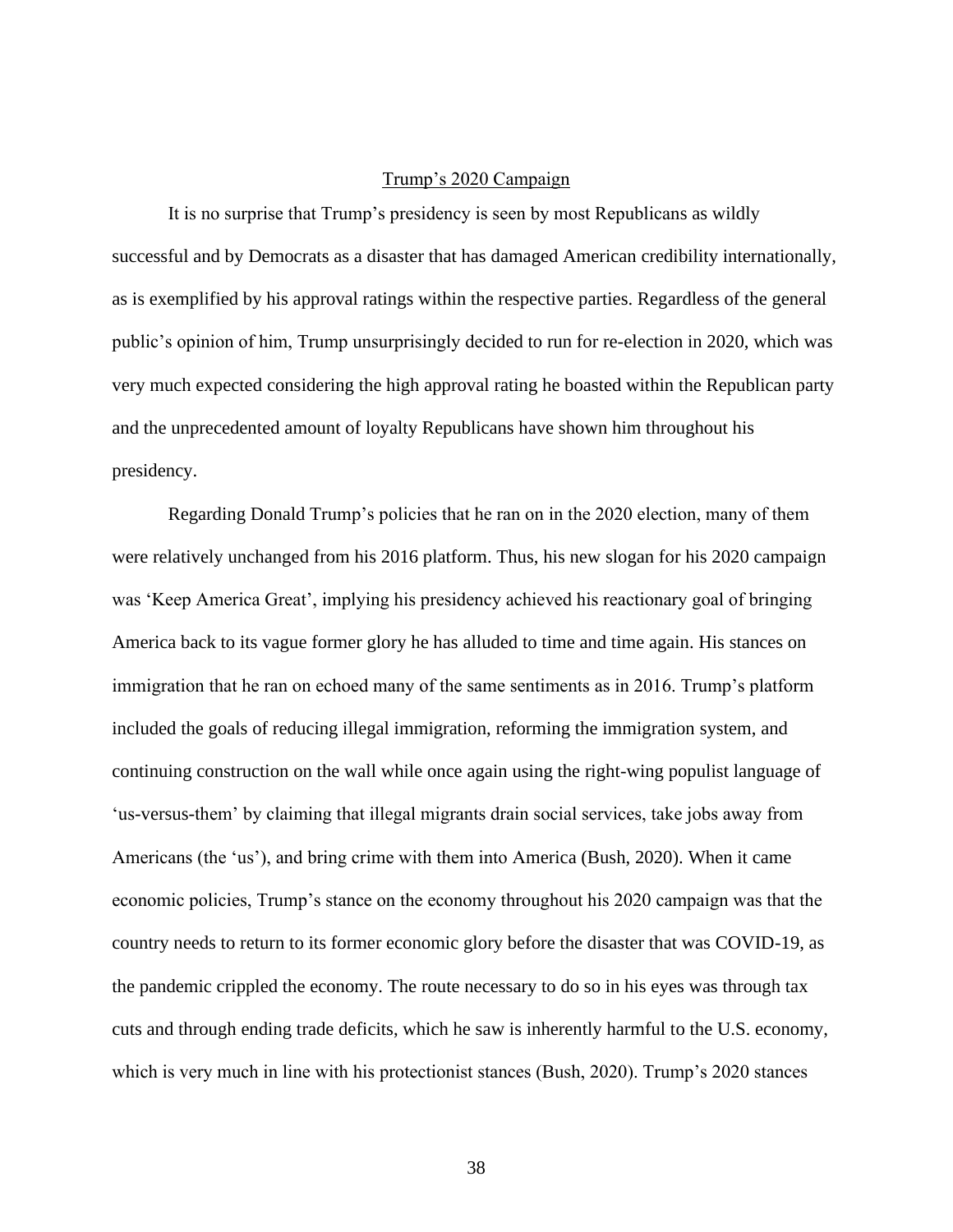were basically the same as his 2016 stances, but he bolstered his stances using the successes of his presidency.

Ultimately, Trump's 2020 campaign ended in failure, largely due to Trump's inflammatory public behavior, COVID, the Trump administration's mishandling of the crisis, and its implications on the U.S. economy. Trump seems to have performed fairly well in the 2020 election if you only look at his numbers considering the fact that he earned about 10 million more votes in 2020 than he did in 2016, and he performed better with minority groups than he did in 2016. Donald Trump got the second highest total amount of votes in American history, with his competitor Joe Biden taking the top spot (Bryant, 2020). Although Donald Trump did increase his total vote count by 10 million and earn more votes than any incumbent president in American history, he was still beat by Joe Biden (a moderate Democrat who beat Sanders in the Democrat primary), or perhaps more so by his own rhetoric and behavior.

Once election day came around, Trump initially thought that he had won on November 4<sup>th</sup> considering the fact that he had a lead in enough states to comfortably win the election and mail-in ballots (which he discouraged his voters from using claiming they were more prone to fraud) had not been counted. When he came to the harsh realization that Joe Biden had won the election, Trump immediately began to stitch together a narrative in which the election was stolen through fraud. This authoritarian behavior is typical of an authoritarian populist such as Trump, as he has no moral qualms about eroding democratic norms in order to push unsubstantiated misinformation. The president's ability to not only create and disseminate a narrative, but also to make his followers believe it is exemplified by a May, 2021 Reuters Poll. In this poll, 56% of Republicans said that they believe that the 2020 election was a result of election fraud, illegal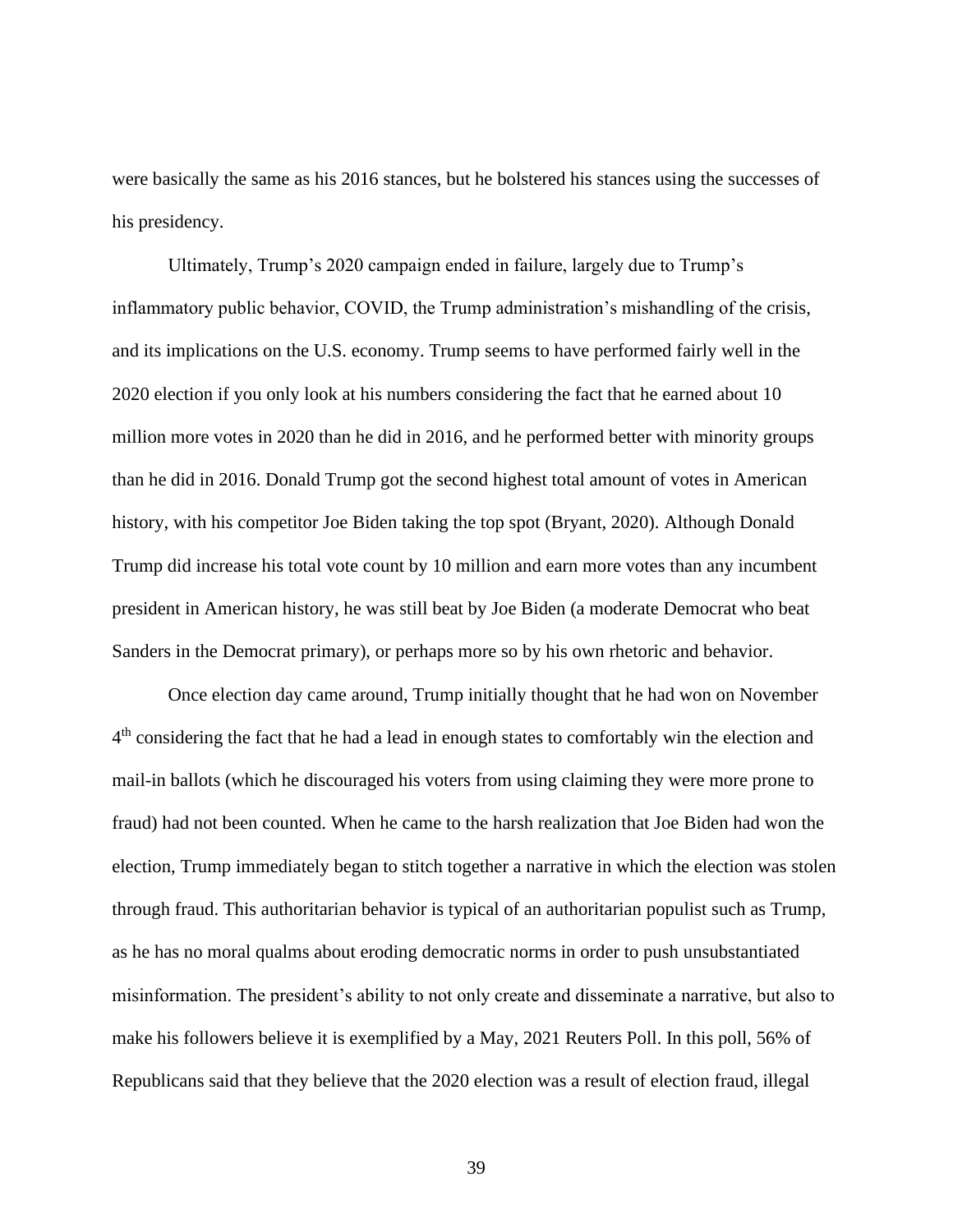voting, or election rigging. About 6 of 10 Republicans agreed with the statement that "the 2020 election was stolen from Donald Trump" (Edwards-Levy, 2021). This conspiratorial tendency is common in populist discourse and it is oftentimes characterized by a general distrust in established institutions, in this case one of the most important institutions in America, the American presidential election.

It seems that the boisterous, outspoken nature that proved to be an advantage for Trump in 2016 also proved to be a disadvantage in 2020, as many voters didn't necessarily vote for Biden, but instead voted against Trump, settling for whoever had the Democratic nomination. In an NBC News/Wall Street Journal poll conducted one year before election day, almost half of all registered voters had declared that they were going to vote for whoever the Democratic nominee is to damage Trump's chances of reelection. To be precise, 46% of voters in this poll said that they are a "certain vote against Trump in 2020" (Chinni, 2019).

The downplaying of the COVID virus by President Trump and the mishandling of the crisis, which led to negative economic implications also played a substantial role on his 2020 defeat. The crisis in and of itself wasn't necessarily a signifier that Trump's chances of reelection were severely damaged, and crises can oftentimes bolster support for presidents depending on their handling of the crisis in question. However, when information about the COVID virus began to get more public attention at the beginning of the pandemic, Trump repeatedly downplayed the severity of the virus and how serious the situation could become. He repeatedly claimed that his administration had it "under control" and even said that the virus might "disappear" almost like a "miracle" (Summers, 2020). In hindsight, the misrepresentation of the pandemic is likely to have damaged his chances of reelection due to the hundreds of thousands of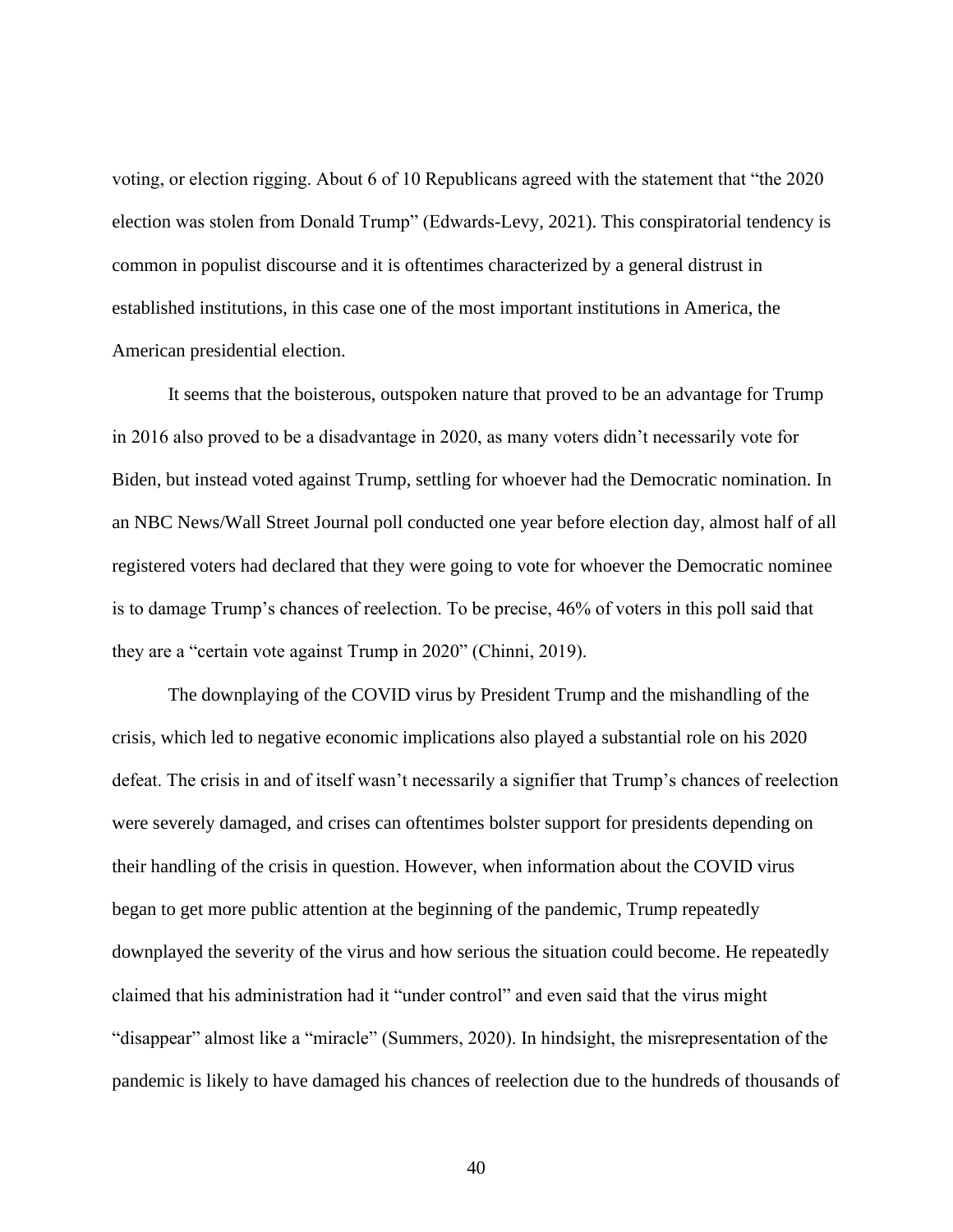Americans who have now died from COVID and the severe economic implications that this had on unemployment, GDP, the stock market, and other metrics by which we typically use to gage the success of the American economy.

It seems that in an effort to retain his original base of voters, Donald Trump isolated himself from the rest of the country (the majority in terms of raw numbers) by doubling down on his inflammatory and offensive public behavior. Because many of his voters found this 'say what you think' style desirable, Trump continued to personally attack members of the media, political rivals, and anyone critical of him. This made it very easy for him to be demonized (as there is so much subject material) as opposed to Joe Biden, whose moderate and generally calm nature makes demonizing him more difficult. Although Trump increased his base of support by the tune of about 10 million, his behavior throughout his presidency also substantially empowered an opposing coalition of American voters to beat him in the ballot box.

### Summary

Donald Trump's classification as an authoritarian right-wing populist might have seemed like a handicap in previous years, but discontent amongst Republican voters with the traditional leadership of the GOP has led this voting constituency to seek alternatives, thus making the GOP a party ripe for a hostile takeover. Trump capitalized on decades of voter dissatisfaction with neoliberalism, illegal immigration, globalization, trade policies, foreign aid, outsourcing, the overextension of the US military abroad, and the decline of manufacturing employment.

He did so by appealing to latent attitudes of xenophobia, nativism, and exclusionary nationalism by employing the language of a typical triadic populist, pitting the American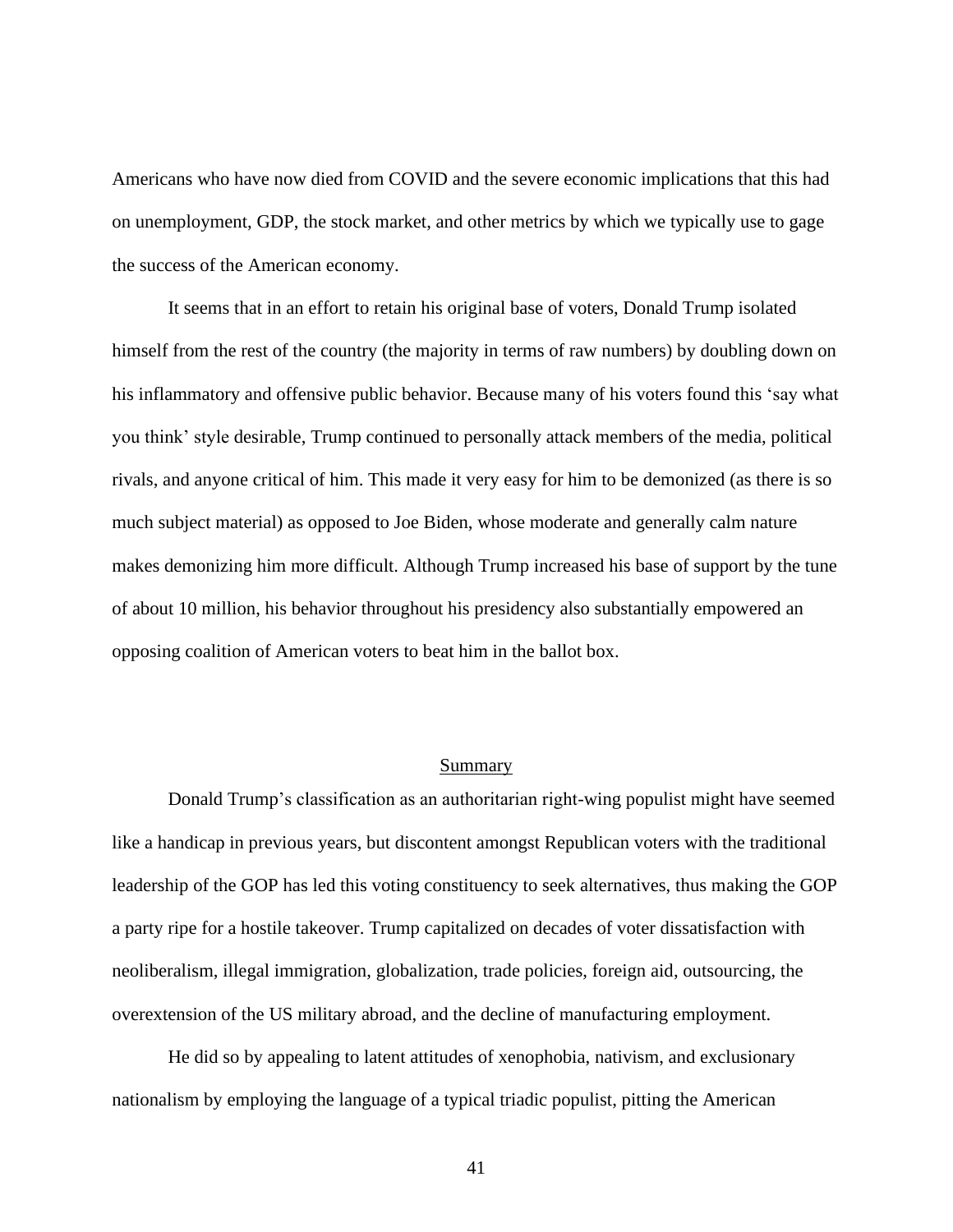working class against a corrupt ruling class of elites (which he labeled "The Swamp"), claiming they have been coddling a third group, in this case being illegal immigrants (more specifically, Mexican illegals). By framing the country's issues within this 'Us versus Them' paradigm, Trump has used the politics of fear to craft a narrative in which the country is under attack from every direction (both upwards via the establishment and downwards via illegal immigrants) and the only viable path toward success or victory is his presidency. The combination of declining trust in the GOP's leadership (and the reign of neoliberalism it lead to) and Trump's appeal to latent feelings of nativism and authoritarianism amongst the American populace is what allowed him to ascend to the presidency.

Once Trump arrived at the Oval Office, he continued to force the Republican party into bending the knee to him, thus converting the GOP into the party of Trump. Anyone who dared to oppose Trump during his tenure risked losing any potential future in Republican politics. Anyone who publicly supported him with enthusiasm, such as Ron DeSantis, was met with advantageous rewards, such as explicit endorsements from the president, or positive tweets or social media statements that acted as soft endorsements in a way, helping to boost exposure and support for up-and-comers within the ranks of the Republican party. He successfully captivated the Republican voting bloc in a way that previous candidates amongst the party's status quo leadership couldn't, and this led to Trump having one of the most supportive and enthusiastic voting constituencies in recent memory. However, his behavior during his tenure pushed many potential Trump voters in 2020 away, as many found his constant personal attacks and lack of professionalism to be very repellant. This, alongside many of his policies and his handling of the COVID-19 pandemic led Trump to lose the 2020 election, even though he gained 10 million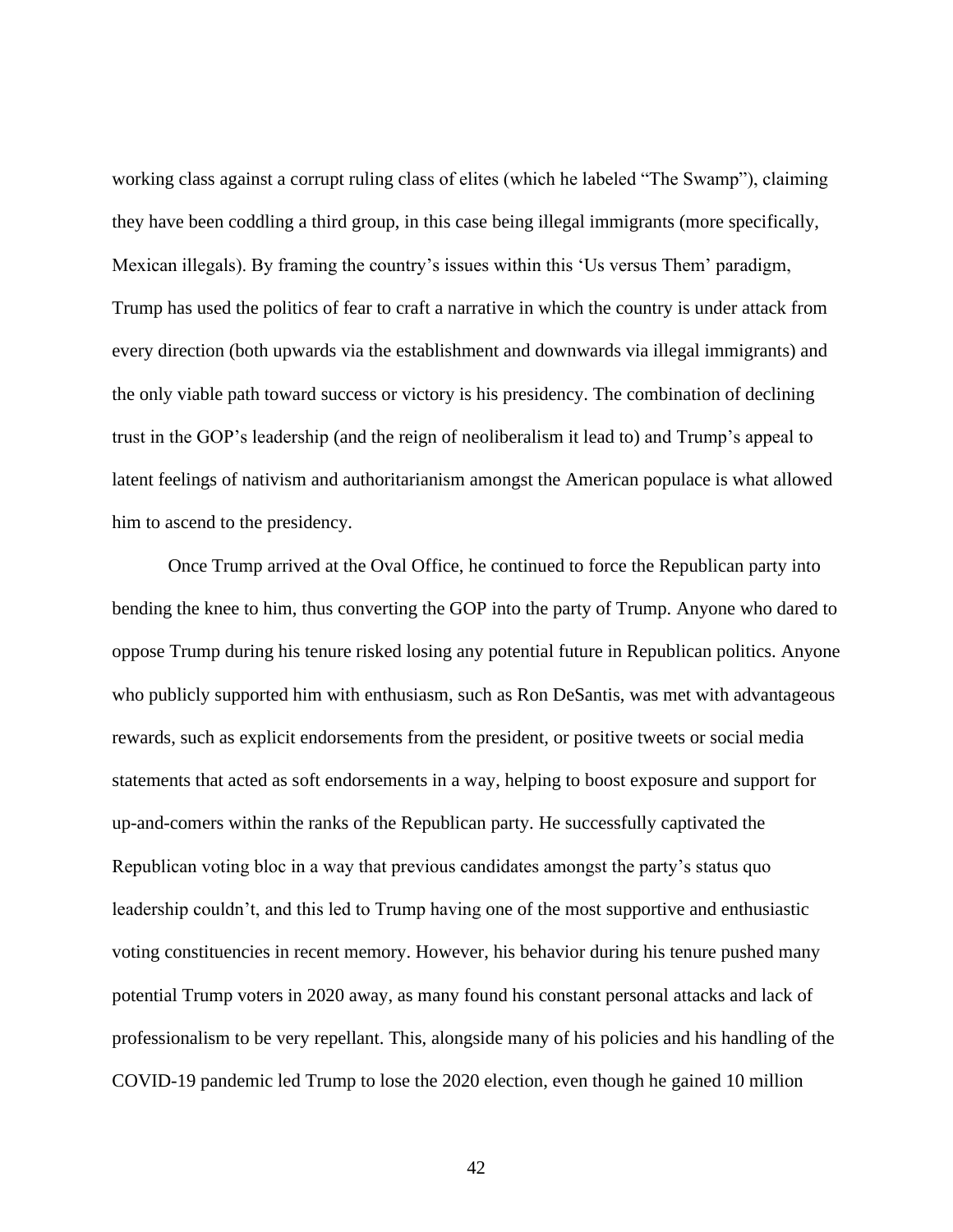votes from 2016 and he got more votes than any incumbent president in American history. Trump's flamboyant and explosive behavior, which seemed to be one of his biggest strengths according to his voters, also proved to be one of his biggest weaknesses in his pursuit of new voters. Although Trump continues to deny the legitimacy of the 2020 election, he has continued to publicly flirt with the idea of running again in 2024. Trump's ascension to presidency has proven to be one of the most salient issues in recent history. He has proven that populism's viability was previously underestimated, or at least his strand of right-wing, authoritarian populism. Although he is no longer president, Trump remains one of the most influential political figures in contemporary American politics, and every indication seems to point towards the possibility that Trump will once again run for president. If so, the implications could be felt for decades to come.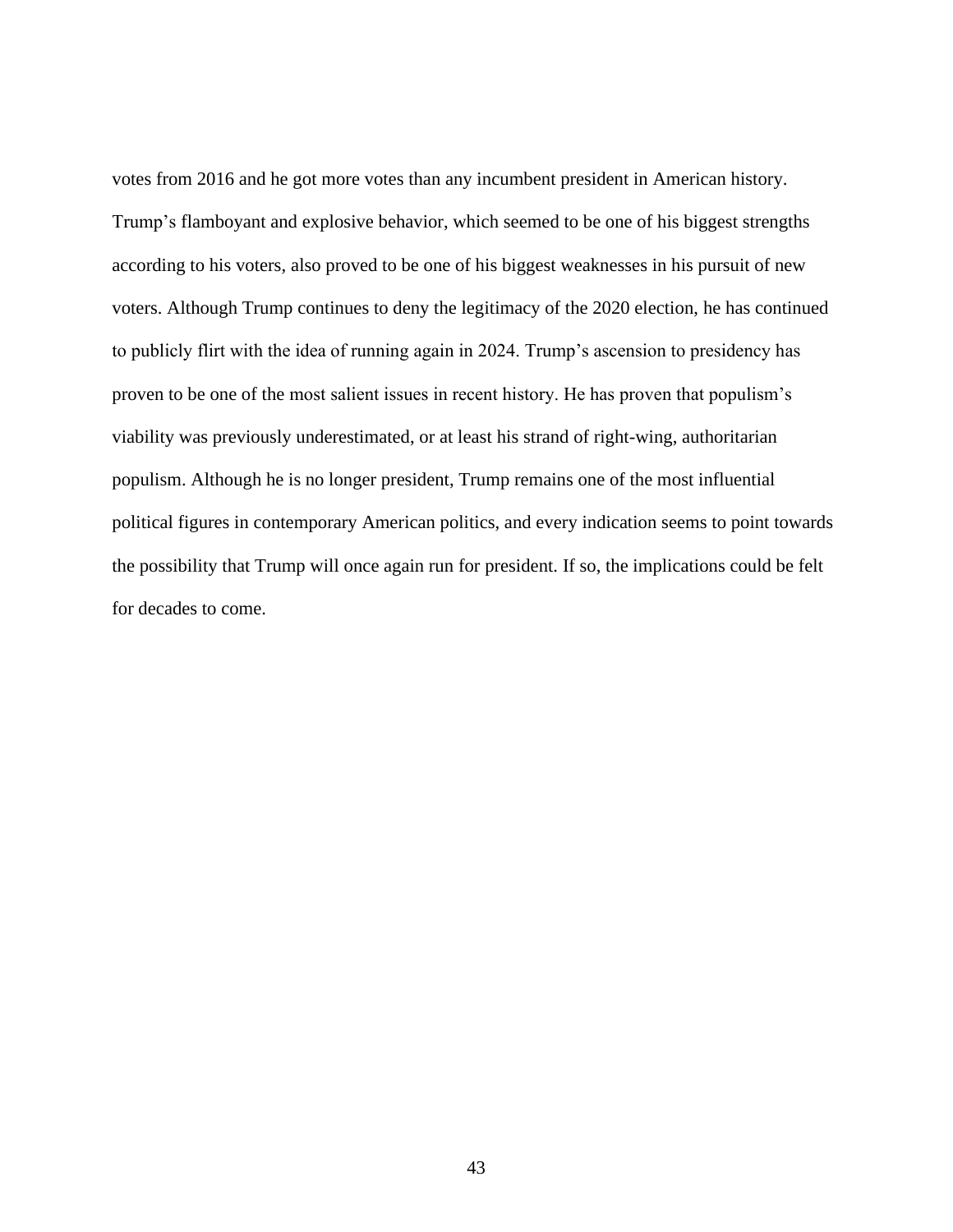# CHAPTER 3: BERNIE SANDERS AND THE DEMOCRATS

#### Is Bernie Sanders a Populist? If so, what kind?

Bernie Sanders is, of course, a very different political figure than Donald Trump in a myriad of ways. To most, the most blaring example of their differences is the distance between both candidates' position on capitalism, taxes, and free trade more broadly. Although there is more overlap than one might think regarding their economic policy proposals as both have embraced protectionism to a certain extent (which will be examined later), Donald Trump's framing of himself as a fierce capitalist and Bernie Sanders's self-identification as a 'socialist' is exemplary of the vast ocean of distance between the two on the economy. However, the usage of populist rhetoric by both politicians is incredibly salient as it portends to this thesis, and it exemplifies the wide chasm of differences between the two. Their distinguished styles of populism and the rhetoric they employ to advance their respective causes provides a useful framework from which to differentiate and compare the two politicians.

Sanders describes himself as a 'socialist' and he has been an unmistakable progressive for his entire political career. Although many politicians tend to engage in a form of demagoguery in which they sculpt their malleable positions and values (or lack thereof) to properly reflect the whims of ever-changing public opinion, Sanders breaks from that mold. Throughout his political career, Sanders has made his focus the American economy, the income inequality that exists within it, and the plight of the American worker. However, the studies, statistics, and numbers he cites have changed throughout his decades in American politics, his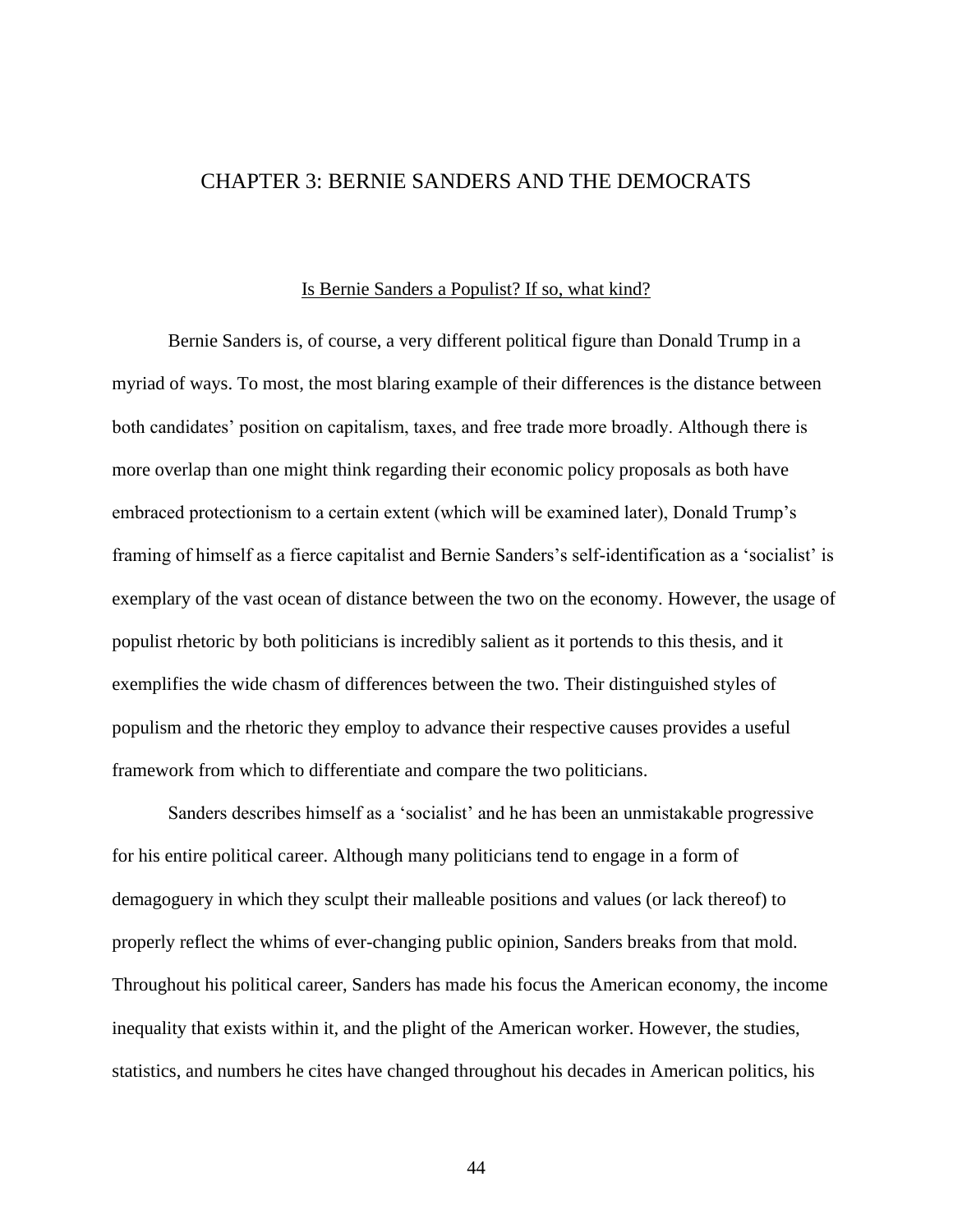prevailing message has not. The concentration of wealth in America amongst the upper strata of income earners is something that Sanders has repeatedly mentioned throughout the years, as exemplified in the following quote from a 1976 Vermont gubernatorial debate (Keith, 2015).

"The fundamental issue facing us in the state is that  $\frac{1}{2}$  of 1 percent of these people — the richest ½ of 1 percent — earn as much as the bottom 27 percent and the top 3 percent earn as much as the bottom 40 percent."

He once again called attention to this same problem about fifteen years later in a C-SPAN interview using different statistics, but his messaging remained unchanged (Keith, 2015).

"What we have seen in the last 10 years is the richest 1 percent of the population have seen an 86 percent increase in their real income, OK? The richest people are becoming much richer. Meanwhile the working class, the middle class, are becoming poorer."

Although certain trends in income distribution tend to change throughout time in America, as they do in any country, Sanders has repeatedly brought attention to the issue of income inequality in the American economy because it doesn't seem to be getting any 'better' in his eyes. The statistics he has repeatedly cited throughout his political career seem to indicate that the distribution of income is becoming increasingly centralized into the hands of a wealthy few. In a recent Pew Research Center study on wealth and income inequality in America, researchers found that income inequality in the U.S. has risen since 1980, and in comparison, to similar, generally affluent countries such as the UK and France, the U.S. has a much higher rate of income inequality, as measured by the Gini coefficient. The Gini coefficient is a common unit of measurement used to measure income inequality on a scale of zero to one. In 2017, the U.S. stood at 0.434 while the UK had a 0.392 and France had a 0.326 (Horowitz, Igielnik, Kochhar,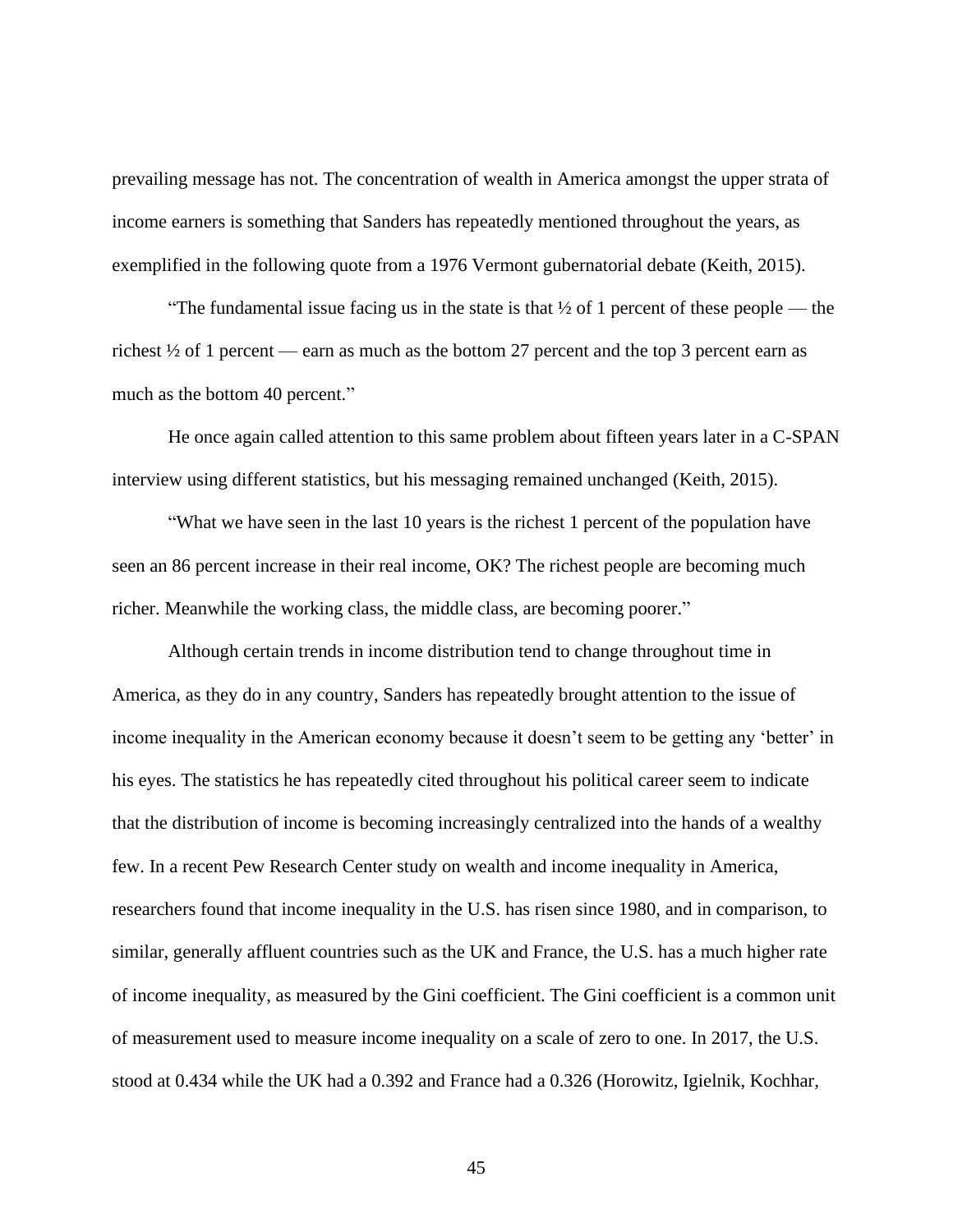2020). This issue of income inequality and the government's failure to properly address it in Sanders's eyes is where his populism operates most commonly and most effectively.

Bernie Sanders, like any populist, divides America into two groups with interests that are at odds with each other. These two groups are commonly referred to in populist discourse as 'the people' and 'the elite' or 'the establishment'. However, Sanders differs from Trump in his classifications of who belongs to which group. His major focus throughout his political career has been income inequality, thus his perception of who exists within 'the establishment' is the billionaire class. In other words, Sanders considers 'the people' to be the 99 percent and he considers the 'establishment' to be the one percent. He has repeatedly employed this framework to describe America's problem, regularly regarding the bulk of the nation's struggles as a struggle between the rich, well connected billionaire class that influences policy through campaign donations and hoards wealth and opportunity and the poor and middle-class Americans who struggle to make ends mee. This utilization of class-based conflict is common amongst selfproclaimed socialists, and it also fits the mold of populism in the sense that it creates a simple dichotomy between two groups (the people and the elite) locked into a contentious battle of opposing interests.

Sanders has employed populist rhetoric throughout his career on various occasions, as exemplified by the following quote from his Facebook page (Bennet, 2020).

"Now is the time to have the guts to take on the corporate and financial elite of this country that controls so much of our economy and our government."

Within that quote was the obvious implication that power (in regards economic and political power) is unfairly concentrated in the hands of a small number of people, which he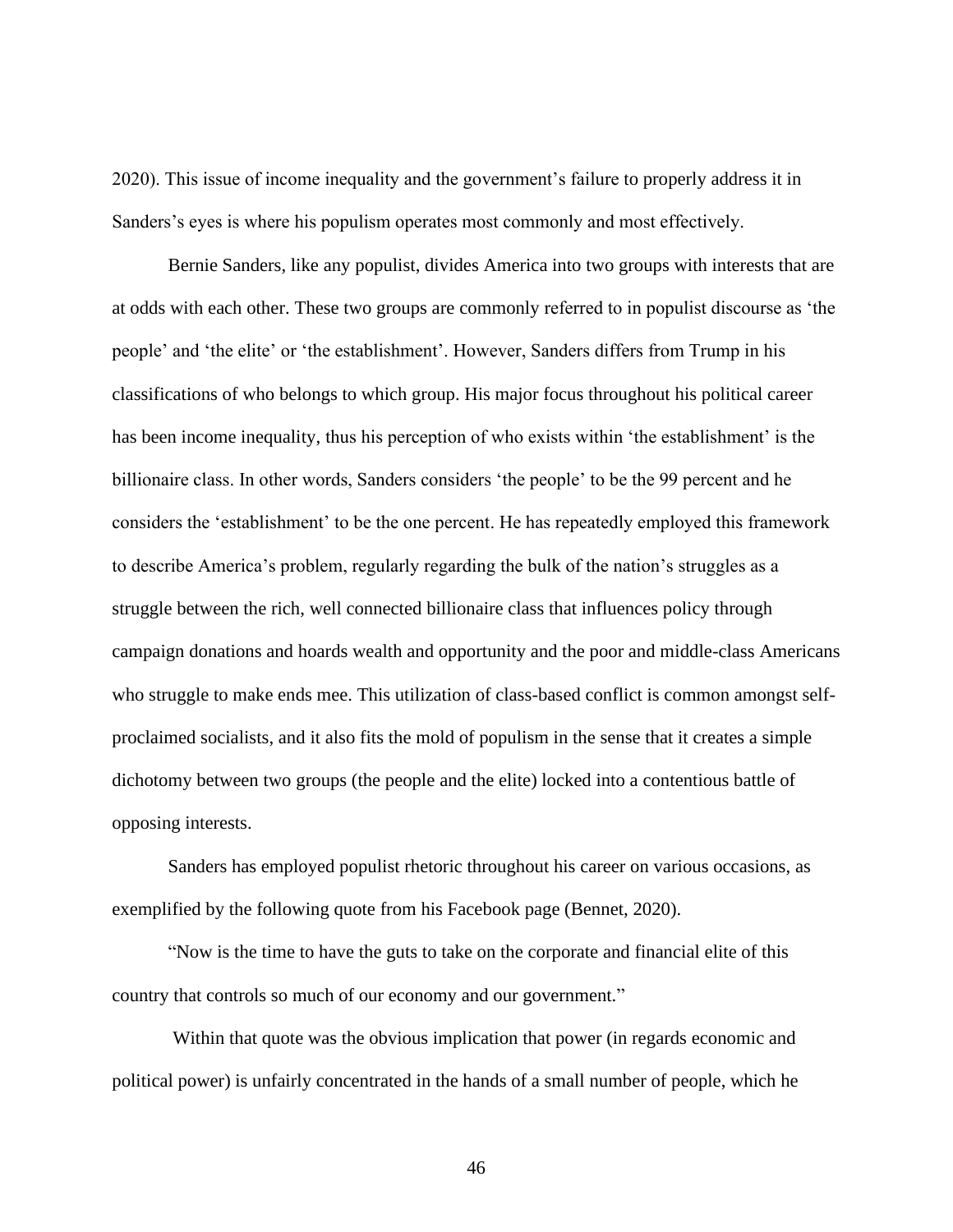labels 'the corporate and financial elite'. This is a direct critique of the legitimacy of the government, as he is accusing government officials of catering their legislative decisions toward a rich faction of elites while neglecting the American people. The following quote is another statement made on Sanders's Facebook page.

"What we have done tonight in New Hampshire is nothing short of the beginning of a political revolution. Let's win this primary. Let's defeat Donald Trump. And then let us begin the work of transforming this country when we are in the White House."

Here, Sanders suggests that a revolution of sorts must take place for true political and economic power to be restored into the hands of 'the people'. He frames his political movement as a righteous fight for the American middle class from the greedy, corporatist elites existing inside and outside of Washington. Sanders's usage of the word "revolution" in this instance seems to be rhetorical rather than literal, yet this sort of discourse still serves as a critique of the prevailing norms regarding the pursuit of power in the U.S., thus suggesting that an overwhelming surge of support is necessary for political victory. His usage of the word 'we' also positions himself as a member of the people, therefore distancing himself from the wealthy elites that draw most of his ire.

Regarding Sanders's policies, many are, of course, left-wing in political orientation which is unsurprising as Sanders does describe himself as a 'democratic socialist'. However, he is leftward of many of the status quo positions held by the Democratic part, generally. For example, his official website shows that Sanders is a strong proponent of Medicare for all, increased taxes (on the rich in particular), the Green New Deal, housing for all, free childcare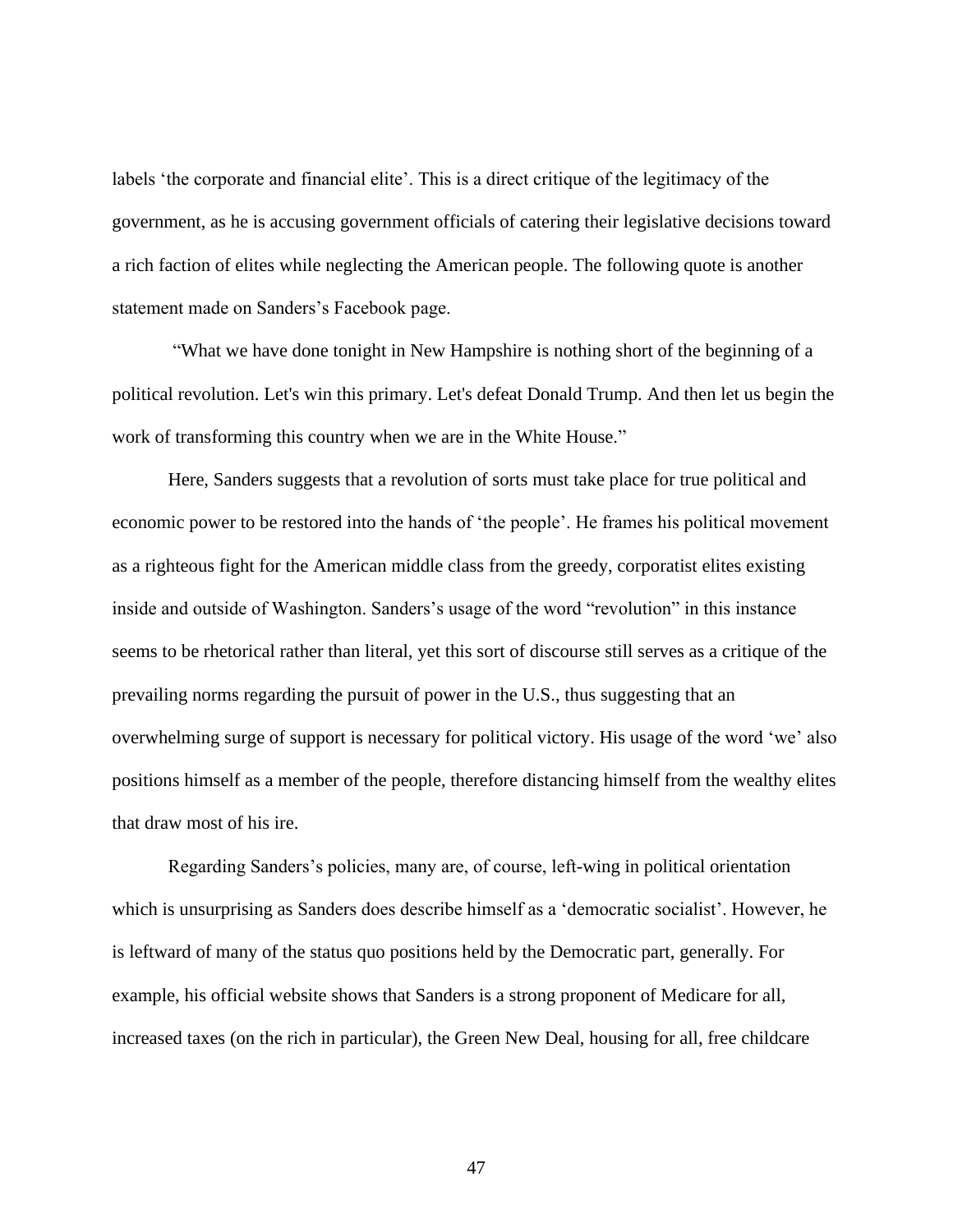and pre-K for all, etc. He also shares a lot of Trump's views on trade treaties and foreign investments, as exemplified by the following quote (Judis, 2016).

"My understanding, talking to many economists, is that NAFTA, PNTR [permanent normal trade relations] with China, other trade agreements have cost this country millions of jobs. I don't think it is appropriate for trade policies to say that you can move to a country where wages are abysmal, where there are no environmental regulations, where workers can't form unions."

His distance from the rest of the Democratic party on his more progressive policy positions as well as his condemnation of neoliberalism put him at odds with many of the party's more established, entrenched members. Sanders's position as an outsider within the Democrat party has allowed him and his base to frame parts of the Democratic establishment as part of the 'corporate and financial elite'. Therefore, Sanders has framed his political career as a fight for the American working class in which he has to actively combat the interests of a small group of established elites with access to a disproportionate amount of economic and political power.

The populist discourse that Sanders employs as well as his position as an outsider within the Democratic party indicate that Sanders is, in fact, a populist given the conventional definition of the term. His populism, however, is much different than Trump's authoritarian, right-wing populism. Sanders is a leftist, as mentioned previously, and he avoids much of Trump's nativist rhetoric. Rather than identifying illegal immigrants or Muslims as 'out-groups', Sanders identifies the corporate elite. His form of populism is more inclusive, encapsulating the entire American working class as well as anyone who believes in the general notion that the corporate elite possess a disproportionate amount of power. Therefore, Sanders's populism can accurately be defined as a form of left-wing populism wherein his 'in-group' encapsulates poor and working-class Americans, and his 'out-group' includes the corporate/economic elite. This group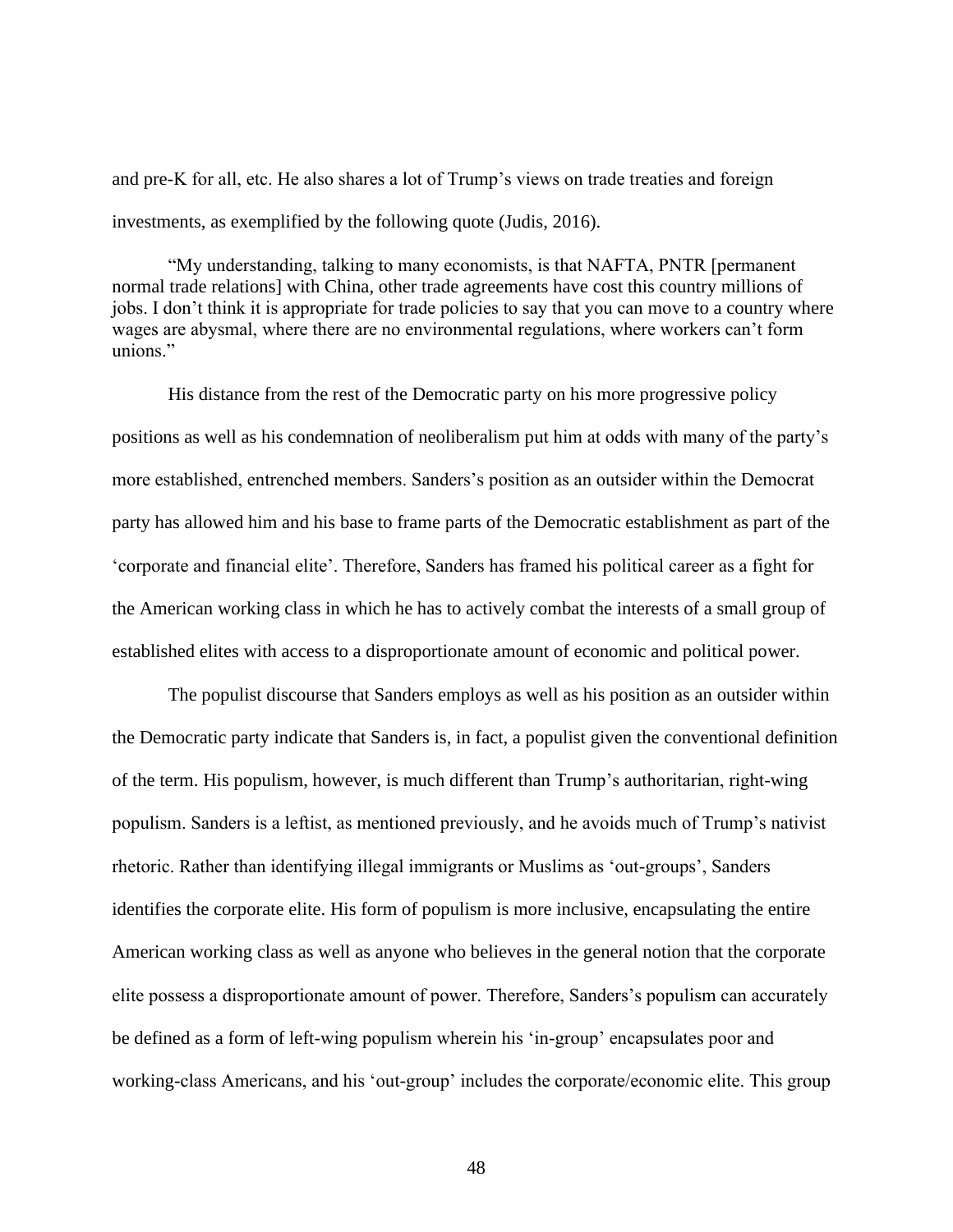of economic elites also includes government officials that he claims legislate on their behalf. Also, his in-group doesn't just include poor and working-class Americans, as anyone supporting his policy agenda, including wealthy Americans, can be included within his in-group, but less affluent Americans are Sanders's major focus as he claims their interests are damaged most by the wealthy elite and their subversion of government.

# Sanders's 2016 Campaign

Bernie Sanders ran for president in 2016 on the same policy platform that he has pushed for throughout his entire political career, socialism. According to his own rhetoric, his definition of socialism (or at least his public perception of it in his advocacy) seems to be malleable as it has changed form throughout the years. In past years, Sanders has publicly praised aspects of several leftist, socialist regimes such as Fidel Castro's Cuba, Daniel Ortega's Nicaragua, and the USSR (Krieg, Kaczynski, Steck, 2020). Although he has given these regimes praise regarding certain programs they employed, such as Cuba's literacy program, Sanders has also called attention to the human rights abuses perpetrated by these regimes. Regardless of this, Sanders has undoubtably and enthusiastically praised brutal, despotic regimes and this has damaged his electability amongst the general populace. In 2016, he distanced himself from these violent regimes and ran on a form of democratic socialism that he and his supporters frequently compared to the successful social democracies within the Scandinavian countries such as Sweden, Denmark, Norway, etc. Although these countries utilize market economies and some even offer more market protections than even the U.S., Sanders and his supporters still regularly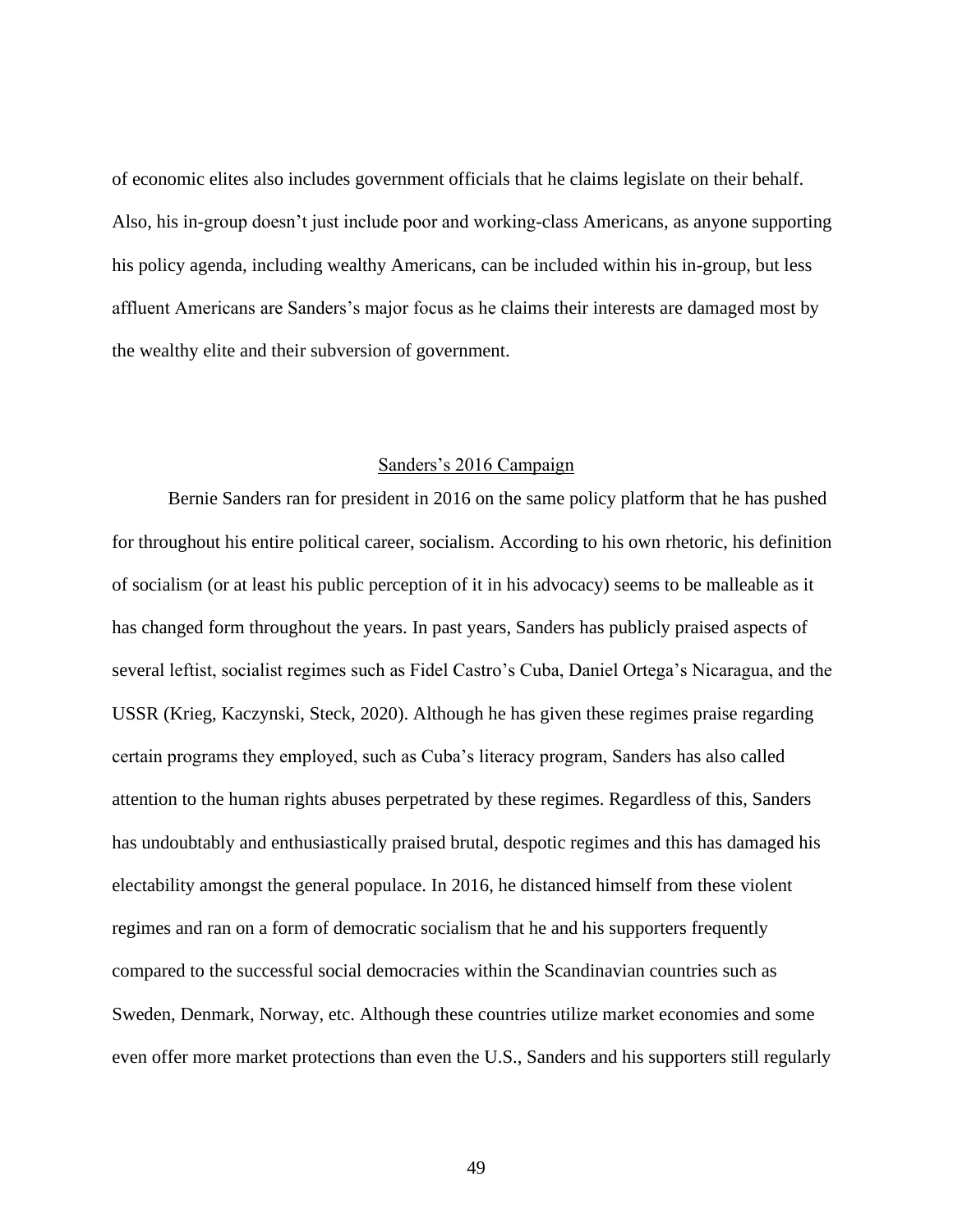label these countries 'socialist' and this has caused socialism's perception amongst the American populace to change.

This rebranding was necessary, as comparisons to the USSR's socialism or Cuba's socialism don't exactly provide for the most seductive policy platform, and vast swaths of the American public still has a generally negative perception of traditional socialism, although this has been changing in recent years, presumably in large part due to Sanders's movement. A 2019 Pew Research poll found that overall, Americans have a much more positive perception of capitalism (65%) than they do of socialism (42%) (Hartig, 2019). Just about a decade earlier in another Pew Research poll, only about 29% of the populace expressed positive views of socialism, demonstrating a notable increase in positive public perceptions of socialism in just a decade.

Sanders's 2016 campaign was targeted toward the billionaire class (his out-group) as he advocated for higher taxes on the upper strata of income earners, which he saw as necessary so that he could pass several policies aimed at helping working class Americans (his in-group), such as a national \$15 an hour minimum wage, free public college, and universalized healthcare. When Sanders originally announced his bid for presidency in April 2015, few thought that his candidacy would amount to anything, as he wasn't even a Democrat at the time (Detrow, 2020). After a few months, Sanders's chances of winning the Democratic primary grew exponentially, as his large rallies full of enthusiastic, young voters began to draw crowds of thousands of people. Then, in 2016 Sanders shockingly tied Hillary Clinton in Iowa and then beat her by about 22 percentage points in New Hampshire (Detrow, 2020). He beat Clinton in a few other states, but her delegate lead continued to grow as the months went on, and she won several key southern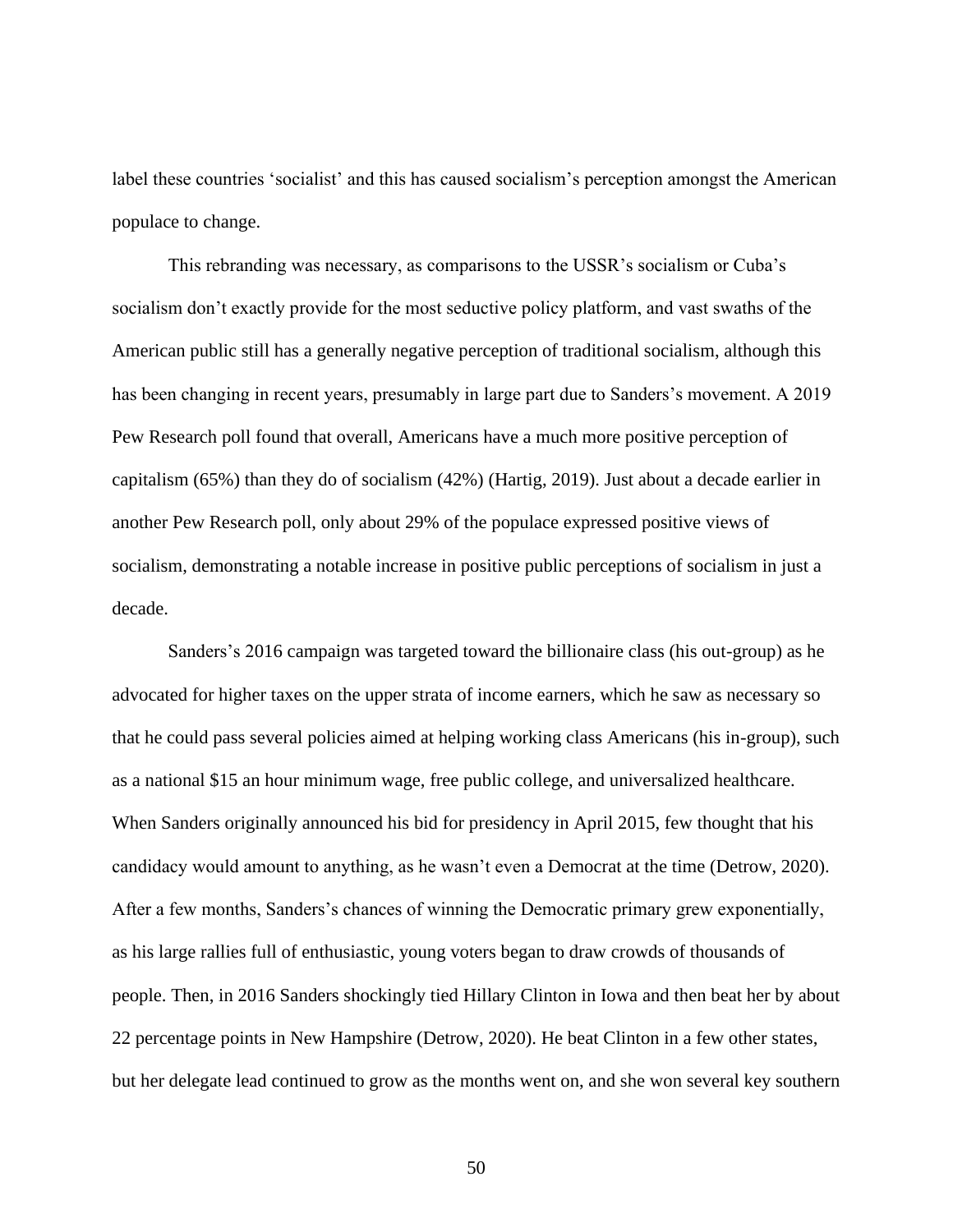states with large black populations, which are essential to win any Democratic primary. Ultimately, Sanders's failure to capture the black vote culminated in him conceding the race to Hillary Clinton shortly before the Democratic National Convention.

As previously stated, the biggest factor that led Sanders to lose the nomination in 2016 was the preference amongst black Americans for Hillary Clinton. Exit polls showed that amongst white voters, Sanders basically tied Clinton. When it came to African Americans, however, Clinton boasted a 50-percentage point advantage, exemplifying black Americans' attachment to their party and their aversion to outsiders like Bernie Sanders (Zitner, Chinni, McGill, 2016). Clinton also greatly outperformed Sanders when it came to Democrats, which is obviously very important in a Democratic primary, beating him by almost 30 percentage points. Sanders did better with independents, but they only made up about 25% of the vote. Although Sanders performed exceptionally among voters under 30 years of age (winning about 70% of those votes), Clinton outperformed him with seniors, which represent a larger group of voters. Younger voting cohorts are certainly very important, as they represent the future of the country, but older voters tend to have higher turnout. Another advantage Clinton enjoyed in the primary was the fact that she was perceived as a much more moderate candidate, and moderate voters greatly skewed towards Clinton. She tied Sanders when it came to voters who considered themselves "very liberal", but Clinton won by large margins with voters who considered themselves "somewhat liberal" or "moderate" (Zitner, Chinni, McGill, 2016).

After Sanders's defeat at the hands of Hillary Clinton, many progressive supporters of Sanders were quick to administer blame onto the Democratic National Committee due to leaked emails published on WikiLeaks that revealed that several DNC staffers demonstrated an obvious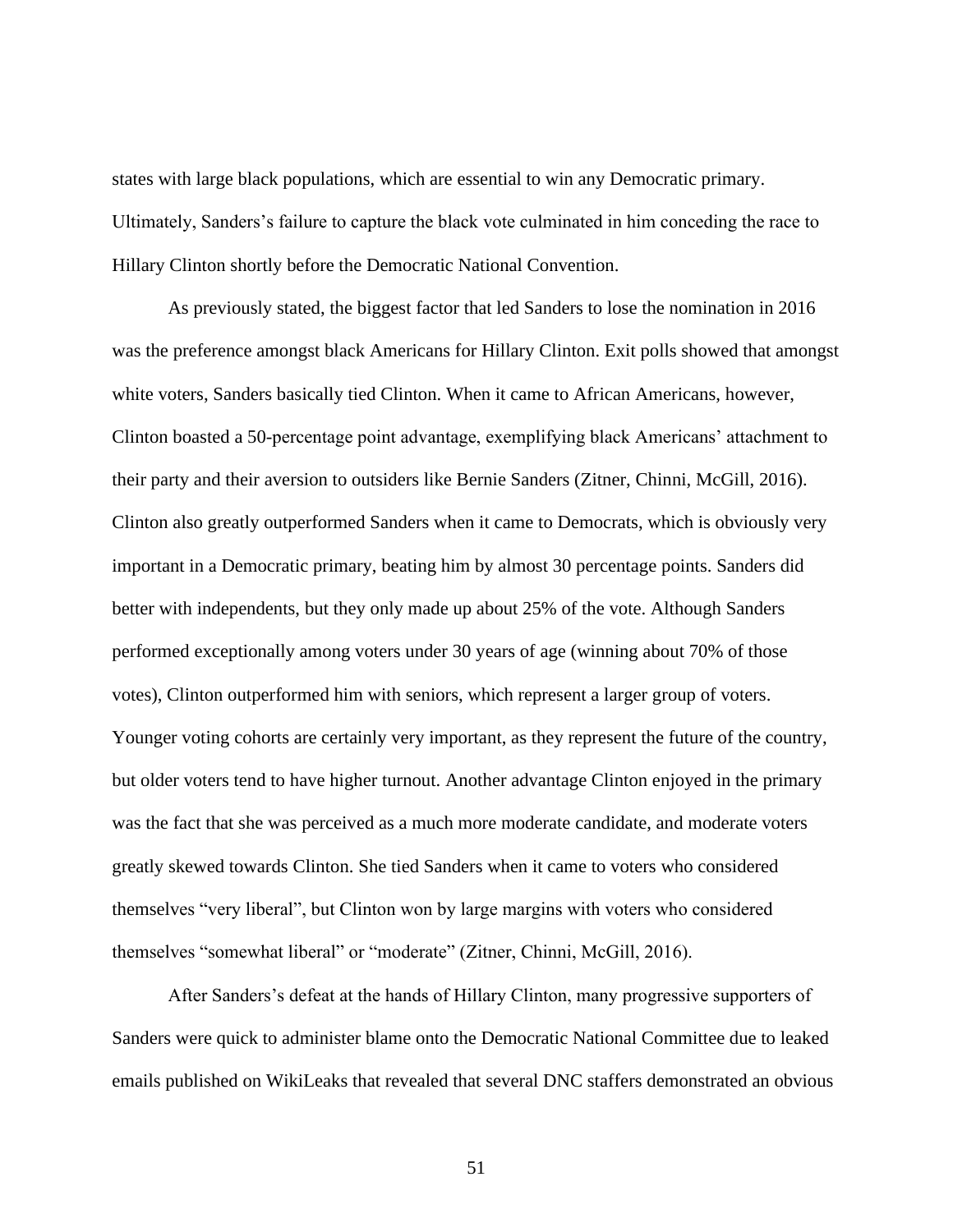preference for Clinton over Sanders, likely because his identification as a socialist damaged his chances of beating Donald Trump in a general election (Detrow, 2020). Sanders supporters also pointed to the structure of the Democratic primary and the supposed unfairness of the superdelegate system. Although it is possible that this system could potentially be abused if the right conditions were in place, this did not happen in the case of the 2016 primary, as exemplified by the votes. The preference for Clinton wasn't only held by DNC operatives or superdelegates, but by vast swaths of the country. Clinton won the biggest states, such as Texas, Florida, New York, and California and in terms of total votes, she outperformed Sanders by about 3.7 million votes (Zitner, Chinni, McGill, 2016).

The conspiratorial nature of Sanders's progressive supporters' claims that the nomination was stolen from Sanders by the Democratic establishment is exemplary of a broader trend in populist discourse. The common populist skepticism of established epicenters of power extends not only to the billionaire class in Sanders's case, but also to the established political parties and their respective leaders. This can culminate in anti-intellectualism (as in the case of right-wing populists' rejection of climate change), but it can also erode democratic norms and institutions, such as faith in elections. This was most obviously exemplified when Trump denied the efficacy of the 2020 election, as was discussed in chapter two. In the case of the 2016 Democratic Primary, faith in the election process for the Democratic nomination was eroded by Sanders's supporters, but on a smaller scale and a much different way than that of the 2020 general election. There is an important distinction to be made between these two phenomena. Trump's rejection of the 2020 election results acted as a direct subversion of democracy, simply because he didn't like the result. When Sanders's supporters critiqued the efficacy of the primary after his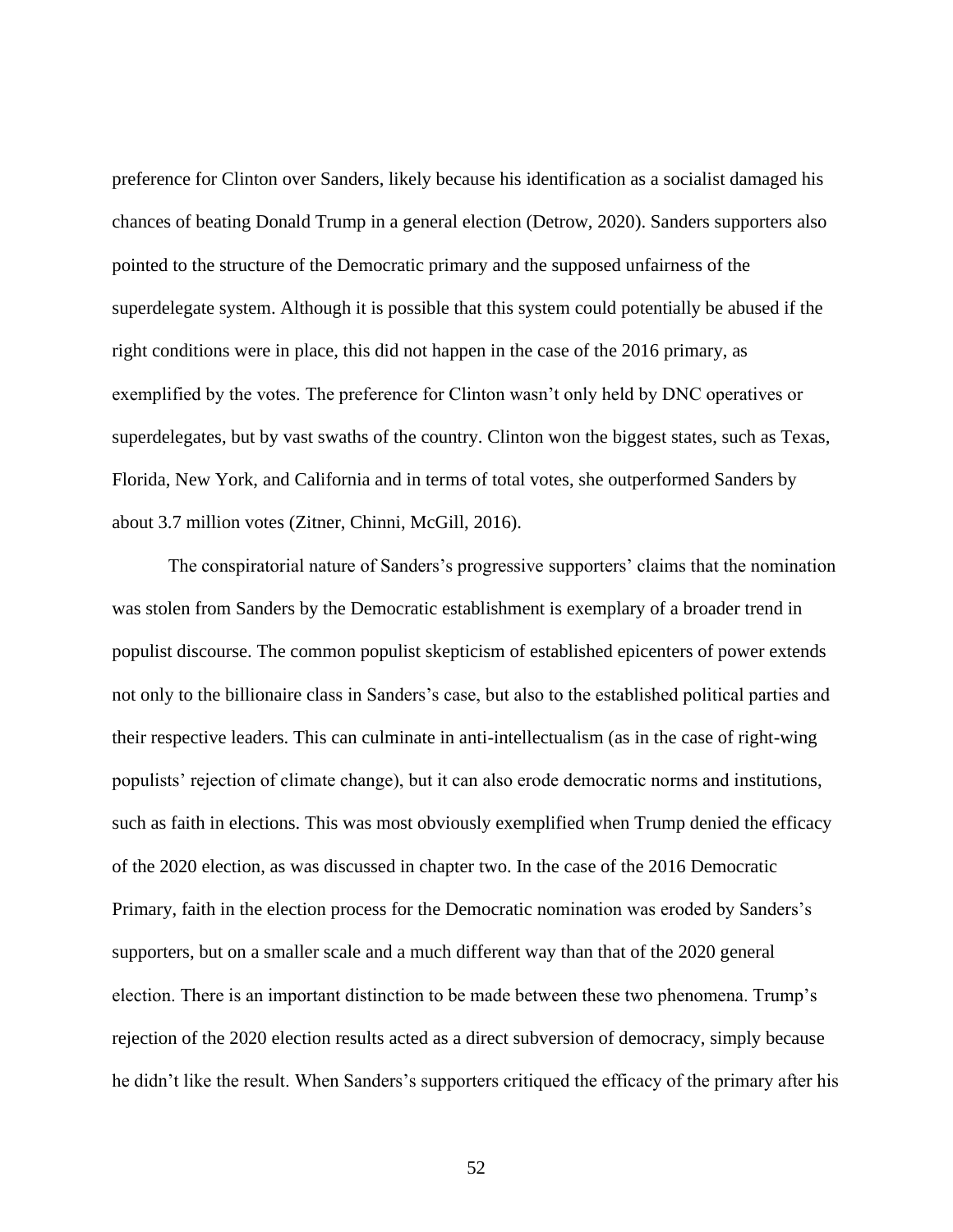loss, the general consensus among his progressive supporters was that the Democratic Primary needed to be democratized further due to their perceived unfairness regarding some of the mechanics of the primary such as the role of superdelegates. In this sense, Trump's attack on the 2020 election served as an attack on democracy (in line with his right-wing authoritarian populism) and the critiques that came from Sanders's supporters didn't seek to subvert democracy but instead to further democratize the primary in order to make it more fair in their eyes.

Anyhow, Sanders's position as a socialist outsider within the Democratic party may have boosted support amongst progressive voters, young people, and independents around the country, but it also cost him the black vote, which is essential in a Democratic primary.

Sanders's support (like Trump's) demonstrated how much the neoliberal consensus and the great recession radicalized large swaths of the voting population. Vast numbers of American voters were pushed further right or left after these two phenomena, leading them to turn away from more bipartisan, moderate candidates and toward more fringe candidates like Trump and Sanders. Of all the voting constituencies, Sanders's voters were demonstrably the most critical of the economic system in America (Judis, 2016). In a Pew poll, 91% of his voters agreed with the statement that the "U.S. system unfairly favors the powerful". This voting group's pessimism on the American economy was also exemplified by a Pew survey that showed that 57% of his voters believed that hard work was no guarantee of success" (Judis, 2016). This is no surprise considering Sanders's identification as a socialist, which serves as a direct repudiation of the U.S. economic system and the supposed unfair advantages it awards the 'economic elite'.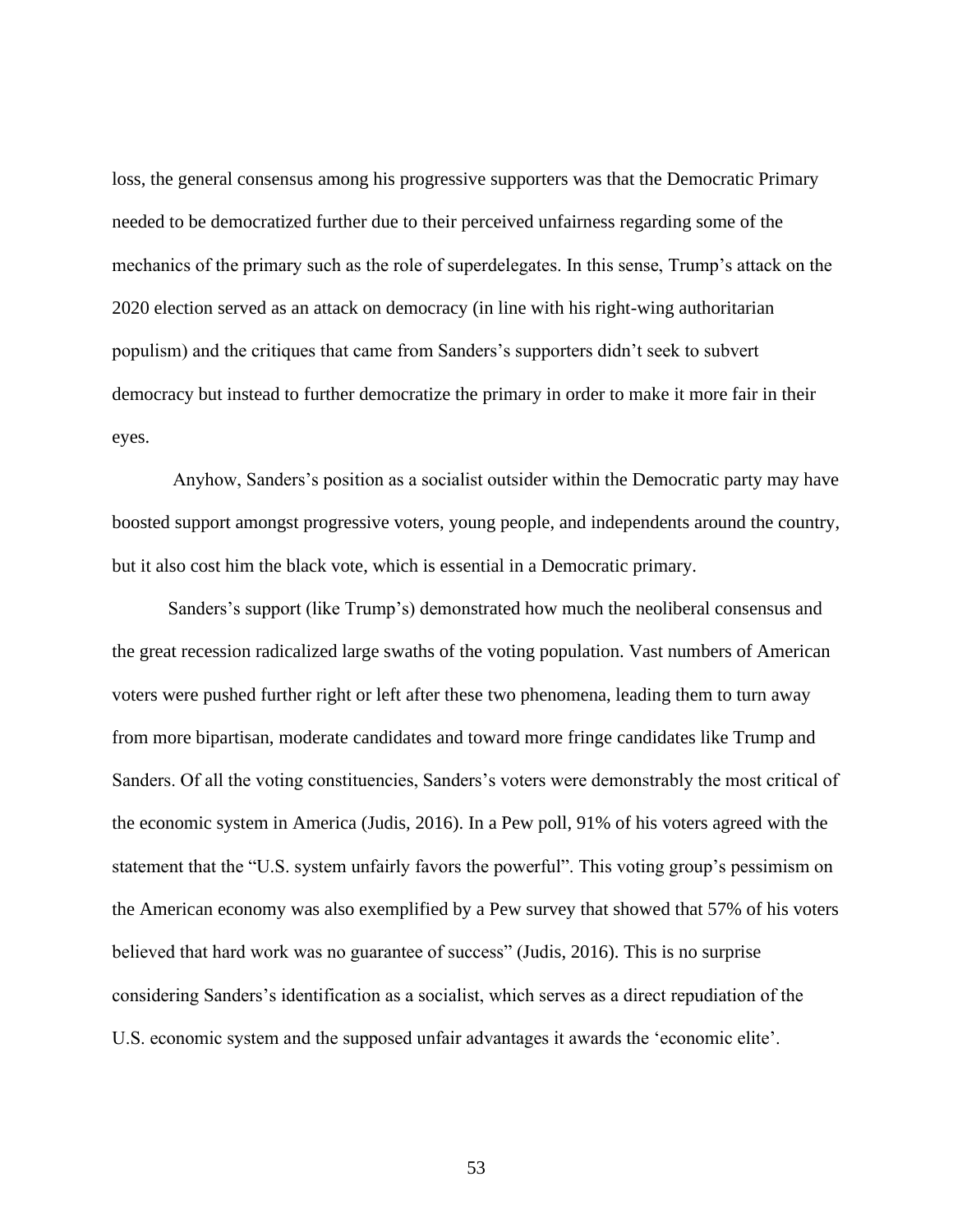Although the perception of socialism has begun to improve in recent years amongst Americans, its political viability has yet to be proven on the national stage and running as a selfproclaimed socialist most certainly damages almost any candidacy. This also isolated Sanders from moderate voters and Democrats who still had a considerable degree of faith in their party. In similar fashion to Trump's loss in 2020, it seems one of Sanders's biggest strengths may also have played a significant role in his downfall in 2016.

#### Sanders's 2020 Campaign

In terms of his policy positions, Sanders's 2020 campaign was basically no different than his 2016 campaign. The issue of economic inequality remained paramount to him and his voting constituency, and he continued to frame the problems of the country as a righteous battle between the interests of the greedy economic elite and the American working class. The Sanders campaign basically re-employed the losing strategy that lost him the 2016 primary in hopes that four years of a Trump presidency would push enough moderate Democrats leftward enough to vote for Sanders, a populist, socialist, party outsider. However, Sanders actually performed much worse than he did in 2016, likely because voters feared he wouldn't be able to beat Trump in a general election while running on a 'socialism'. Sanders's performance worsened in 2020 by wide margins in the first four caucuses and primaries. This trend continued into the Super Tuesday where he worsened his numbers from 2016 by an average of 19.4% (Hudak, 2020).

A common defense of Sanders that emerged from his supporters when he underperformed was that the crowd of candidates was much more crowded than it was in 2016, thus making it a race between multiple candidates rather than a two-person race like in 2016.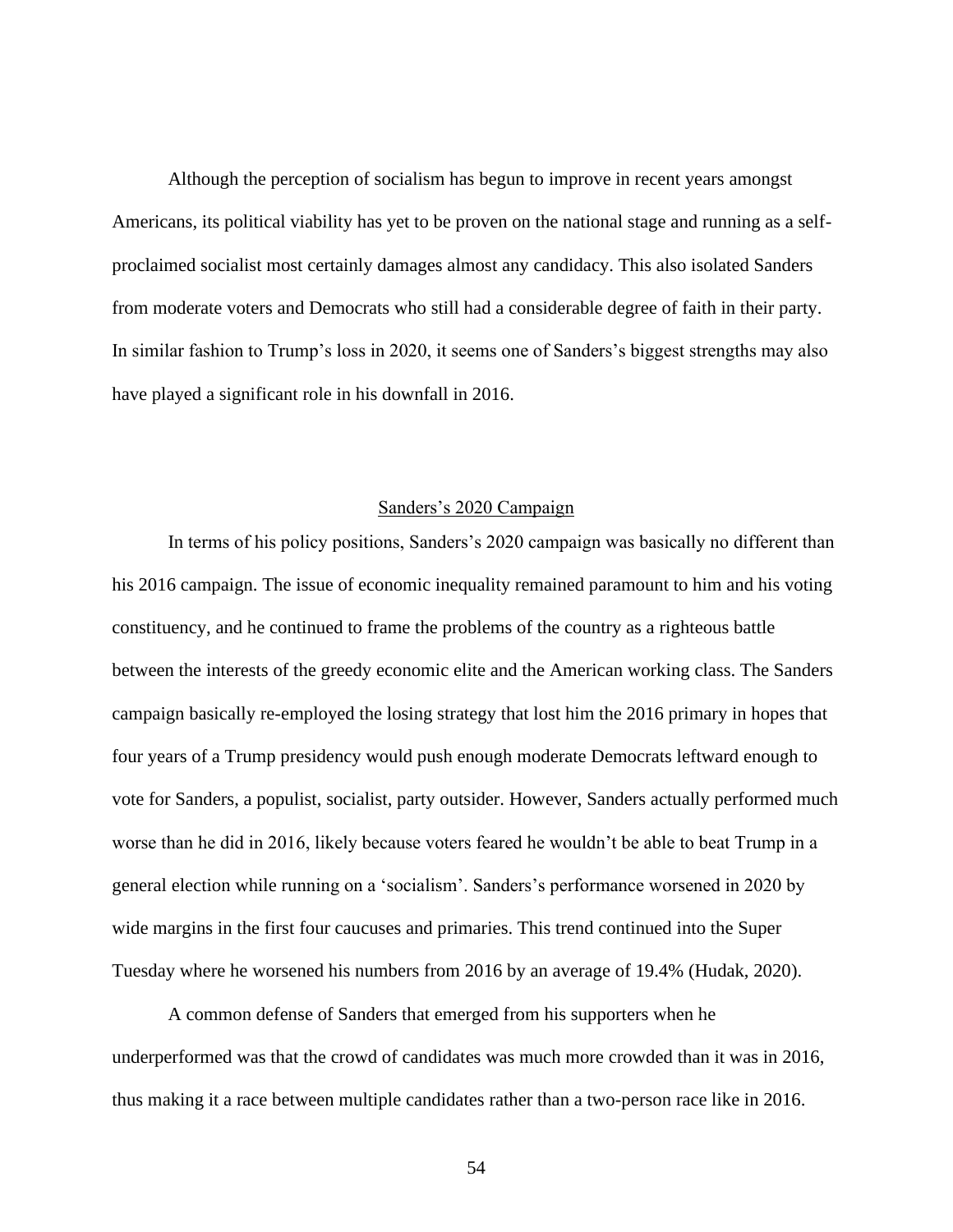However, in Vermont (Sanders's home state), Sanders barely managed to grab a majority (50.6%) in 2020, dropping about 35 points from his total in 2016. Also, Sanders continued to underperform after Elizabeth Warren (his biggest progressive competitor) dropped from the race, thus making it once again a two-person race between him and Joe Biden, his moderate competitor. There were nine primaries after Warren dropped from the race, and Sanders underperformed by an average of 16%, losing three states he had previously won in 2016 (Hudak, 2020). Ultimately, Sanders performed much worse in 2020 than he did in 2016, and there are a few major reasons why.

Firstly, Hillary Clinton wasn't necessarily the most appealing candidate for Democratic voters in 2016. After the 2016 election in a USA Today/Suffolk University poll, 62% of Democrats and Independents surveyed said that she shouldn't run in 2020, with only 23% of voters surveyed saying they would be excited by her campaign (McCaskill, 2016). For many reasons, such as her record as former Secretary of State, allegations regarding her time as Secretary of State, her policies, etc., voters weren't particularly fond of Clinton, meaning it is very possible that Sanders was looked at by many as nothing more than a Clinton alternative. This means that it is very possible that a considerable amount of Sanders's voters in 2016 were reluctantly choosing him because he was the only Clinton alternative rather voting for him based off deep convictions tethering them to his policies.

Sanders's campaign did make some changes from 2016 to 2020 to obtain the black vote, which was essential for him to even come close to obtaining the Democratic nomination. He hired a more diverse staff, attended several events at historically black colleges (HBCUs), and spoke to black members of the media more often (Harris, 2020). Regardless of his efforts,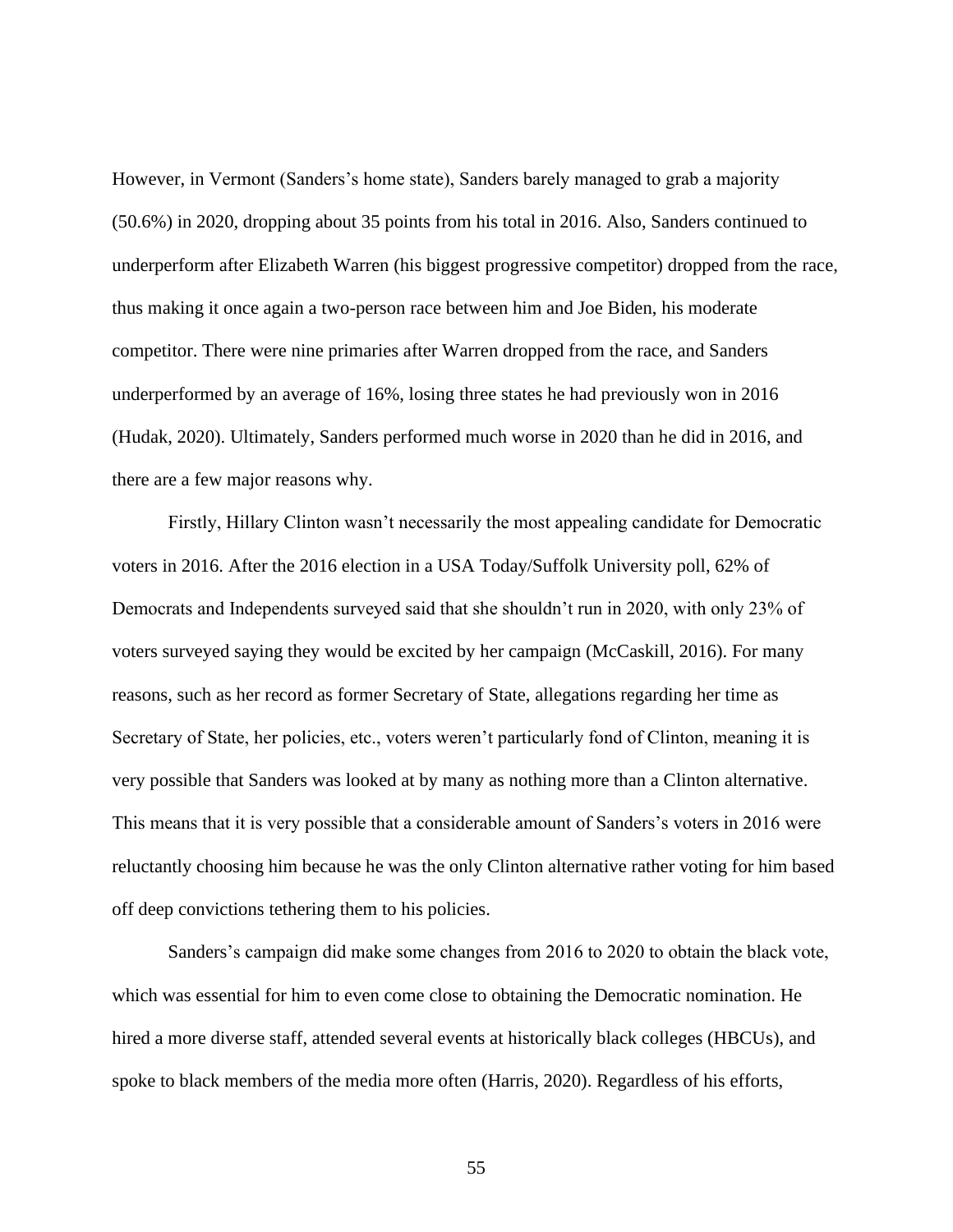however, Sanders did as badly with the African American community as he did in 2016. Rather than voting for Sanders, black voters flocked to their party's standard bearer in the 2020 election, Joe Biden. After South Carolina Representative Jim Clyburn, who's arguably the most influential African American in congress, endorsed Joe Biden ahead of the pivotal South Carolina primary, Biden went on to outperform Sanders by a wide margin and win the primary (Enten, 2020). African Americans are not only Democrats, but strong Democrats. This demographic has voted in an almost monolithic manner for decades, as no Republican presidential candidate has received more than 13% of the black vote ever since 1968 and surveys show that upwards of 80% of African Americans identify as Democrats (White, Laird, 2020). This may be why the black voting bloc is more resistant than other groups to party outsiders such as Sanders, as they have been steadfast democrats for about half a century. African Americans are also surprisingly a very conservative voting bloc, as exemplified by political scientist Tasha Philpot's book titled "Conservative but Not Republican" (White, Laird, 2020). This makes African American voters not only more resistant to party outsiders, but even more resistant to outsiders like Sanders that come from the left. There is a myriad of reasons why black voters are such steadfast Democrats, many of them rooted in a long and complicated history that black Americas has had with party politics, but the fact of the matter is that black Americans are very strong Democrats and this damages Sanders's chances of capturing their votes as a leftist outsider within the Democratic party, regardless of how many black universities he speaks at.

Sanders's position as an outsider may potentially strengthen the bond between him and his young, socialist, progressive base, but it also caused him to receive very few endorsements in 2020, as he did in 2016. Operating outside of the Democratic establishment, which is almost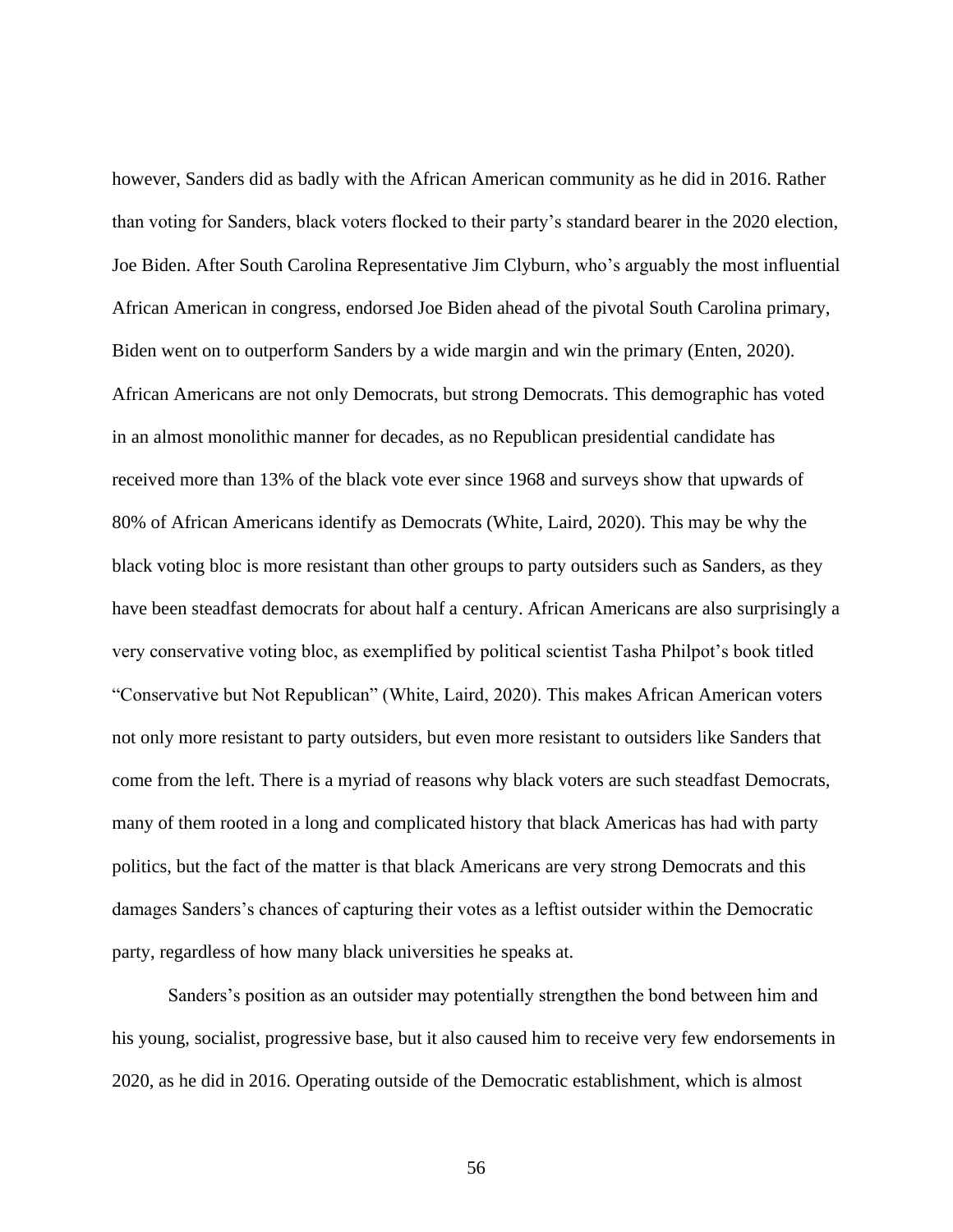inevitable when you label yourself a socialist, caused Sanders to only receive nine endorsements in 2016 and ten in 2020 (Enten, 2020). There were a few other factors that led to Sanders's 2020 loss, such as the absent 'youth turnout surge' that he had hoped for, but his radicalism, socialism, and failures to obtain the black vote are ultimately what led to his concessions in 2016 and 2020.

#### Summary

A few decades ago, Bernie Sanders's brand of socialist populism may have seemed to be an incredibly fringe set of beliefs held only by small pockets of the country, but in the 2016 and 2020 elections, he proved that one can organize and empower an expansive and powerful political movement by employing the populist discourse that Sanders utilized so effectively. Dissatisfaction amongst both Republican and Democrat voters with the prevailing policies of the past few decades has led voters to lose faith in the traditional power-wielders within both parties, thus leading them to turn to populist outsiders that share their ire with 'the establishment' or 'the elite' such as Donald Trump and Bernie Sanders. Voters seem to increasingly feel like their interests aren't shared by the traditional leadership within the GOP of the Democrat party. This willingness of voters to turn away from their parties and toward outsiders is a potentially dangerous phenomenon, as it is leading to more fringe candidates amassing support and power. This trend could become very ugly if unchecked, as history has demonstrated. However, Sanders's failed campaigns in 2016 and 2020 seem to indicate that there might be different levels of dissatisfaction amongst Republican voters and Democrat voters. Perhaps Sanders's failures are indicative of a Democratic establishment that is simply more entrenched, unified, and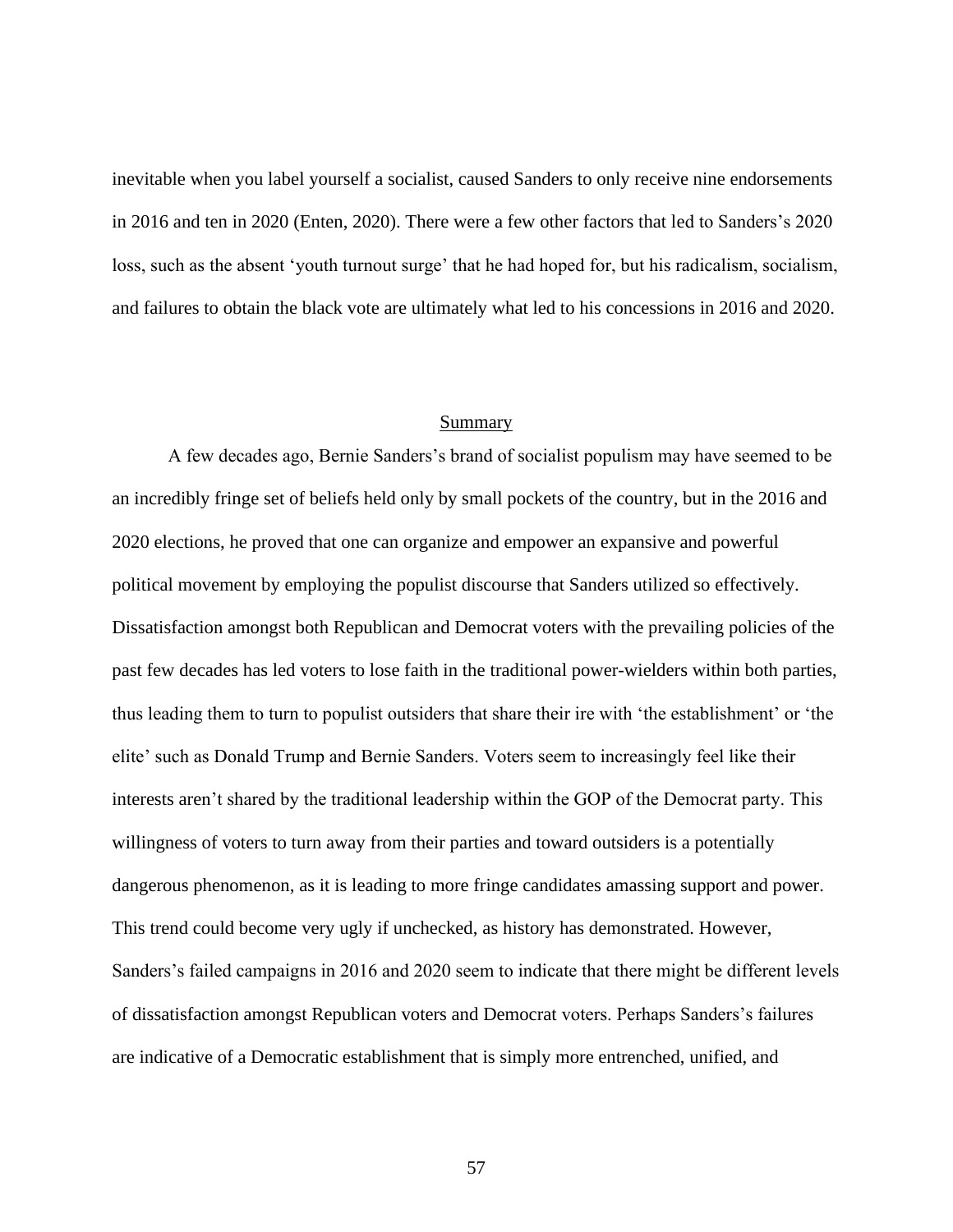powerful than the Republican establishment. These notions will be expanded upon further in the conclusionary chapter.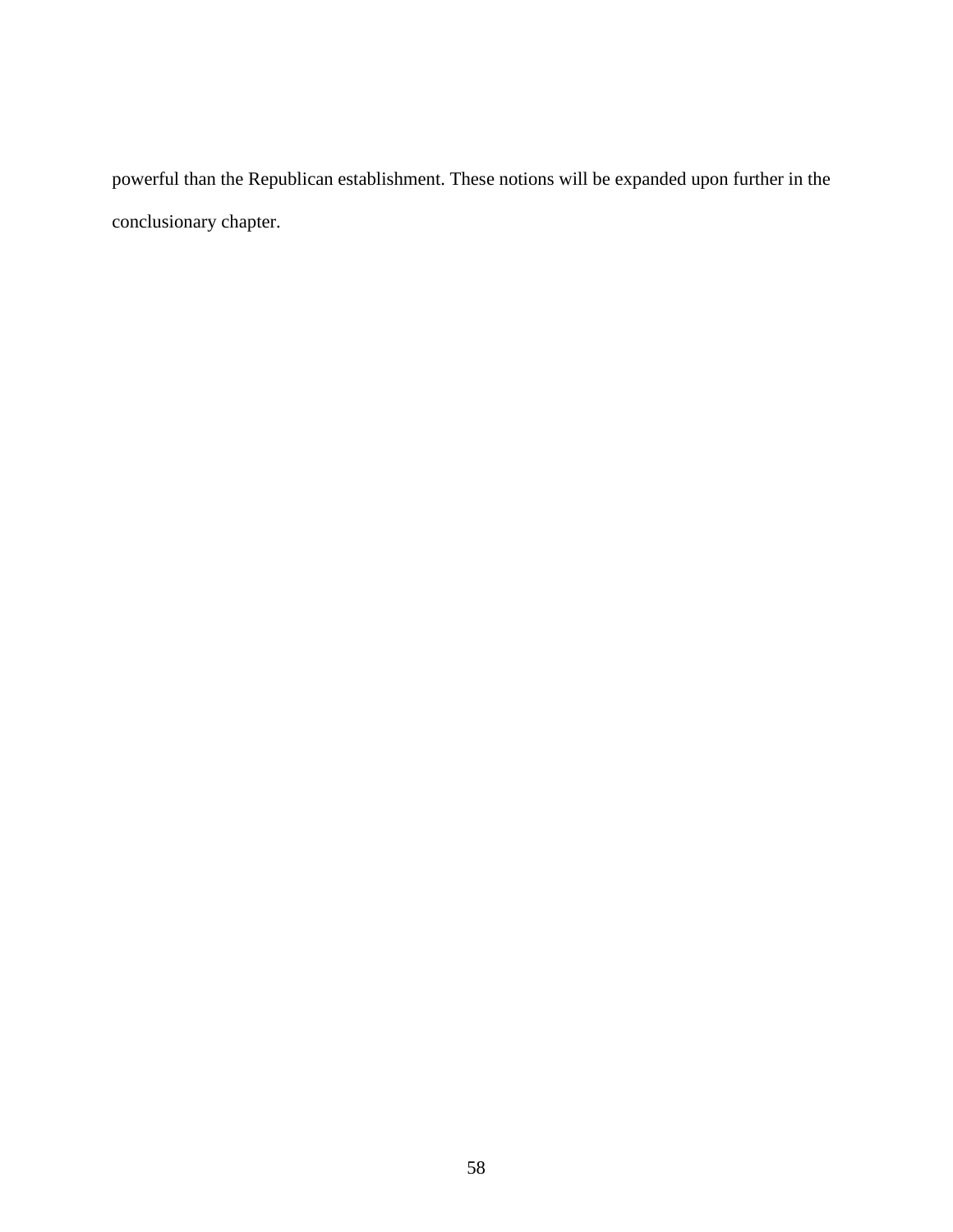# **CONCLUSION**

#### Trump and Republicans

Donald Trump won the 2016 Republican nomination and subsequently won the 2016 presidential race as a political outsider who connected with voters in a way that the GOP leadership hadn't in years. His victory acted effectively as a hostile takeover of the Republican Party, as exemplified by the GOP's total capitulation to him (with a few exceptions) after he took office and up until the date in which this is being written. Unlike most past administrations, both Republican and Democratic, Trump forced complete and utter loyalty, rewarding those who followed him with endorsements and positive social media posts and punishing those who publicly indicted him on his many mistakes (such as his public behavior, generally) by disavowing their candidacies and disparaging them publicly. He capitalized on latent attitudes among vast swaths of the populace of authoritarianism, xenophobia, nativism, exclusionary nationalism, and racism to launch himself into the Oval Office. Not only did Trump effectively weaponize regressive beliefs that still act as salient political tools, but he also effectively utilized a general feeling of dissatisfaction amongst voters (Republican voters more so than Democrats) regarding the prevailing policies of the past few decades. Many voters became disenchanted with neoliberalism, some of the major trade deals passed in the last few decades, outsourcing, nonessential and costly foreign wars, and the resulting economic crisis caused by these phenomena.

Data highlighting historical trends regarding the Republican and Democrat parties from Gallup suggests that voter satisfaction with both political parties has decreased in the last few decades. From 1992 to 2020, the percentage of voters who expressed favorable views of the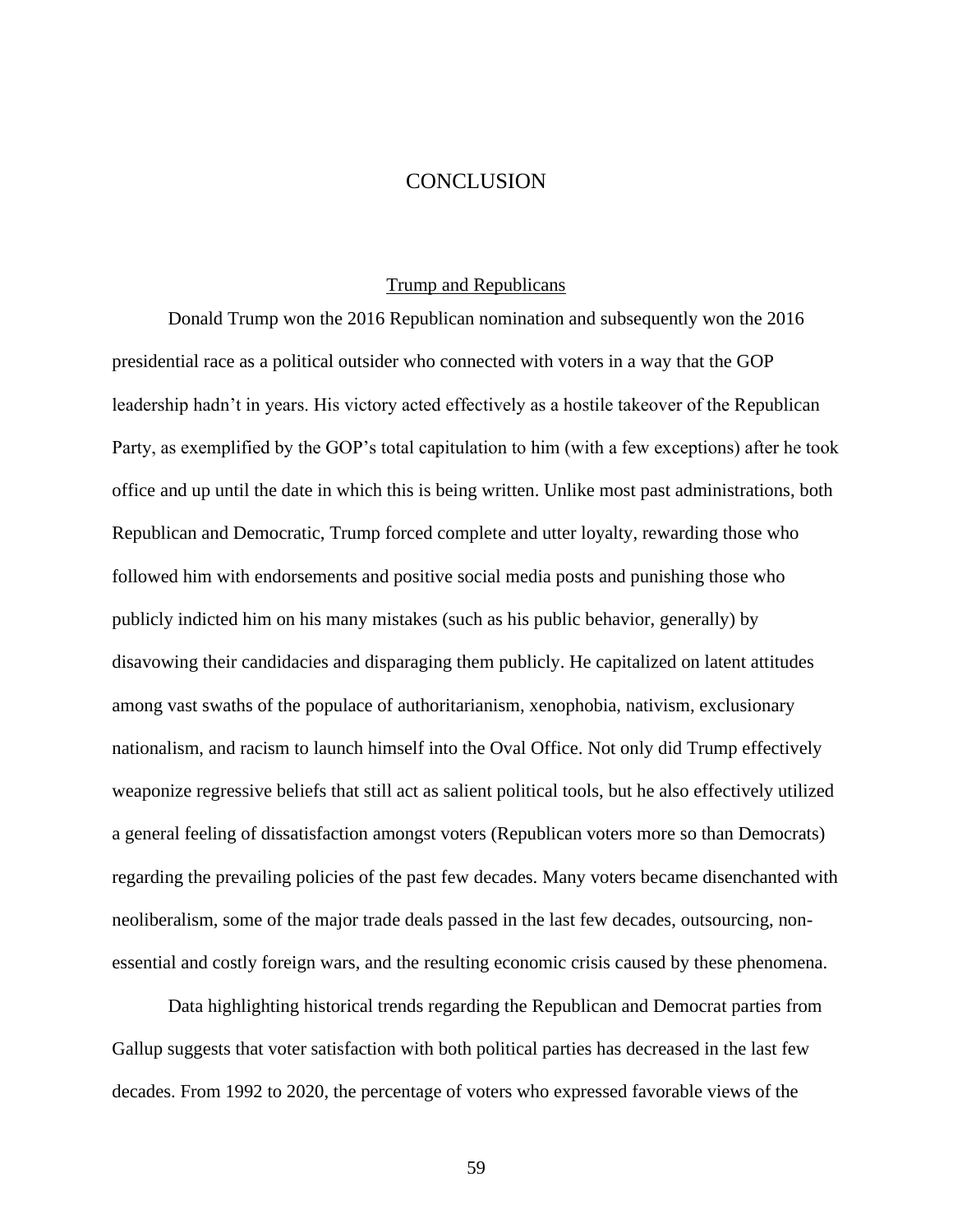Democrat Party dropped from 54% in 1992 to 43% in 2020 while Republicans dropped from 53% in 1992 to 40% in 2020 (Gallup, 2020). This suggests that there has been a general decline amongst American voters regarding their satisfaction and faith in both political parties, making alternative options such as Donald Trump a more viable option regardless of his rambunctious behavior and lack of political experience. What is also interesting about this data is that the decrease in favorable views of Republicans is about a thirteen-point difference while the decease for Democrats is about eleven points, which suggests that although skepticism of both parties has increased, the negative perception of the Republican Party is stronger than that of Democrats, which could be why the party was so ripe for the seizure of Donald Trump.

Pew Research published a 2015 study in late August that demonstrates a steady decline in the American public's perception of both political parties. In 2008, 12% of those surveyed expressed unfavorable views of both parties. In 2004, 10% did so and in 2000, only 7% of those surveyed expressed negative views of both political parties (Smith, 2015).

What seems most salient to the topic of populism and Trump's ascension to office in 2016, however, is that this increase in negative views of both parties is largely concentrated among Republicans and Republican-leaning independents, who have become increasingly frustrated with the Republican Party (Smith, 2015). What's incredibly fascinating about this is that the percentage of Republicans who viewed the GOP unfavorably in 2015 had more than doubled from 12% to 27% from January to late August in a span of only about eight months. Regarding voters who are on the fence, meaning independents that lean toward either party, 66% of Democratic leaners viewed the Democratic Party favorably, while just 27% didn't. Voters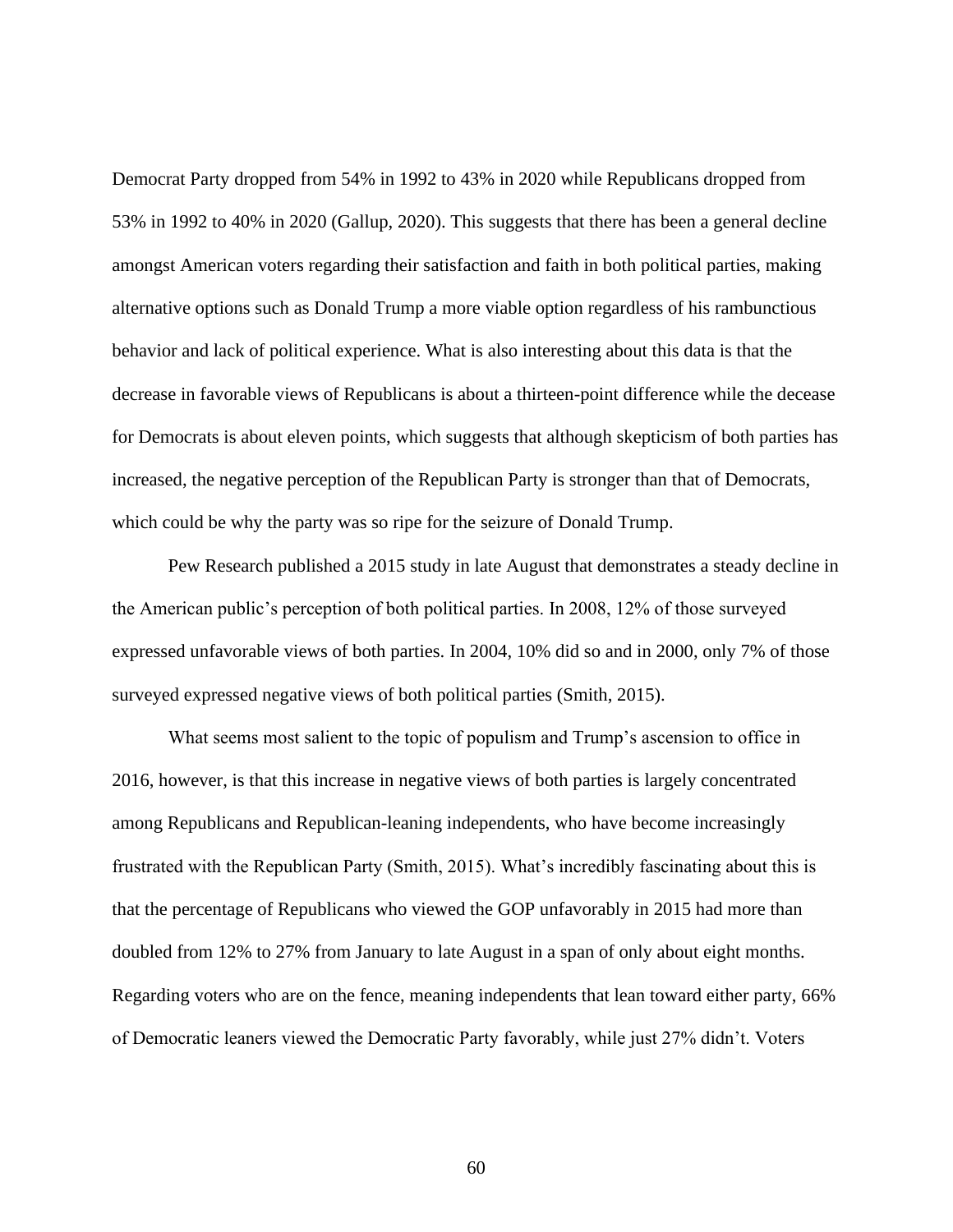leaning Republican, however, were far more critical of the GOP with 44% who said they have a favorable view of the Republican Party, while 50% view the party negatively (Smith, 2015).

In many ways, Donald Trump's ascension to the Oval Office in 2016 serves as a populist repudiation of the GOP's policies and behavior in the last few decades, as exemplified by the data compiled by Gallup and the Pew Research Center mentioned above. Republican voters have become frustrated with their party, and Donald Trump's candidacy provided them with the perfect attack vector from which to punish the GOP leadership, as Trump's position as an outsider provided a compelling alternative for millions of unsatisfied Republican and Republican leaning voters. In many ways, Trump's candidacy and policy platform served as an indictment of the GOP leadership on a variety of topics. For example, Trump's embrace of protectionist trade policies served as a critique of the GOP's decisions regarding neoliberalism and trade deals and Trump's discourse regarding the need for troop withdrawals from the middle east served as a critique of the GOP's decisions to overextend America's military duties abroad while neglecting domestic problems. In many ways, Trump's presidency was a problem, but it seems more so that Trump was a symptom of broader, more widespread problems such as latent regressive attitudes amongst the American populace and ineffective leadership and its consequences on the American people.

#### Sanders and Democrats

As the data from Gallup and the Pew Research Center suggest, dissatisfaction with both political parties has risen in the past few decades in response to poor leadership and the results of said leadership (or lack thereof). Although the long-term difference seems to be relatively small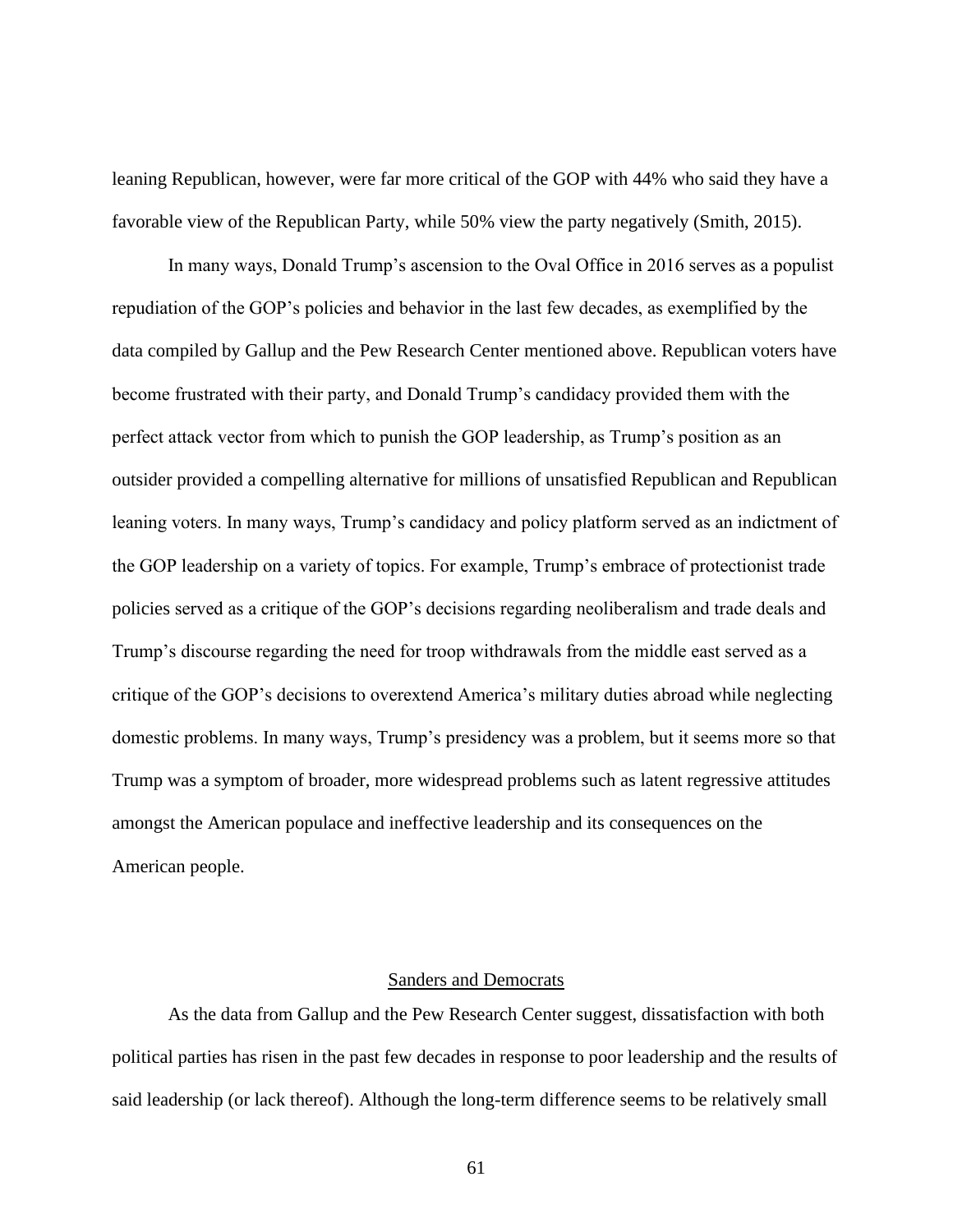according to the Gallup data, in recent years, as suggested by the Pew data, general disillusionment with the Republican Party has far outweighed that of the Democratic Party, which culminated in Trump's presidency and Sanders's losses in the 2016 and 2020 Democratic Primaries. Both Democrats and Republicans have grown to be more skeptical of their respective political parties, but it seems that Republican voters have been far more frustrated and disappointed with the leadership of their own political party, thus allowing for a greater summation of support for Trump than that of Sanders with Democrat voters. It seems both parties are waning in terms of voter satisfaction, but this phenomenon has been accelerated with the Republicans more so than with the Democrats. Because Democrat voters seem to have more faith in their political party (although it is also declining), the party has been more resistant to outsiders like Bernie Sanders, which is one of the many reasons why he didn't win either primary.

However, Sanders did come relatively close on both occasions to becoming the Democratic nominee, even while running as a self-proclaimed 'socialist'. This in and of itself demonstrates how unsatisfied millions of Democrat voters have become with their party, as many felt like turning to a party outsider like Sanders was a viable alternative to the status quo leadership of the Democrat Party. Sanders's position as an outsider acting outside of the interests of the party leadership in many ways strengthened his connection to his young, progressive base. However, this also damaged his prospects of becoming president because he failed to receive support from much of the Democratic establishment, as exemplified by his small number of endorsements. Sanders's branding of himself as a 'socialist' also damaged his electability on a national stage as most Americans still have a generally negative perception of socialism. This is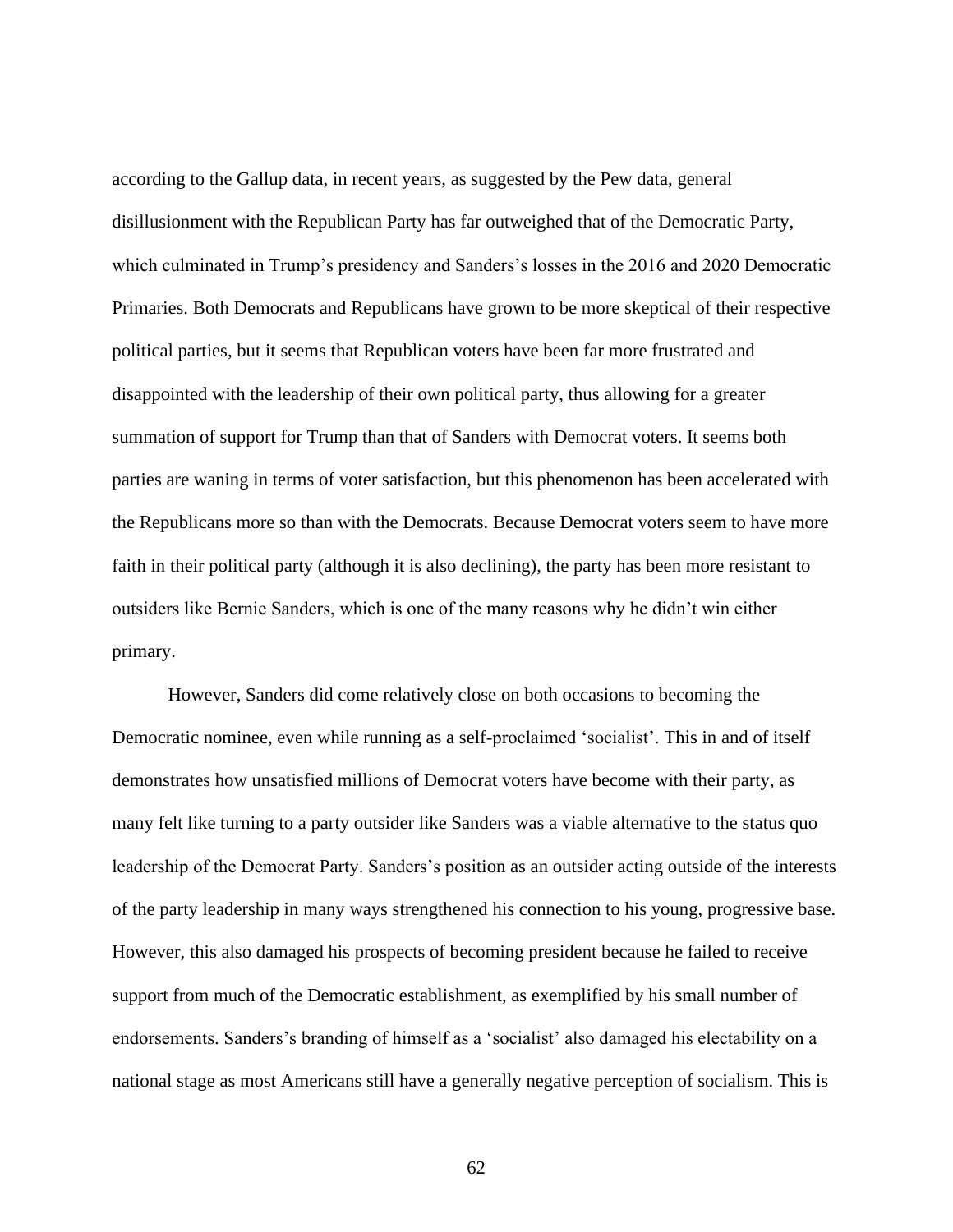also particularly damaging to his prospects because the black vote is necessary for the Democratic nomination, and this group tends to be less liberal or left leaning than Sanders's progressive base.

Although Bernie Sanders didn't achieve his goal of becoming President of the United States of America, his movement has been incredibly impactful, especially amongst young voters. He has shined a national spotlight on economic inequality in a way that many politicians haven't been able to do, and he changed the perception of socialism in America by comparing his proposals to liberal, capitalist regimes such as Denmark and Sweden rather than actual socialist regimes such as the former USSR. In many ways, he succeeded, but not enough to ascend to the Oval Office. As mentioned in chapter three, Sanders lost for a variety of reasons, such as his advocacy of socialism, his lack of endorsements, his failures to capture the black vote, etc. How much each of these phenomena contributed to his two defeats would be an interesting question to investigate, but this is outside the breadth of this study. What is, however, imperative to understand, is that regardless of his defeats in the Democratic Primaries, Sanders successfully utilized left-wing populism by pitting the American working class against the economic elite to organize an incredibly popular movement. He did so knowing that it hadn't been done before (or at least not successfully), and the success of his movement (especially amongst young voters) seems to have pushed the Democratic Primary leftward, as conversations about wealth redistribution, higher taxes on high income earners, and universal healthcare have become much more common in recent years. It's important to note the difference between Sanders and Trump here in so far as Trump's impact has been that of a strangle-hold on the Republican Party ever since his ascension to office, while Sanders has had a softer impact on the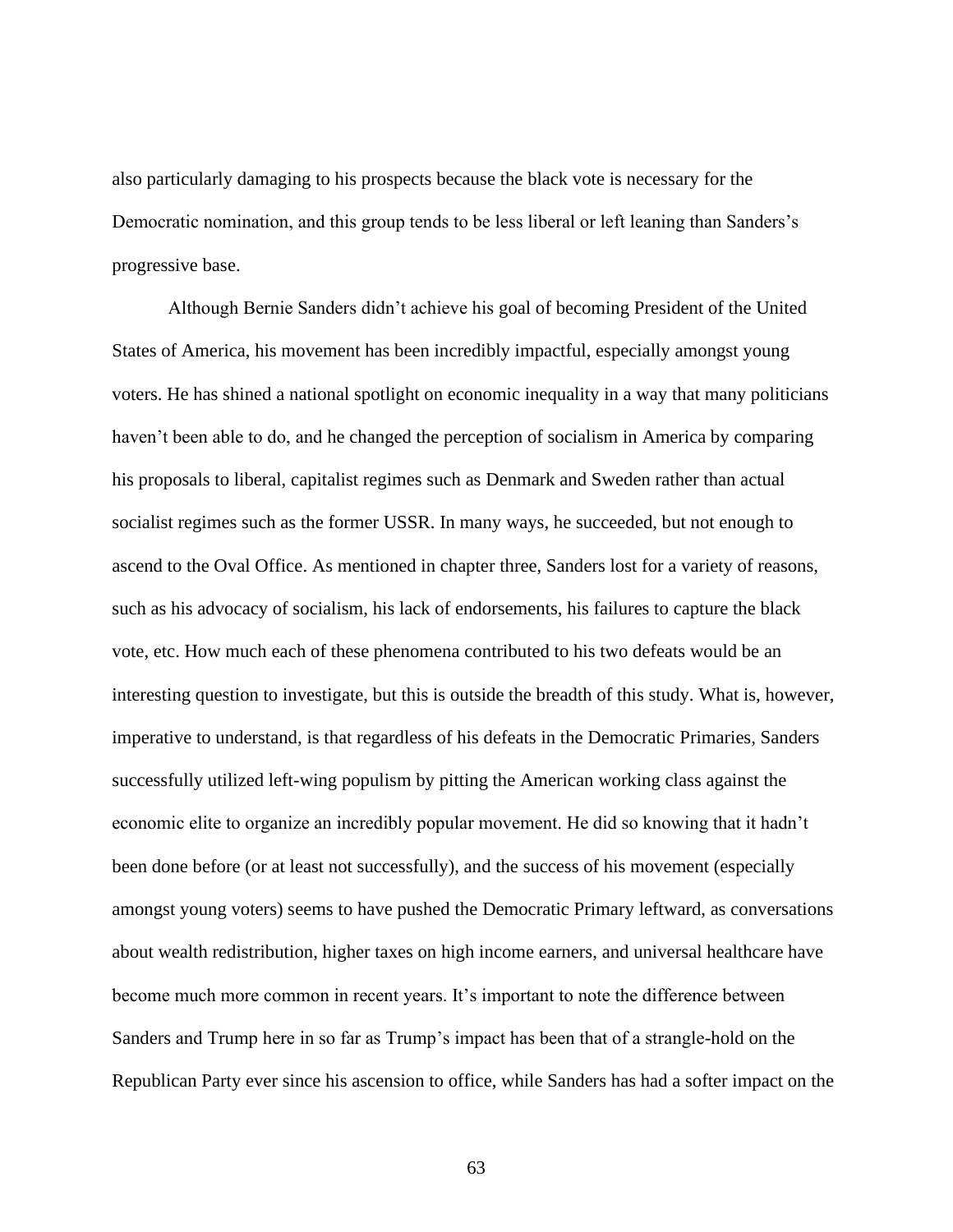Democratic Party. The major difference seems to be that Trump's impact was more so rhetorical than anything, (as in he demanded and received loyalty from most GOP members but he employed many typical Republican policies such as tax cuts) and Sanders's impact seems to have influenced the Democratic policy agenda. In short, most Republicans feel much more compelled to bow to Trump while a relatively small number of Democrats feel like they must endorse Sanders's brand of progressive socialism in order to perform well politically. His constant critiques of the neoliberal orthodoxy have resonated with millions of voters who feel cheated or betrayed by the system when they find out that billion-dollar corporations such as Amazon commonly pay no income taxes while regular citizens struggle to make ends meet (Huddleston, 2019). Although Sanders is unlikely to run for office again due to his age, his movement's impacts are far from done. What this means for the future is uncertain. If progressive, socialist candidates like Sanders, Alexandria Ocasio Cortez, or Ilhan Omar continue to push the Democratic Party leftward, then it is reasonable to assume that eventually one of them will become president. Managing a congressional district, however, is very different from managing an entire country, so the subsequent effects on the country are tough to predict. One thing that isn't so tough to predict, however, is that fringe, leftist candidates like Sanders are likely to be more and more common as time progresses. Whether this is good or bad is for history to decide.

#### Why this is Significant?

Voters have become increasingly disenchanted with the American political system and the dominant parties that act within it, as exemplified by a preponderance of evidence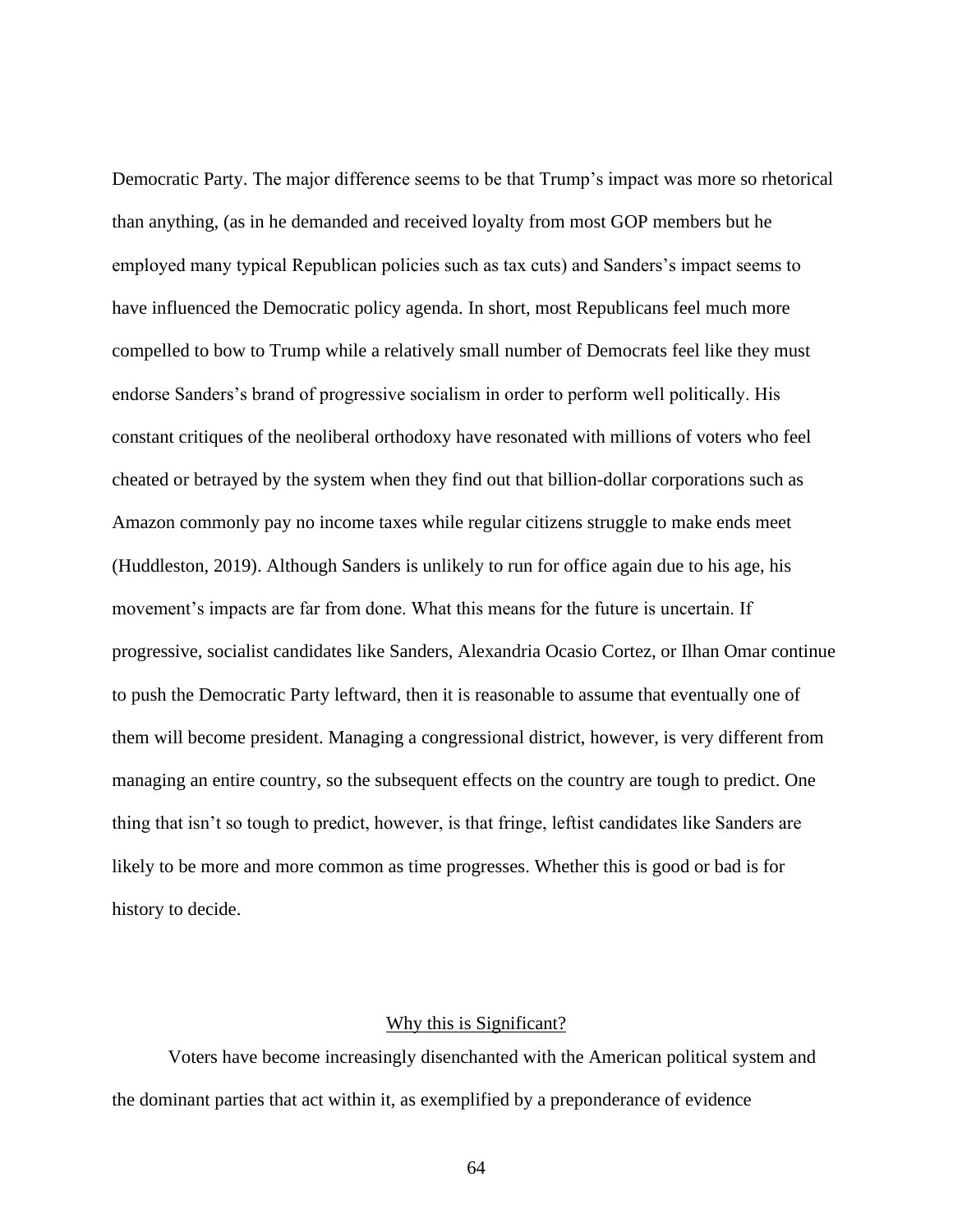demonstrating a decline in voter satisfaction. This has allowed populist candidates from the margins, both right and left, to gain massive amounts of support by offering a populist critique of many of the established centers of power that dictate policy for the rest of the country. Voters seem to feel less connected to the people that lead them, as they feel they have been failed by their leaders for decades. This is due to a myriad of phenomena such as the rising costs of living, stagnant wages, the outsourcing of jobs, costly (and seldom beneficial) foreign wars, and the concentration of wealth in the hands of an increasingly small group of elites. Much of populist discourse suggests that a small group of corrupt individuals with disproportionate access to economic and political power use such power in selfish ways that advance their interests while neglecting the needs of the rest of America. This notion seems to be gaining traction, thus making it politically viable in ways that it previously hadn't been because many Americans are increasingly perceiving this to be true. In a lot of ways, it is, as exemplified by the staggering wealth inequality in America. It seems that one of the reasons populist rhetoric has become more feasible is because many of the general ideas expressed by populists seem to reflect reality, as many Americans have begun to notice problems like lax campaign finance laws and the influence of money in politics.

As exemplified by Pippa Norris's and Ronald Inglehart's 'Cultural Backlash', however, declining faith in political parties and their faulty leadership isn't the only viable explanation for the shift toward populist candidates such as Trump. There is an important cultural element to all of this, as brought up in Chapter two's mention of authoritarian attitudes amongst Trump voters. Survey data from 1970 to present day indicate a large shift away from materialist values to postmaterialist values (Norris, Inglehart, 2019). Up until around 1970, most people in high-income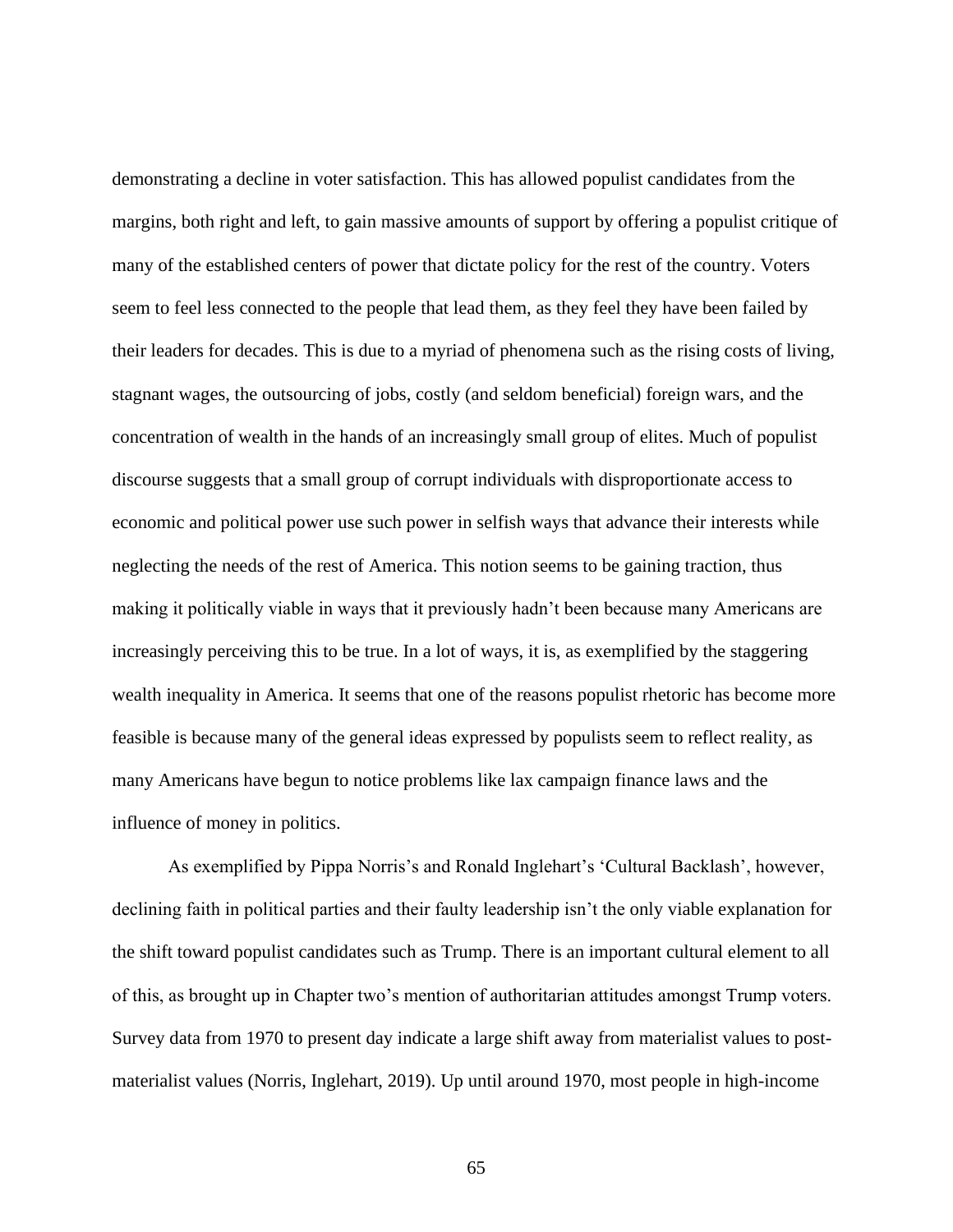Western societies prioritized materialist values such as economic growth and maintain order, but after WWII, an unprecedented level of prosperity and affluence was achieved in these highincome societies, thus leading to an intergenerational shift toward post-materialist values such as ethnic/racial diversity, environmentalism, gender equality, etc. (Inglehart, 2007). This shift has, in many ways, represented a shift away from traditional values and cultural norms, and Norris and Inglehart argue that this immense change has led to a cultural backlash (hence the name of the book) amongst social conservatives that are generally upset at the pace of this societal change and the cultural distance between the world they grew up in and the world they inhabit today (Norris, Inglehart, 2019).

In this sense, Trump may possess a very distinct advantage over Sanders. Trump's reactionary rhetoric appeals to this large faction of discontent social conservatives by employing regressive discourse that appeals to latent attitudes such as racism and xenophobia that still act as salient, powerful political tools. His appeal to authoritarian attitudes seems to be what has allowed Trump to gain a level of support that Sanders hasn't been able to capture. In many ways, authoritarianism didn't win because of Trump (as it existed long before him and will exist long after), rather Trump won because of authoritarianism. He successfully captured voters who prioritized security, tradition, religiosity, and conformity over socially liberal values, and this proved to be a winning strategy.

The authoritarian populist discourse employed by Trump isn't unique to the United States, however, as this phenomenon has been replicated in many other countries such as in the cases of Marine le Pen of France and Viktor Orban of Hungary. This seems to imply that discontent with the rapid shift in cultural values in the last half-century is a widespread trend that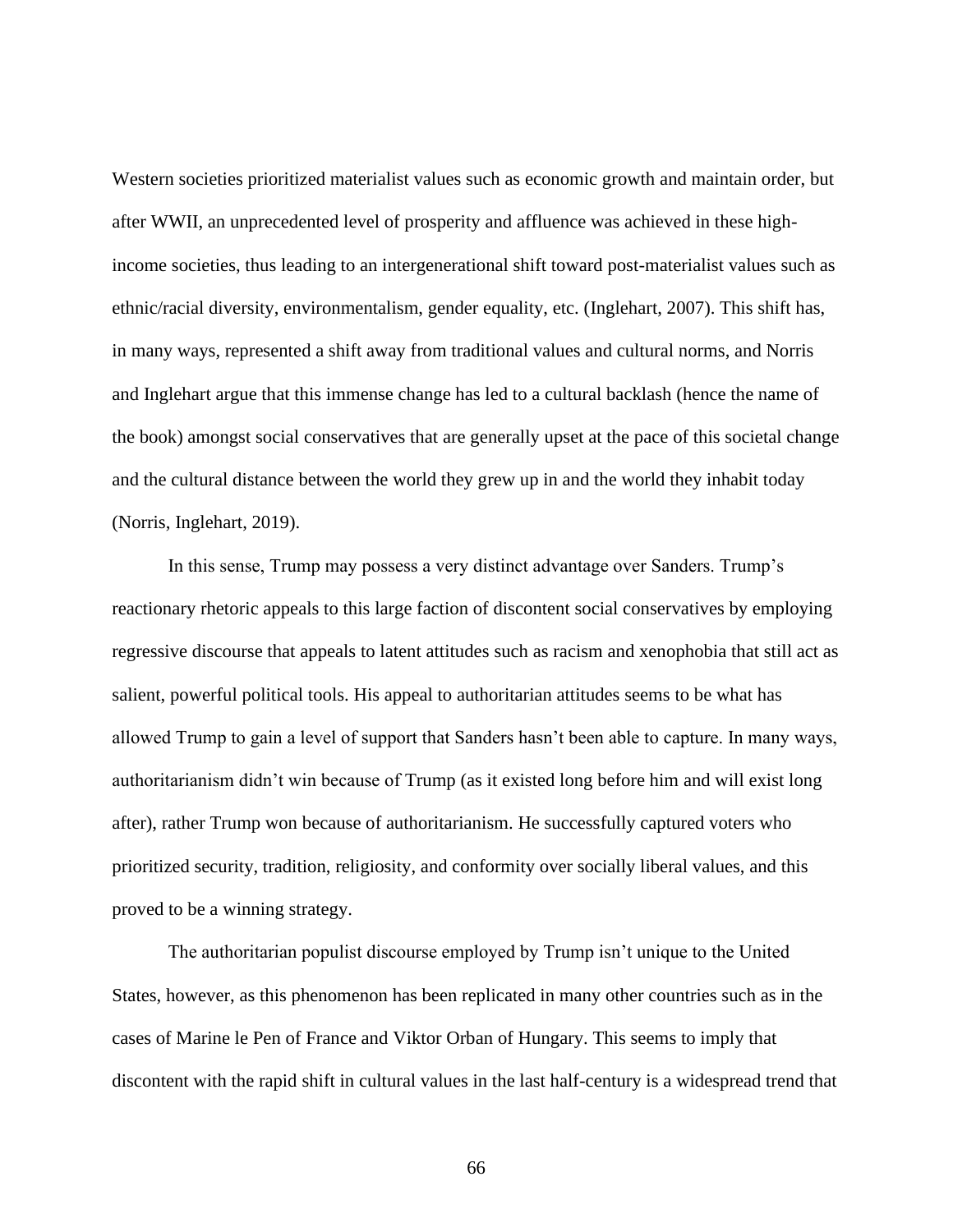affects Western, affluent societies most. Perhaps the pace of change has been too fast or revolutionary (in the metaphorical sense) and this backlash would not have happened if the shift in values was more long-term and incremental. It could be that amongst older cohorts, socially liberal values originally represented a welcome shift toward individuality and personal freedom, but in recent years, they perceive many of the socially liberal values now being embraced to be too distant from their value system, thus representing an attack on their way of life and the countries they've grown up in and helped build. These questions are outside the purview of this study, but the value of the answers to these questions could help one better understand many of the issues discussed here.

In short, populism seems like it's here to stay. Authoritarian populism currently seems to be more politically viable in Western societies than left-wing populism considering the resurgence of latent attitudes of authoritarianism. Trump has weaponized these latent attitudes in an incredibly effective way, thus allowing him to ascend to the Oval Office. Sanders's left-wing populism has not allowed him to capitalize on these latent attitudes, thus culminating in his two losses in the 2016 and 2020 Democratic Primaries. Although both politicians have some things in common, more so in their economic stances (although there is considerable distance between the two, obviously), they deviate greatly on cultural issues. In recent years, cultural issues have become much more salient than the discussions regarding tax rates (which are more negotiable) that made up much of the political discourse a few decades ago. Thus, Trump has weaponized dissatisfaction amongst Republican voters with the GOP, latent authoritarian attitudes in the populace, general discontent among voting cohorts with neoliberalism, and appeals to racism, xenophobia, etc. to capture the Republican Party and make it bend to his will. What this means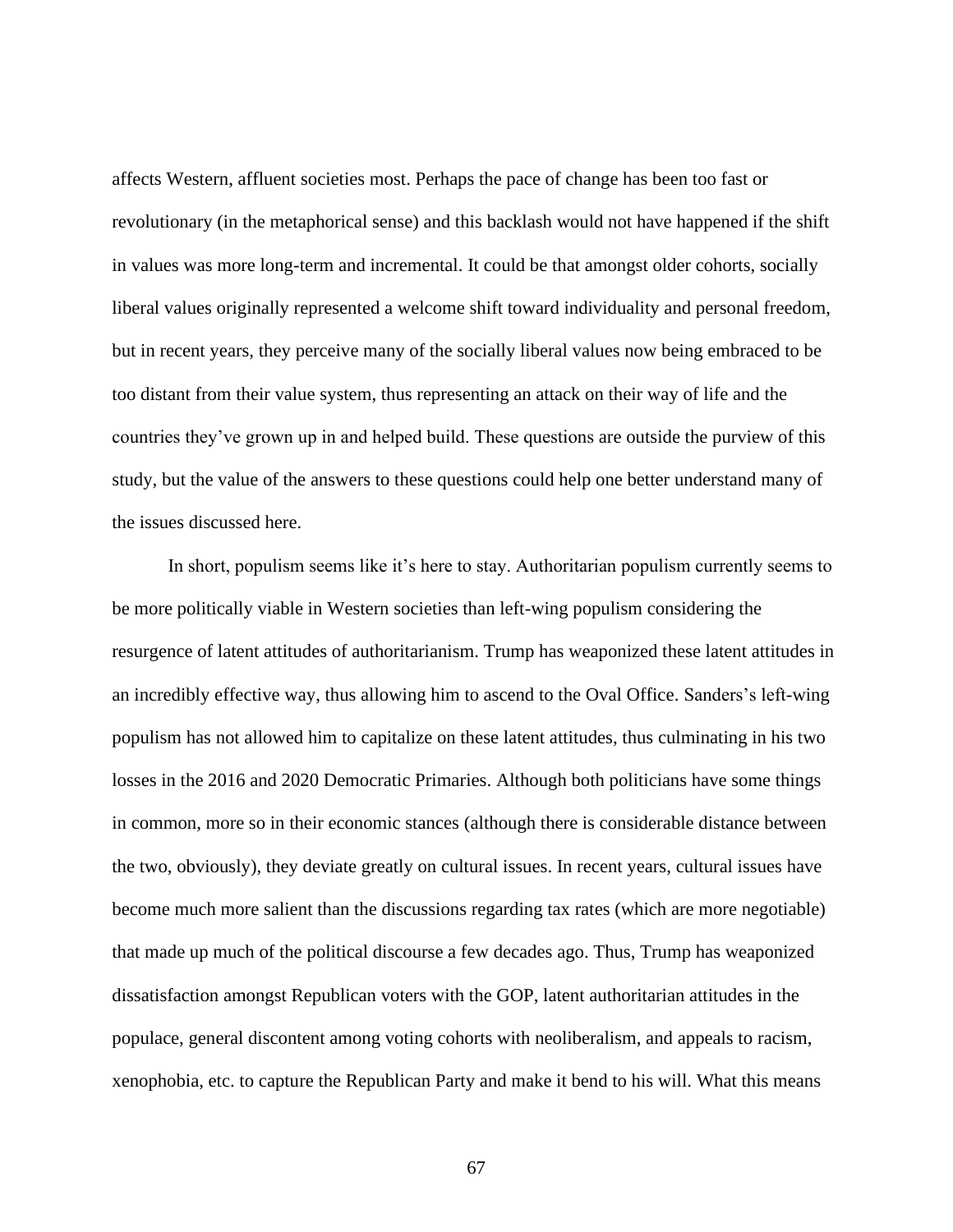for the future is uncertain. One need only look toward history to see what happens when political power is concentrated in individuals more so than parties, ideas, or systems. This could indeed be incredibly dangerous for democracy, but Trump doesn't care because it is good for him. This is precisely why Donald Trump won and Bernie Sanders lost.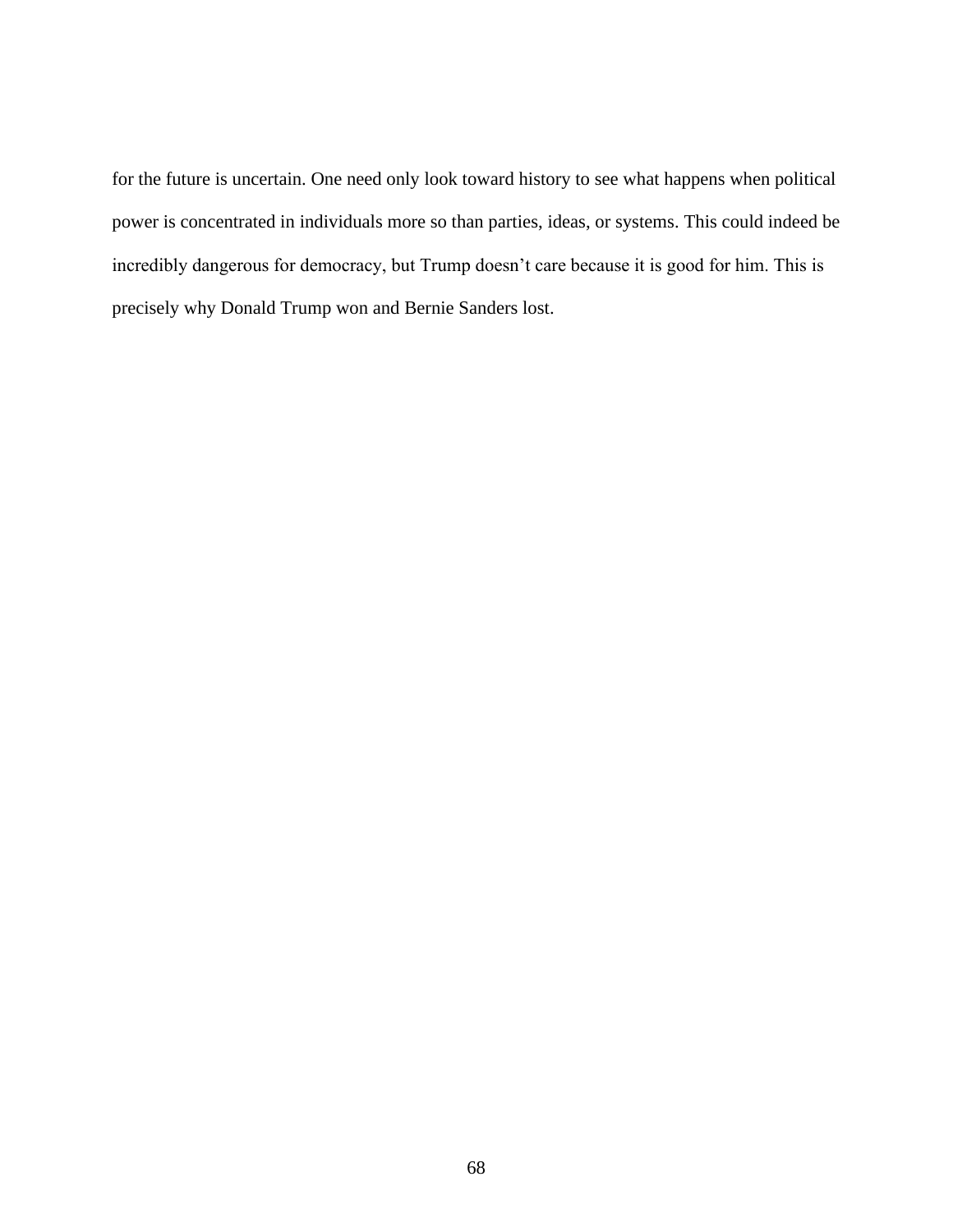## REFERENCES

- Americans' views of 'socialism' and 'capitalism' in their own words. (2020, August 25). Retrieved November 22, 2021, from http://www.pewresearch.org/politics/2019/10/07/in-their-ownwords-behind-americans-views-of-socialism-and-capitalism/.
- Barber, L., Tett, G., & Sevastopulo, D. (2017, April 02). Donald Trump: Without twitter, I would not be here - ft interview. Retrieved November 22, 2021, from https://www.ft.com/content/943e322a-178a-11e7-9c35-0dd2cb31823a
- Beauchamp, Z. (2020, April 10). Why Bernie Sanders failed. Retrieved November 22, 2021, from http://www.vox.com/policy-and-politics/2020/4/10/21214970/bernie-sanders-2020 lost-class-socialism.
- Bennett, D. (2020, February 21). Why Bernie Sanders's populism is a threat to economic freedom: Daniel L Bennett. Retrieved November 22, 2021, from https://fee.org/articles/why-bernie-sanderss-populism-is-a-threat-to-economic-freedom/
- Bryant, N. (2020, November 07). US Election 2020: Why Donald Trump lost. Retrieved November 22, 2021, from https://www.bbc.com/news/election-us-2020-54788636
- Bush, D. (2019, June 19). Where president Trump stands on the issues in 2020. Retrieved November 22, 2021, from https://www.pbs.org/newshour/politics/where-president-trumpstands-on-the-issues-in-2020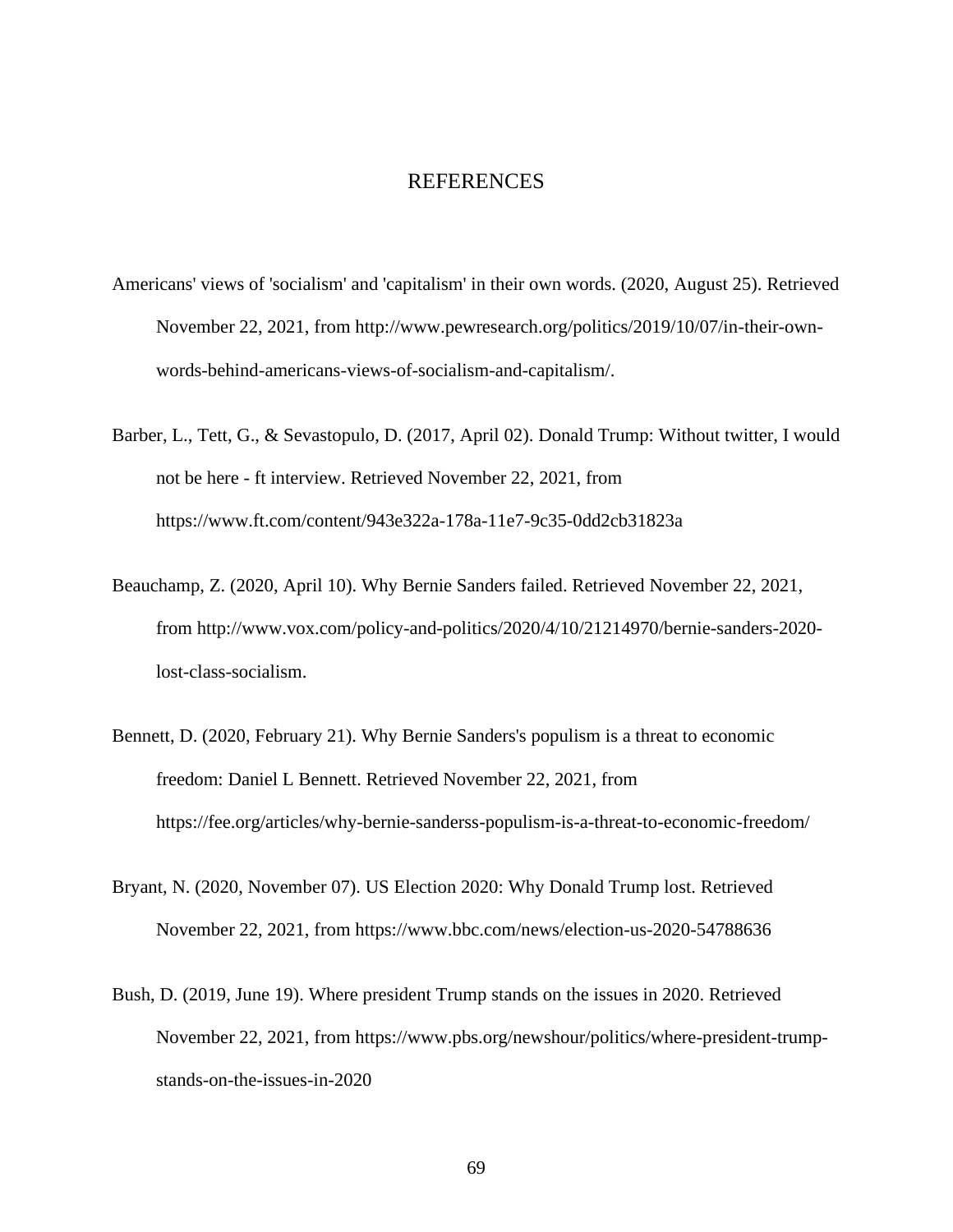- Cargile, I. (2021, March 15). Steadfast democrats: How social forces shape black political behavior by Ismail K. White and Chryl N. Laird. Princeton, NJ: Princeton University Press, 2020. 248 pp., \$29.95 cloth.: Journal of Race, ethnicity, and politics. Retrieved November 22, 2021, from https://www.cambridge.org/core/journals/journal-of-raceethnicity-and-politics/article/steadfast-democrats-how-social-forces-shape-black-politicalbehavior-by-ismail-k-white-and-chryl-n-laird-princeton-nj-princeton-university-press-2020-248-pp-2995-cloth/8A2319DABB5065287011D6045A93BC32
- Cassidy, J. (2016, May 04). How Donald Trump won the G.O.P. nomination. Retrieved November 22, 2021, from https://www.newyorker.com/news/john-cassidy/how-donaldtrump-won-the-g-o-p-nomination
- CBSNewsOnline. (2017, April 29). Trump reads "the snake" poem. Retrieved November 22, 2021, from https://www.youtube.com/watch?v=qSrOXvoNLwg
- Chinni, D. (2019, November 03). Poll: Half of voters have already decided against Trump in 2020. Retrieved November 22, 2021, from https://www.nbcnews.com/politics/meet-thepress/poll-half-voters-have-already-decided-against-trump-2020-n1075746
- CNN Press Room. (2016, March 29). Full Rush Transcript: Donald Trump, CNN Milwaukee Republican Presidential Town Hall. Retrieved November 22, 2021, from https://cnnpressroom.blogs.cnn.com/2016/03/29/full-rush-transcript-donald-trump-cnnmilwaukee-republican-presidential-town-hall/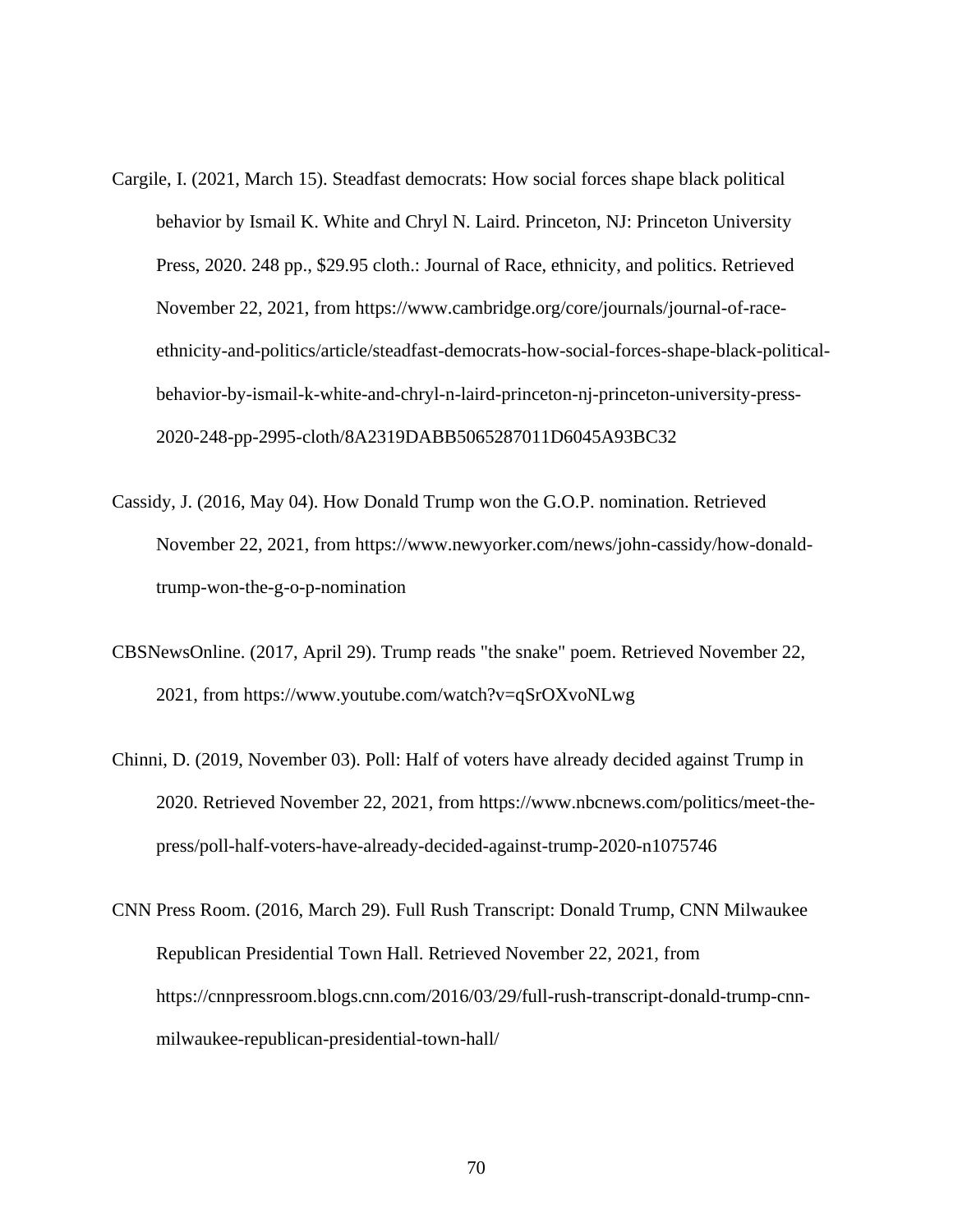- Dann, C. (2021, January 18). Trump approval remains stable in new NBC poll, with Republicans unmoved after Capitol Violence. Retrieved November 22, 2021, from https://www.nbcnews.com/politics/meet-the-press/poll-trump-approval-remains-stablerepublicans-unmoved-after-capitol-violence-n1254457
- Detrow, S. (2020, April 09). 8 key moments that helped define Bernie Sanders' presidential runs. Retrieved November 22, 2021, from https://www.npr.org/2020/04/09/830728501/8-keymoments-that-helped-define-bernie-sanders-presidential-runs
- Edwards-Levy, A. (2021, May 28). Polls find most Republicans say 2020 election was stolen and roughly one-quarter embrace qanon conspiracies. Retrieved November 22, 2021, from https://www.cnn.com/2021/05/28/politics/poll-qanon-election-conspiracies/index.html
- Enten, H. (2020, April 09). Five reasons Bernie Sanders lost. Retrieved November 22, 2021, from https://www.cnn.com/2020/04/08/politics/analysis-bernie-sanders-loss/index.html
- Fleury, M. (2016, January 07). Donald Trump favours high tariffs on Chinese exports. Retrieved November 22, 2021, from https://www.bbc.com/news/business-35258620
- Gallup. (2021, October 06). Party images. Retrieved November 22, 2021, from https://news.gallup.com/poll/24655/party-images.aspx
- Giles, C. (2021, January 12). Trump's Wall: How much has been built during his term? Retrieved November 22, 2021, from https://www.bbc.com/news/world-us-canada-46748492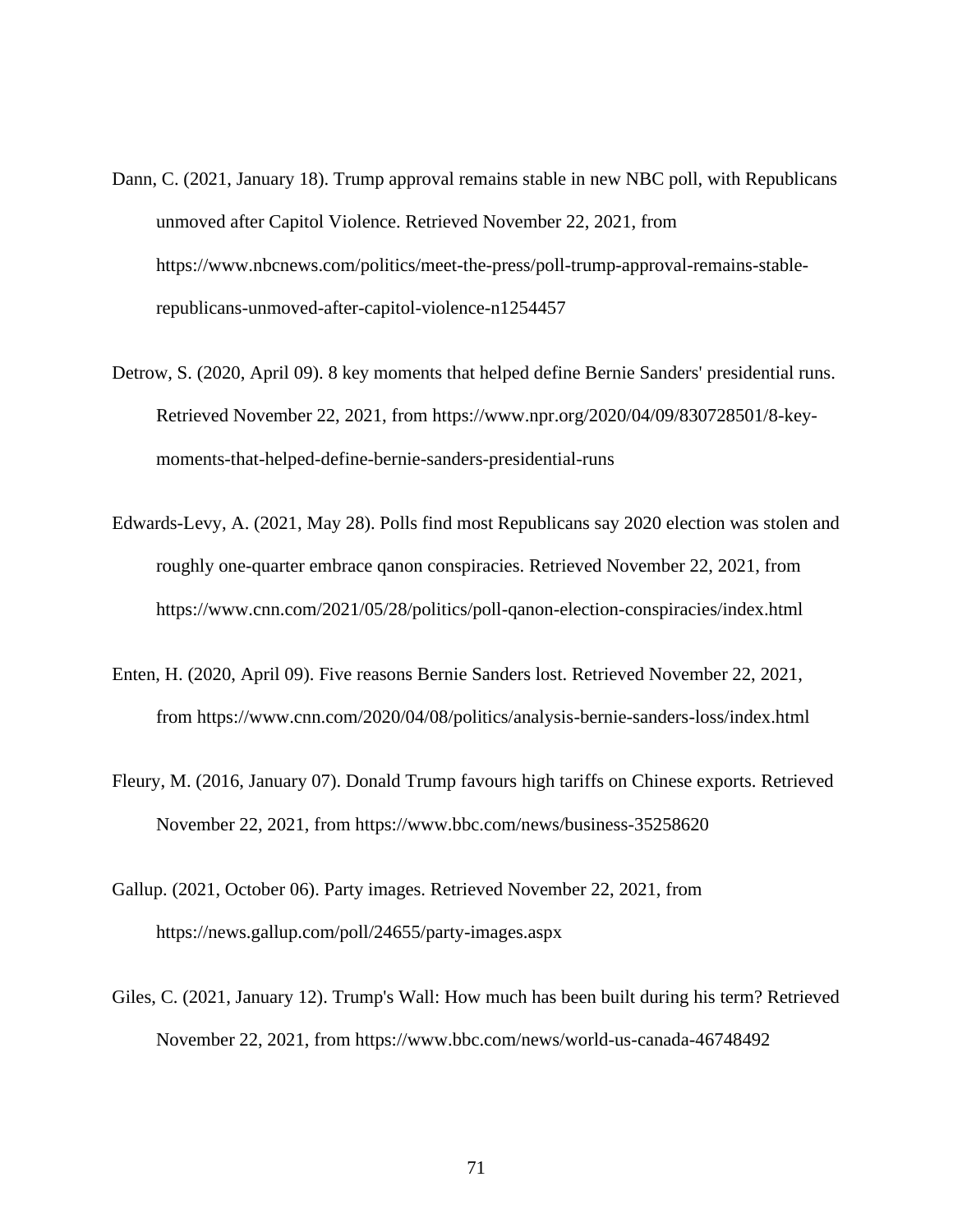- Ginsberg, B. (1977). National Party platforms, 1840–1972, 5th edition. compiled by Donald Bruce Johnson and Kirk H. Porter. (Urbana: University of Illinois Press, 1973. pp. 889.). *American Political Science Review, 71*(1), 352-352. doi:10.1017/s0003055400259832
- Grossmann, M., & Hopkins, D. A. (2016). How Democrats and Republicans think about politics. *Asymmetric Politics,* 21-69. doi:10.1093/acprof:oso/9780190626594.003.0002
- Harris, A. (2020, March 11). Bernie Sanders reached out to black voters. why didn't it work? Retrieved November 22, 2021, from https://www.theatlantic.com/politics/archive/2020/03/bernie-sanders-black-voters/607789/
- Hartig, H. (2020, August 25). Stark partisan divisions in Americans' views of 'socialism,' 'capitalism'. Retrieved November 22, 2021, from https://www.pewresearch.org/facttank/2019/06/25/stark-partisan-divisions-in-americans-views-of-socialism-capitalism/
- Hawkins, M. (2019, October 28). Learn how the Tea Party became a political powerhouse. Retrieved November 22, 2021, from https://www.thoughtco.com/a-history-of-the-teaparty-movement-3303278
- Helmore, E. (2017, February 05). How trump's political playbook evolved since he first ran for president in 2000. Retrieved November 22, 2021, from https://www.theguardian.com/usnews/2017/feb/05/donald-trump-reform-party-2000-president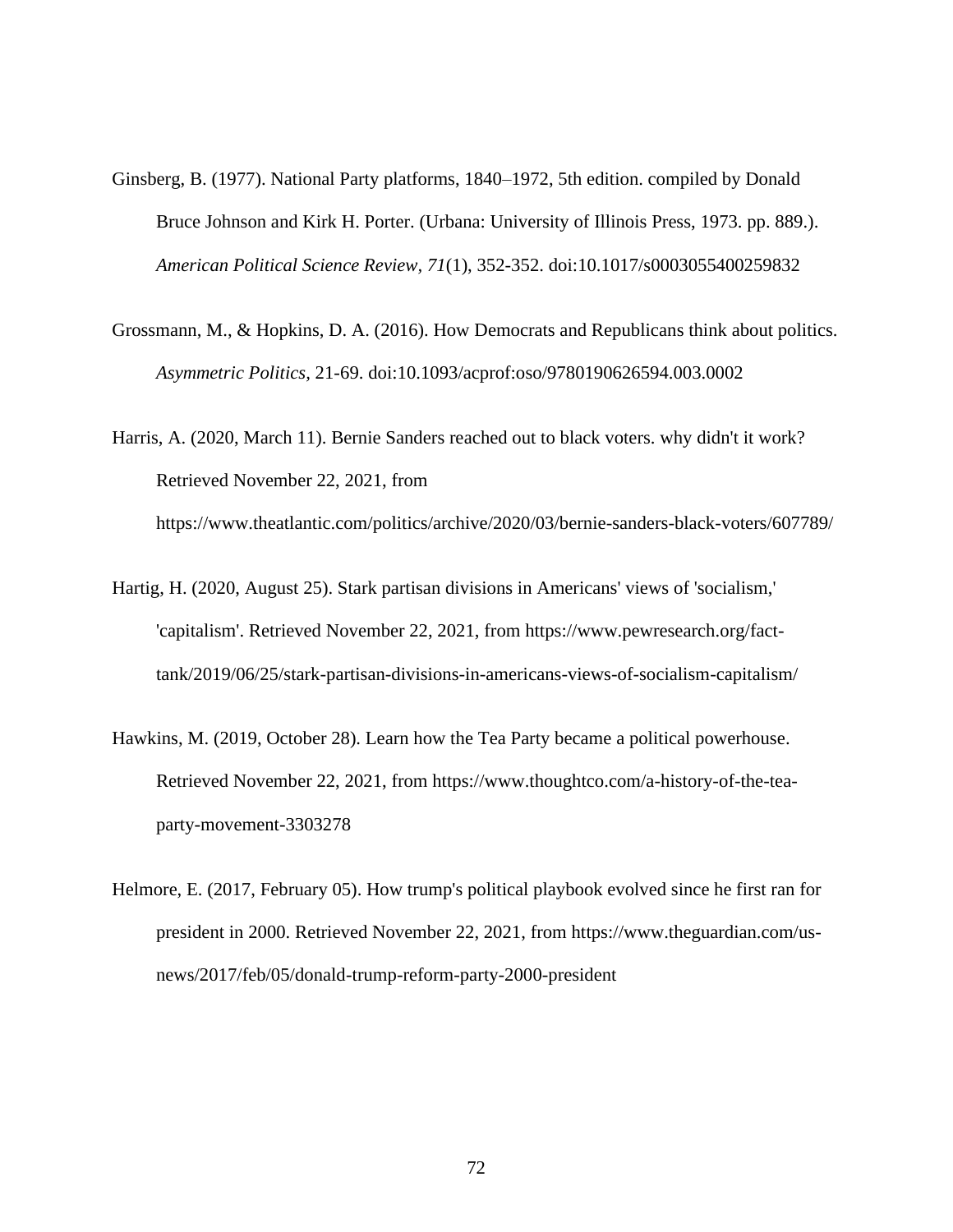- Horowitz, J., Igielnik, R., & Kochhar, R. (2020, August 17). Trends in U.S. income and wealth inequality. Retrieved November 22, 2021, from https://www.pewresearch.org/socialtrends/2020/01/09/trends-in-income-and-wealth-inequality/
- Houseman, S. N. (2018). Understanding the decline of U.S. Manufacturing Employment. *Upjohn Institute for Employment Research*. doi:10.17848/wp18-287

Hudak, J. (2020, April 13). Why Bernie Sanders vastly underperformed in the 2020 primary. Retrieved November 22, 2021, from https://www.brookings.edu/blog/fixgov/2020/03/20/why-bernie-sanders-vastlyunderperformed-in-the-2020-primary/

- Huddleston, T., Jr. (2019, February 21). Amazon will pay \$0 in federal taxes this year and it's partially thanks to trump. Retrieved November 22, 2021, from https://www.cnbc.com/2019/02/15/amazon-will-pay-0-in-federal-taxes-this-year.html
- Inglehart, R. F. (2007, July 7). Postmaterialism. Retrieved November 22, 2021, from https://www.britannica.com/topic/postmaterialism

Issues. (n.d.). Retrieved November 22, 2021, from https://berniesanders.com/issues/

- Judis, J. B. (2017). *The populist explosion: How the great recession transformed American and European politics*. Columbia Global Reports.
- Kazin, M. (2017). *The populist persuasion: An American history*. Ithaca: Cornell University Press.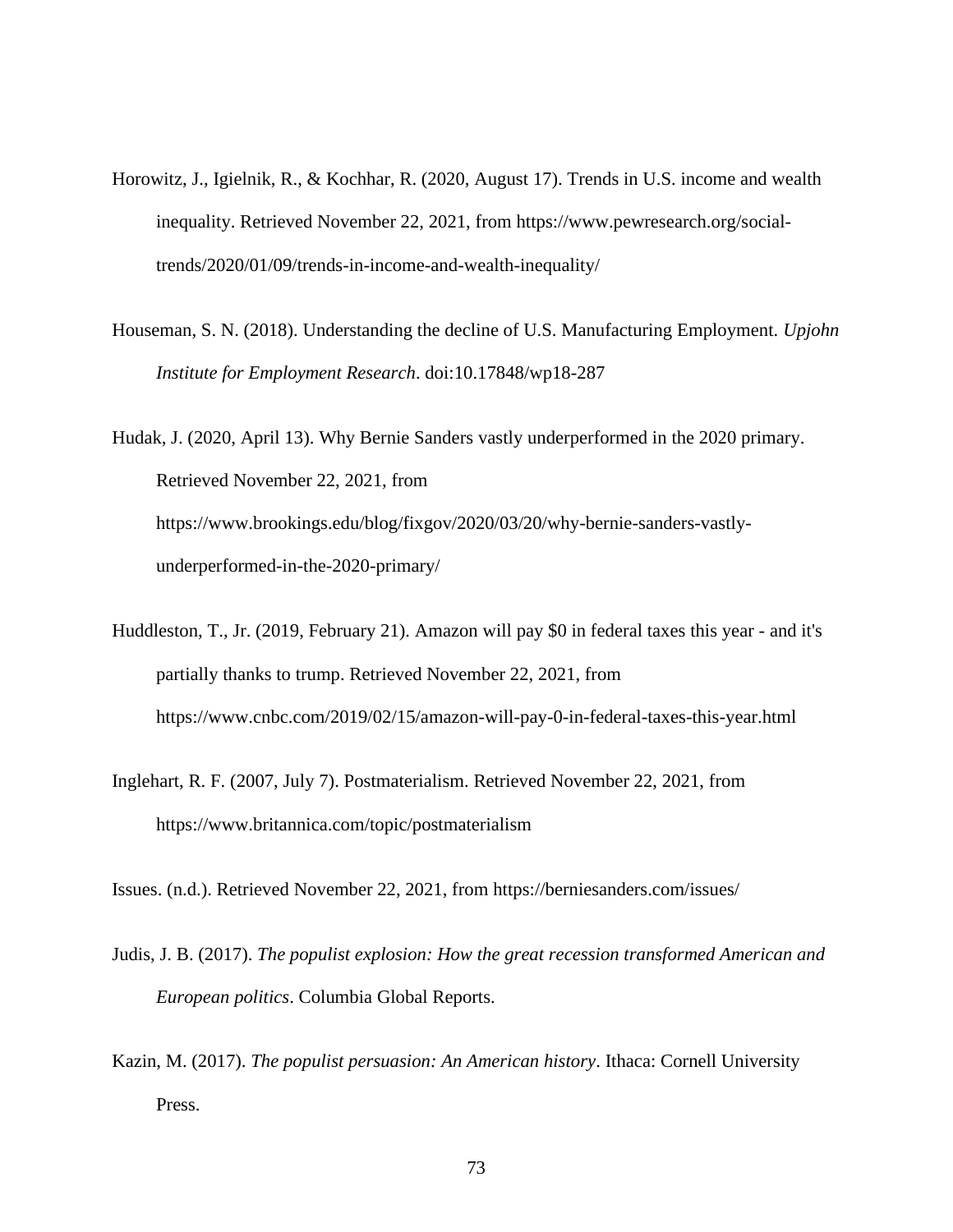- Keith, T. (2015, December 11). Bernie Sanders has stuck to the same message for 40 Years. Retrieved November 22, 2021, from https://www.npr.org/2015/12/11/459231940/berniesanders-has-stuck-to-the-same-message-for-40-years
- Krieg, G., Kaczynski, A., & Steck, E. (2020, February 26). Bernie Sanders has praised aspects of leftist regimes for decades. Retrieved November 22, 2021, from https://www.cnn.com/2020/02/25/politics/bernie-sanders-praise-authoritarian-leftistregimes/index.html
- Leavitt, D. H. (2014, February 24). Huey Long's Life and Legacy. Retrieved November 22, 2021, from http://www.pbs.org/wgbh/roadshow/stories/articles/2014/2/24/huey-longs-lifeand-legacy.
- Light, M. T., He, J., & Robey, J. P. (2020). Comparing crime rates between undocumented immigrants, legal immigrants, and native-born US citizens in Texas. *Proceedings of the National Academy of Sciences, 117*(51), 32340-32347. doi:10.1073/pnas.2014704117
- Lipset, S. M. (1959). Some social requisites of democracy: Economic development and political legitimacy. *American Political Science Review, 53*(1), 69-105. doi:10.2307/1951731
- MacWilliams, M. (2016, February 23). The best predictor of trump support isn't income, education, or age. it's authoritarianism. Retrieved November 22, 2021, from https://www.vox.com/2016/2/23/11099644/trump-support-authoritarianism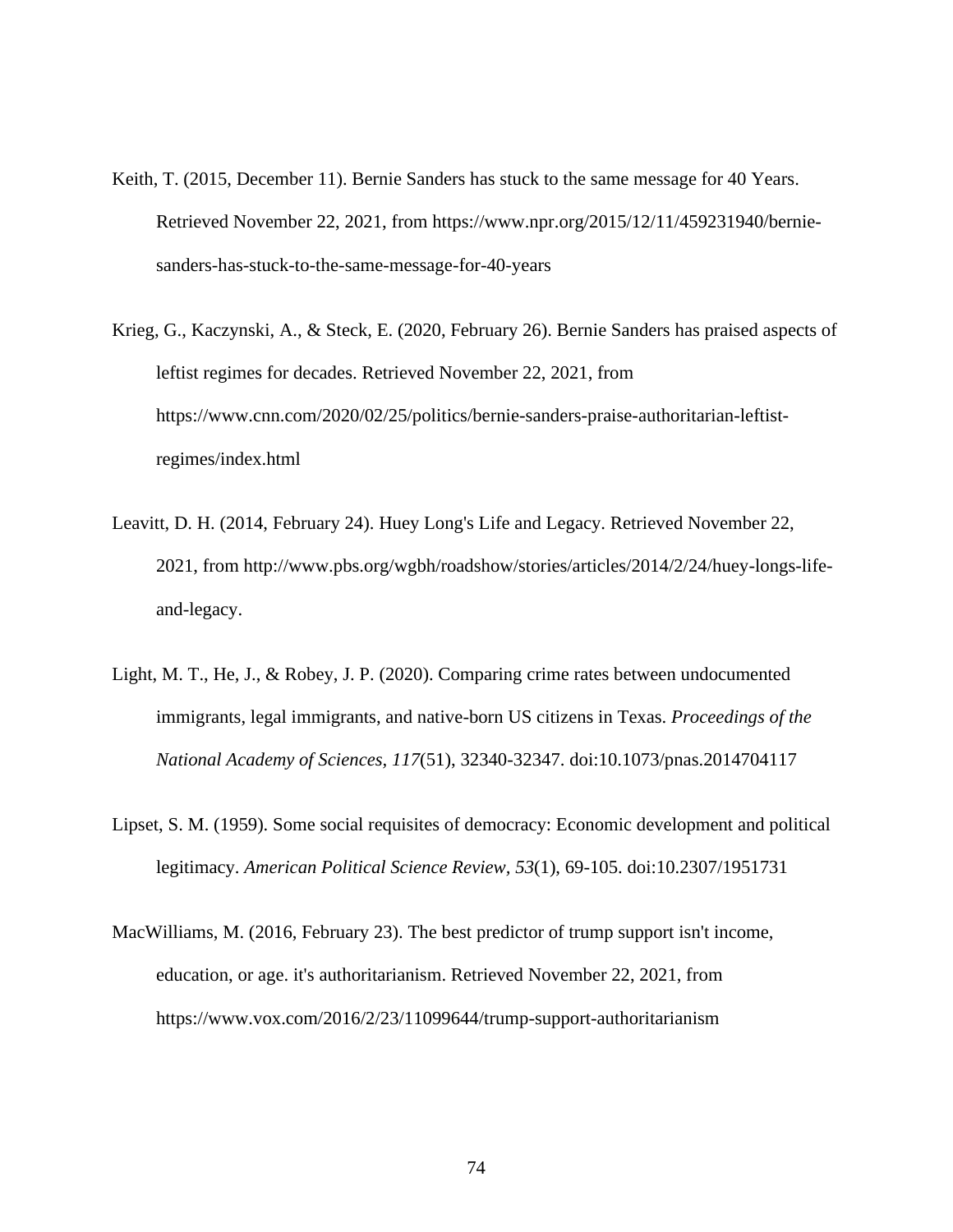- Martin, J., & Haberman, M. (2019, December 21). Fear and loyalty: How Donald Trump took over the Republican Party. Retrieved November 22, 2021, from https://www.nytimes.com/2019/12/21/us/politics/trump-impeachment-republicans.html
- McBride, J., Chatzky, A., & Siripurapu, A. (2021, September 20). What's next for the Trans-Pacific Partnership (TPP)? Retrieved November 22, 2021, from https://www.cfr.org/backgrounder/what-trans-pacific-partnership-tpp
- McCarty, K. G. (2003, July). Farmers, the Populist Party, and Mississippi (1870-1900). Retrieved November 22, 2021, from https://www.mshistorynow.mdah.ms.gov/issue/farmers-the-populist-party-and-mississippi-1870-1900
- Mccaskill, N., & Nelson, L. (2016, December 21). Poll: 62 percent of Democrats and Independents don't want Clinton to run again. Retrieved November 22, 2021, from https://www.politico.com/story/2016/12/poll-democrats-independents-no-hillary-clinton-2020-232898
- Norris, P., & Inglehart, R. (2018). *Cultural backlash: Trump, Brexit, and authoritarian populism*. S.l.: Cambridge University Press.
- Qiu, L. (2016, July 15). Politifact Donald Trump's Top 10 campaign promises. Retrieved November 22, 2021, from https://www.politifact.com/article/2016/jul/15/donald-trumpstop-10-campaign-promises/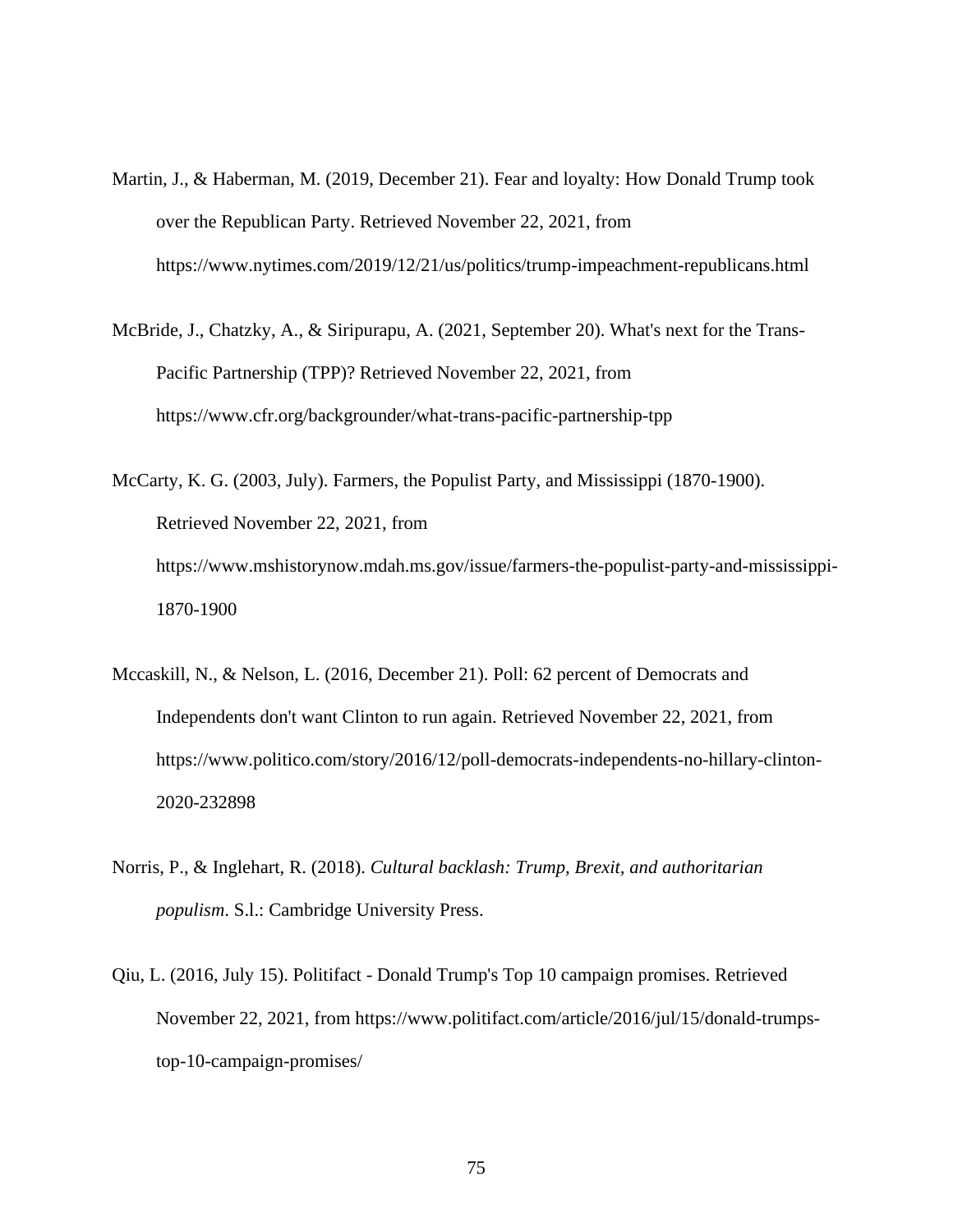- Smith, S. (2020, August 28). 24% of Americans now view both GOP and Democratic Party unfavorably. Retrieved November 22, 2021, from https://www.pewresearch.org/facttank/2015/08/21/24-of-americans-now-view-both-gop-and-democratic-party-unfavorably/
- "Socialism" not so negative, "Capitalism" not so positive. (2020, August 25). Retrieved November 22, 2021, from https://www.pewresearch.org/politics/2010/05/04/socialism-notso-negative-capitalism-not-so-positive/
- Summers, J. (2020, October 02). Timeline: How trump has downplayed the coronavirus pandemic. Retrieved November 22, 2021, from https://www.npr.org/sections/latestupdates-trump-covid-19-results/2020/10/02/919432383/how-trump-has-downplayed-thecoronavirus-pandemic
- Tomz, M., & Van Houweling, R. P. (2009, February). The electoral implications of Candidate Ambiguity. Retrieved November 22, 2021, from https://tomz.people.stanford.edu/sites/g/files/sbiybj4711/f/tomzvanhouweling-2009-02.pdf
- USDA Open Data Catalog. (n.d.). Retrieved November 22, 2021, from https://www.usda.gov/content/usda-open-data-catalog
- Warren, J. (2012, September 27). Occupy wall street: A twenty-first century populist movement? Retrieved November 22, 2021, from http://www.dissentmagazine.org/online\_articles/occupy-wall-street-a-twenty-first-centurypopulist-movement.